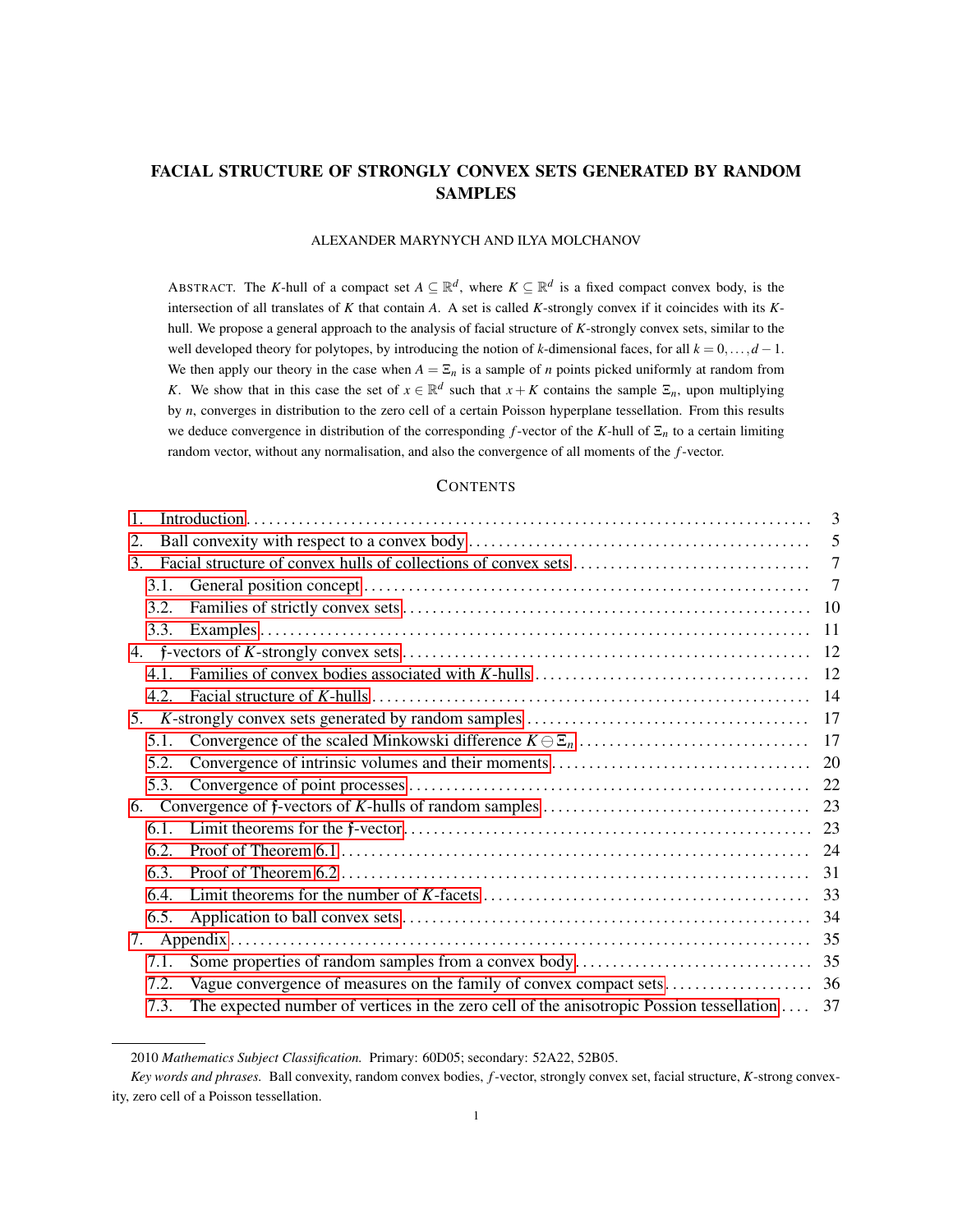#### LIST OF NOTATION

Throughout this paper we use the following notation and notions: Subsets of  $\mathbb{R}^d$ :

 $B_r(x)$  – the closed ball of radius  $r > 0$  centred at  $x \in \mathbb{R}^d$ ,

 $\mathbb{S}^{d-1}$ *d*<sup>−1</sup> – the centred unit sphere in  $\mathbb{R}^d$ .

Families of closed subsets of R *d* :

 $\mathscr{C}^d$  $d$  – all compact sets in  $\mathbb{R}^d$ , p. [5,](#page-4-0)

 $\mathcal{K}^d$  – all compact convex sets in  $\mathbb{R}^d$ , p. [5,](#page-4-0)

 $\mathscr{K}^d_0$  $-$  all compact convex sets in  $\mathbb{R}^d$  containing the origin, p. [5,](#page-4-0)

 $\mathscr{K}^d_{(0)}$  $-$  all compact convex sets in  $\mathbb{R}^d$  containing the origin in the interior, p. [5.](#page-4-0)

Operations on subsets of  $\mathbb{R}^d$ :

 $K + L$  – the Minkowski sum of sets  $K, L \in \mathcal{C}^d$ ,

 $K \ominus L$  – the Minkowski difference of sets  $K, L \in \mathscr{C}^d$ , p. [5,](#page-4-0)

conv $(A)$  – the convex hull of  $A \in \mathcal{C}^d$ ,

conv<sub>*K*</sub>(*A*) – the *K*-hull of a given set  $A \in \mathcal{C}^d$ , p. [5,](#page-4-1)

*K o* – the polar body to a given set  $K \in \mathcal{K}^d$ , p. [7.](#page-5-0)

Topological operations in R *d* :

cl(*A*) – the closure of  $A \subseteq \mathbb{R}^d$  in the standard topology on  $\mathbb{R}^d$ ,

Int(*A*) – the set of all interior points of  $A \subseteq \mathbb{R}^d$  with respect to the standard topology on  $\mathbb{R}^d$ ,

 $\partial A$  – the boundary of  $A \subseteq \mathbb{R}^d$  with respect to the standard topology on  $\mathbb{R}^d$ .

Convex geometry:

*h*(*K*,*u*) – the support function of *K* ∈  $\mathcal{K}^d$  in direction *u* ∈  $\mathbb{R}^d \setminus \{0\}$ , p. [7,](#page-5-0)

*H*(*K*,*u*) – the supporting hyperplane of  $K \in \mathcal{K}^d$  in direction  $u \in \mathbb{R}^d \setminus \{0\}$ , p. [13,](#page-11-2)

*F*(*K*,*u*) − the support set of *K* ∈  $\mathcal{K}^d$  in direction *u* ∈  $\mathbb{R}^d \setminus \{0\}$ , that is, *F*(*K*,*u*) = *K* ∩ *H*(*K*,*u*),

 $N(K, x)$  – the normal cone to  $K \in \mathcal{K}^d$  at  $x \in K$ , p. [12,](#page-11-2)

 $\tau(K,R)$  – the reverse spherical image of  $R \subseteq \mathbb{S}^{d-1}$  for  $K \in \mathcal{K}^d$ , Eq. [\(4.5\)](#page-14-0),

 $\mathscr{F}(K)$  – the family of all faces of  $K \in \mathscr{K}^d$ , see p. [7](#page-6-1) for the definition of a face,

 $S_{d-1}(K, \cdot)$  – the surface area measure of a convex body  $K \in \mathcal{K}_0^d$ .

Probability and measures:

**P, E** – probability and expectation corresponding to the choice of a probability space  $(\Omega, \mathfrak{F}, \mathbf{P})$ ,  $V_d$  – the Lebesgue measure on  $\mathbb{R}^d$ ,  $\mathcal{H}_{d-1}$  – the  $(d-1)$ -dimensional Hausdorff measure on  $\mathbb{R}^d$ ,  $\Xi_n$  – random set  $\{\xi_1,\ldots,\xi_n\}$  of *n* independent points uniformly distributed in  $K \in \mathcal{K}^d$ ,  $\mathcal{P}_K$  – the Poisson process on  $(0, ∞) \times \mathbb{S}^{d-1}$  with intensity measure, being the product of the constant  $V_d(K)^{-1}$ , the Lebesgue measure  $V_1$  on  $(0, \infty)$  and  $S_{d-1}(K, \cdot)$ ,  $K \in \mathcal{K}_{(0)}^d$ , p. [17,](#page-16-1)  $\Pi_K$  – the Poisson process on  $\mathbb{R}^d \setminus \{0\}$  obtained as the image of  $\mathscr{P}_K$  under the mapping  $(0, \infty) \times \mathbb{S}^{d-1} \ni (t, u) \mapsto t^{-1}u \in \mathbb{R}^d \setminus \{0\}.$ 

A set  $K \in \mathcal{K}^d$  is called a convex body if Int $K \neq \emptyset$ . A convex body  $K \in \mathcal{K}^d$  is called regular (or smooth) if the normal cone  $N(K, x)$  is one-dimensional for all  $x \in \partial K$ . A convex body  $K \in \mathcal{K}^d$  is called strictly convex if ∂*K* does not contain any proper segment.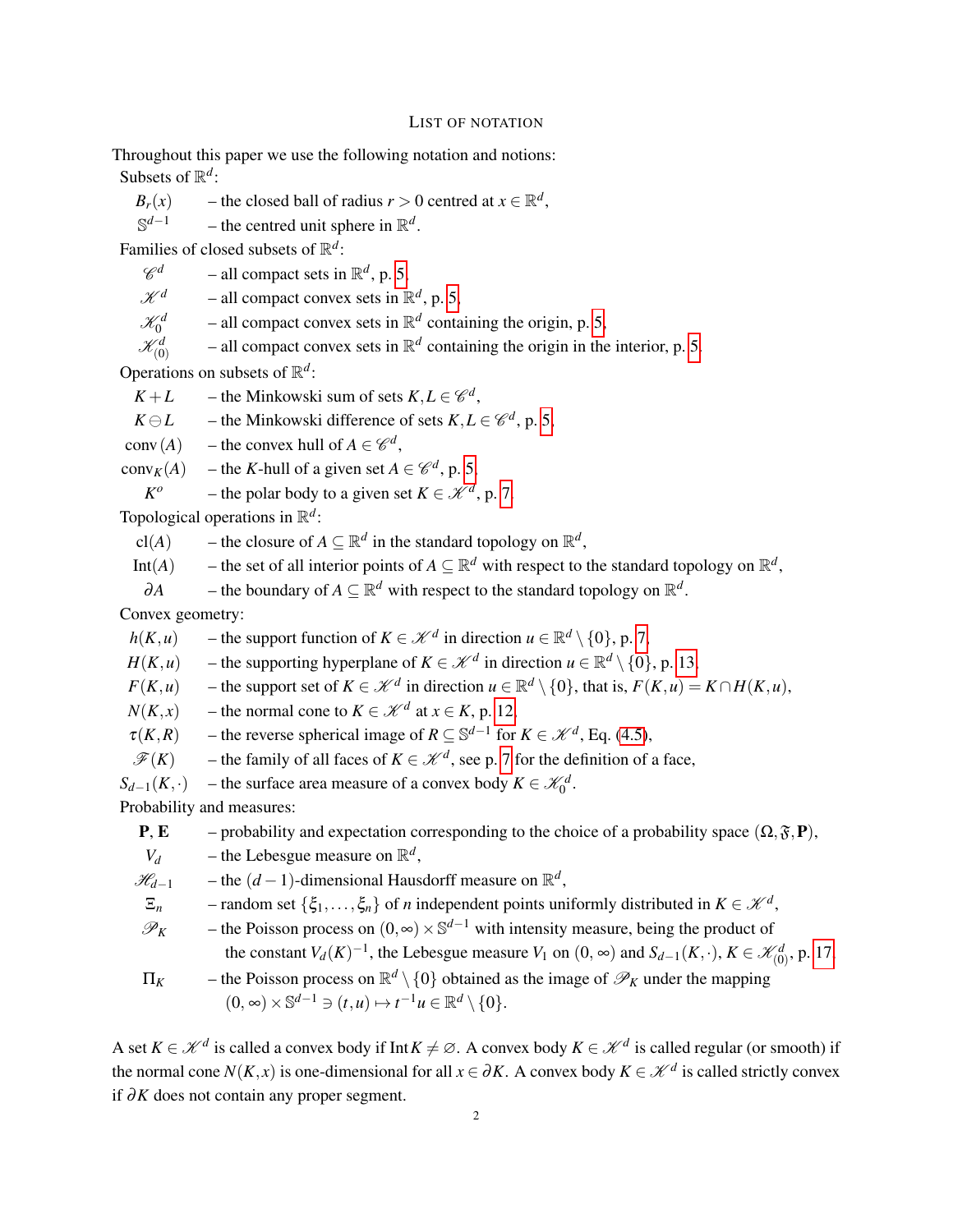#### 1. INTRODUCTION

<span id="page-2-0"></span>Let *K* be a convex body in  $\mathbb{R}^d$ , which contains the origin in its interior. Consider a set  $\Xi_n := \{\xi_1, \ldots, \xi_n\}$ composed of *n* independent copies of a random vector ξ uniformly distributed in *K*. There is a substantial literature concerning probabilistic properties of random polytopes obtained as convex hulls of Ξ*n*, see [\[33,](#page-39-0) Chapter 8], [\[13,](#page-38-0) [28,](#page-38-1) [29\]](#page-39-1) and references therein. As *n* grows, the number of vertices of the polytope obtained as the convex hull of  $\Xi_n$  grows to infinity and one has to properly normalise it in order to come up with a nontrivial limit. The rate of growth heavily depends on smoothness properties of *K*. For example, if *K* has a sufficiently smooth boundary the average number of vertices is of polynomial order const  $\cdot n^{(d-1)/(d+1)}$ , while if *K* is itself a polytope, this quantity grows logarithmically, as const $\cdot (\log n)^{d-1}$ , see [\[28\]](#page-38-1).

A completely different behaviour of uniform samples on a half-sphere was discovered in [\[3\]](#page-37-0). Namely, it was shown that the average numbers of vertices and facets of the spherical polytope, obtained as the spherical convex hull of a uniform sample on the half-sphere, converge to finite positive constants. This phenomenon was explained in [\[16\]](#page-38-2) by passing to stereographic projections and establishing the convergence in distribution of the properly scaled projected sample (regarded as a binomial point process in the usual Euclidean space) to a certain Poisson point process, whose conventional convex hull turned out to be a polytope with probability one. This approach has clarified the aforementioned convergence of averages, provided the identification of the limiting constants and, moreover, has led to the proof of convergence in distribution of the entire *f*-vector together with all power moments. Further models exhibiting a very similar behaviour have been considered in recent works [\[1,](#page-37-1) [17\]](#page-38-3).

A very similar phenomenon has been observed for ball hulls of random samples. Recall that closed convex sets can be obtained as intersections of closed half-spaces containing them. Replacing the family of half-spaces with all translations of a ball yields the definition of the ball hull of a set *A* in Euclidean space as the intersection of all balls of a fixed radius which contain *A*. Accordingly, a set is called (strongly) ball convex if it coincides with its ball hull, see [\[4,](#page-37-2) [5\]](#page-37-3) and references therein. It has been proved in [\[9\]](#page-38-4) that the mean number of vertices and edges of the (unit) ball hull of a uniform sample of points from the unit disk in  $\mathbb{R}^2$  converge to the constant  $\pi^2/2$  as the size of the sample tends to infinity. Remarkably, the latter constant coincides with the limiting constant of the number of facets of the spherical polytope mentioned in the previous paragraph. This line of research was later on augmented in [\[11\]](#page-38-5) by showing converges of variances, still in dimension two, and, later on, in [\[8\]](#page-38-6) extended to the convergence of the mean value of the number of (appropriately defined) facets in any dimension.

Generalising the notion of strong ball convexity, it is possible to replace a Euclidean ball with an arbitrary convex body *K* and define the *K*-hull of *A* as the intersection of all translates of *K* that contain *A*. This concept (called the *K*-strong convexity) has been intensively studied in [\[2,](#page-37-4) [26\]](#page-38-7) and accompanying works. If *K* is origin symmetric, it can be considered as the unit ball in a Minkowski space and the *K*-hull of *A* becomes the ball hull of *A* in a Minkowski space, see [\[14\]](#page-38-8) and [\[22\]](#page-38-9), the latter also includes the case of a not necessarily origin symmetric *K*.

In this paper we study the *K*-hull, denoted by  $Q_n$ , of a random sample  $\Xi_n$  of *n* independent and uniformly distributed points in a convex body *K*. Then

$$
Q_n = \bigcap_{\substack{x \in \mathbb{R}^d : \, \Xi_n \subseteq x + K \\ 3}} (x + K)
$$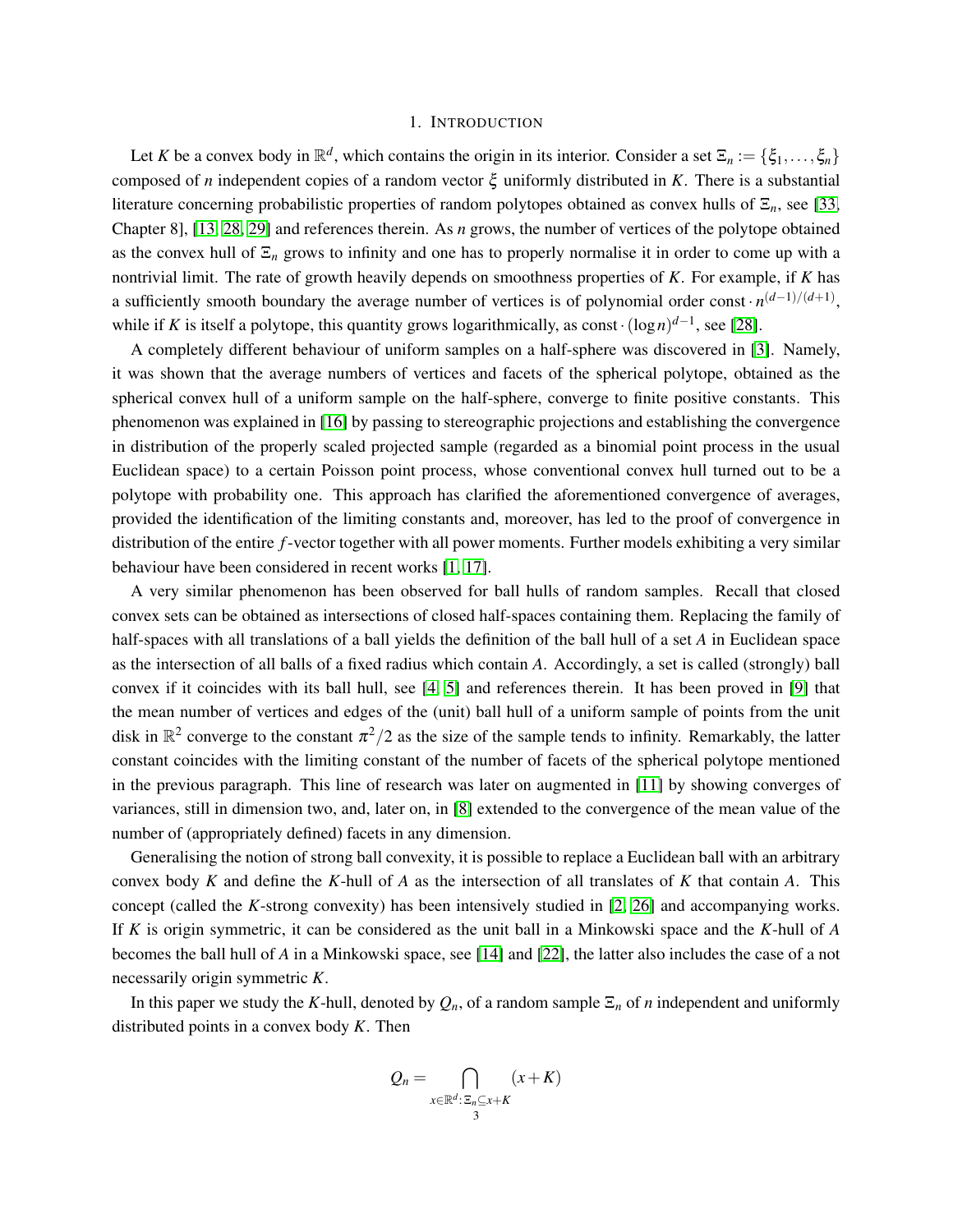is the intersection of all translates of *K* which contain  $\Xi_n$ .

In dimension two and assuming that *K* is sufficiently smooth, it is straightforward to describe the facial structure of  $Q_n$  in terms of vertices and edges. In this case, the authors of [\[10\]](#page-38-10) show that the expected number of vertices (equivalently, the expected number of edges) of  $Q_n$  converges to a finite value, however, the formula for the constant is not correct. In higher dimensions such a simple decomposition of the boundary in terms of vertices and edges is no longer available. In order to identify the facial structure of *K*-hulls, in particular, of *Qn*, in arbitrary dimension we develop a new concept of the *f*-vector for a family of convex bodies, which boils down to the usual *f*-vector of a polytope if these bodies are singletons.

The basic result establishes convergence in distribution of the normalised Minkowski difference *X<sup>n</sup>* between  $K$  and  $Q_n$  to the zero cell  $Z$  in a hyperplane tessellation of  $\mathbb{R}^d$  whose directional intensity is determined by the surface area measure of *K*. As a consequence, we prove the convergence in distribution of a properly normalised intrinsic volumes of  $X_n$ , as  $n \to \infty$ , together with all power moments. Furthermore, we show the convergence in distribution (again, together with all power moments) of the vector determining the facial structure of  $Q_n$  to a random vector, describing the facial structure of the zero cell  $Z$ .

In particular, it is shown that, if *K* is strictly convex, regular, origin symmetric, and also is a generating set (meaning that all intersections of its translates are summands of *K*), then the expected number of  $(d-1)$ dimensional *K*-facets of  $Q_n$  converges, as  $n \to \infty$ , to  $2^{-d}d!V_d(L)V_d(L^o)$ , where *L* is the projection body of  $K$  and  $L^{\circ}$  is the polar body to  $L$ . This is shown to be the special case of an analogous (but more involved) formula proved for not necessarily origin symmetric *K*.

The paper is organised as follows. In Section [2](#page-4-0) we recall main concepts of the *K*-strong convexity, set the notation and recall basic properties of the *K*-hull operation. Section [3](#page-6-0) extends the concept of an *f*-vector to families of convex bodies. In particular, we identify a general position for such families, which extends the conventional general position concept for families of singletons. This general concept of *f*-vectors for families of convex bodies is applied to *K*-hulls in Section [4.](#page-11-0) The key idea is to identify the polar set to the Minkowski difference between *K* and a strongly convex set *Q* as the convex hull of the union of polars to translated copies of *K*. We find conditions for this family to be in general position, enabling us to identify their *f*-vectors.

Section [5](#page-16-0) deals with the setting of random samples. The key results of the section, summarised in Theo-rem [5.1,](#page-18-0) is a pair of dual limit relations for random convex bodies related to  $Q_n$ . One is the already mentioned convergence in distribution of the normalised Minkowski difference between *K* and  $Q_n$ , the *K*-hull of  $\Xi_n$ , to the zero cell in a certain hyperplane tessellation of  $\mathbb{R}^d$ . The dual result provides convergence in distribution of the corresponding polar bodies, allowing us to deduce convergence in distribution of the *f*-vectors in the subsequent section. Furthermore, we also obtain the convergence in distribution of the intrinsic volumes and all their moments.

Finally, Section [6](#page-22-0) establishes the convergence in distribution of the relevant *f*-vectors and also convergence of all their power moments. The limit for the expected number of facets has been explicitly calculated. If *K* is origin symmetric, this limit has a simple expression in trems of the volumes of the projection body of *K* and the polar projection body.

In the Appendix we prove three results that may be interesting for their own sake. First, we show that a certain family of random convex bodies pertained to the sample  $\Xi_n$  is in general position with probability one, akin to a similar (and easy) result for random polytopes, saying that  $d+1$  points sampled uniformly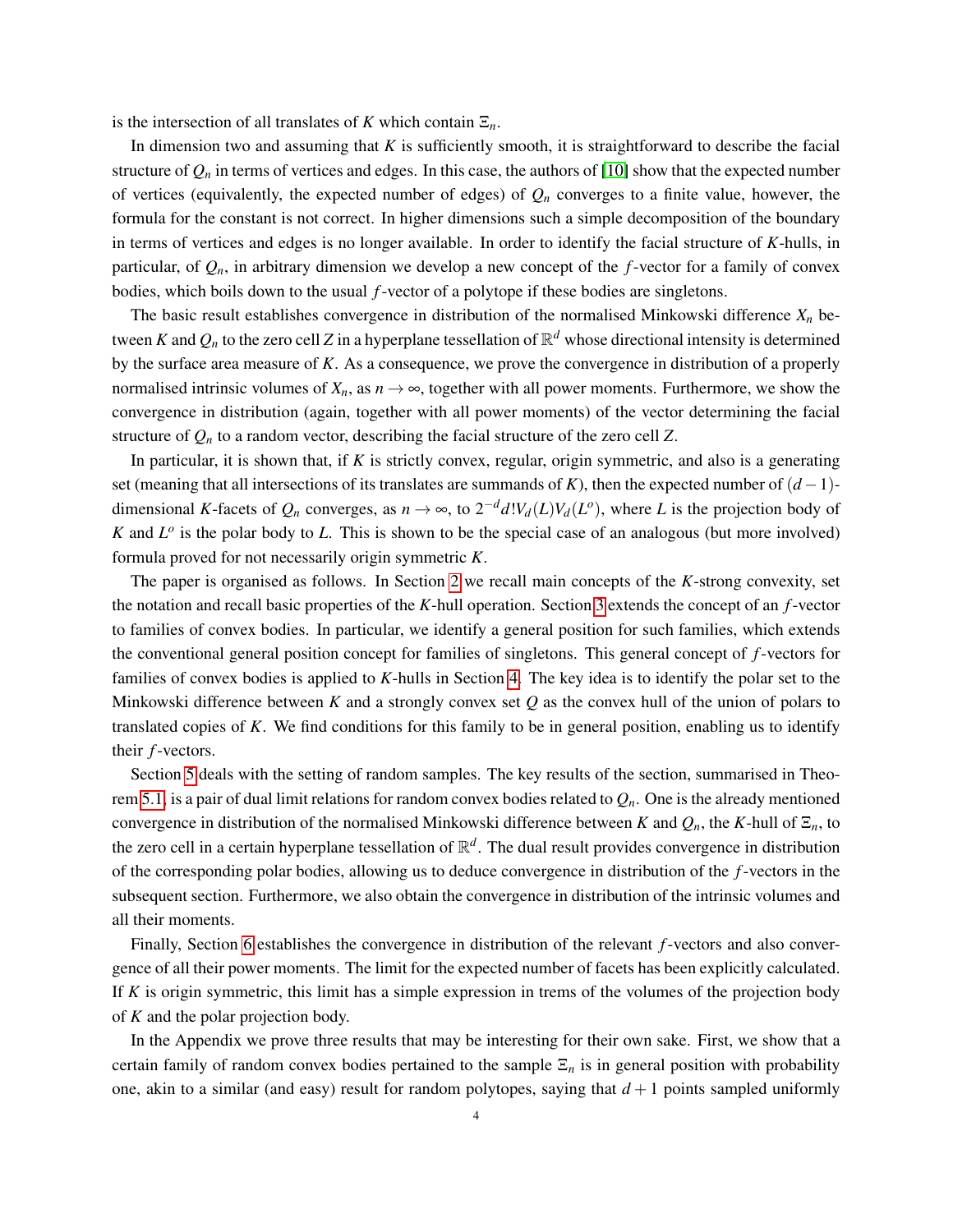at random from *K* lie in a hyperplane with probability zero. Second, it is shown that the convergence in distribution of convex hulls of unions of binomial point processes on the family of convex bodies in R *d* which contain the origin is equivalent to the convergence in distribution of the whole processes in the vague topology. Last but not least we extend Schneider's result [\[31\]](#page-39-2), concerning the expected number of vertices of a zero cell *Z*, to not necessarily even directional intensity measures.

# 2. BALL CONVEXITY WITH RESPECT TO A CONVEX BODY

<span id="page-4-0"></span>Denote by  $\mathscr{C}^d$  the family of compact sets in  $\mathbb{R}^d$  equipped with the Hausdorff metric, and by  $\mathscr{K}^d$  the family of all compact convex sets in  $\mathbb{R}^d$ . Let  $\mathcal{K}_0^d$  be the family of compact convex sets which contain the origin and let  $\mathcal{K}_{(0)}^d$  be the family of convex bodies K (that is, compact convex sets with non-empty interior) whose interior Int*K* contains the origin. Thus,

$$
\mathscr{C}^d \supseteq \mathscr{K}^d \supseteq \mathscr{K}_0^d \supseteq \mathscr{K}_{(0)}^d,
$$

 $\mathcal{K}^d$  is a closed subset of  $\mathcal{C}^d$ ,  $\mathcal{K}_0^d$  is a closed subset of  $\mathcal{K}^d$ , but  $\mathcal{K}_{(0)}^d$  is not closed in the Hausdorff metric.

For a set *L* in  $\mathbb{R}^d$  denote by  $L + x$  its translation by  $x \in \mathbb{R}^d$ , and by

$$
-L := \{-x \in \mathbb{R}^d : x \in L\}
$$

its reflection with respect to the origin. Further, ∂*L* is the topological boundary of *L*.

For  $K, L \in \mathscr{C}^d$ , their *Minkowski sum* is

$$
K + L := \{x + y : x \in K, y \in L\},\
$$

and the set

$$
K\ominus L:=\{x\in\mathbb{R}^d:L+x\subseteq K\}
$$

is called the *Minkowski difference*, see, e.g., [\[32,](#page-39-3) p. 146]. The Minkowski difference is empty if *K* does not contain a translate of *L*. Note the following easy result.

<span id="page-4-2"></span>**Lemma 2.1.** *For each*  $K, L \in \mathcal{C}^d$ ,

<span id="page-4-1"></span>
$$
K \ominus L = \{x : L \subseteq K - x\} = \bigcap_{y \in L} (K - y) = \bigcap_{y \in -L} (K + y). \tag{2.1}
$$

Fix a convex compact set  $K \in \mathcal{K}^d$ . For a compact set *A* in  $\mathbb{R}^d$ , define its *K-hull* as

$$
conv_K(A) := \bigcap_{x \in \mathbb{R}^d : A \subseteq K + x} (K + x),
$$

so that conv $_K(A)$  is equal to the intersection of all translates of *K* which contain *A*. If *A* is not contained in any translate of K, then its K-hull is set to be  $\mathbb{R}^d$ . A set is said to be K-strongly convex if it coincides with its *K*-hull, see [\[2\]](#page-37-4). If *K* is the Euclidean ball, then  $conv<sub>K</sub>(A)$  is called the *ball hull* of *A* and a *K*-strongly convex set is called *ball convex*, see [\[4,](#page-37-2) [5\]](#page-37-3). If  $K \in \mathcal{K}_{(0)}^d$  is (origin) symmetric, that is,  $K = -K$ , the *K*-hull can be viewed as the ball hull in the Minkowski space with *K* being its unit ball, see [\[14\]](#page-38-8).

Let cn<sub>K</sub>(A) be the set of all *x* such that  $A \subseteq K + x$ . By Lemma [2.1,](#page-4-2)

$$
\operatorname{cn}_K(A) := \{ x \in \mathbb{R}^d : A \subseteq K + x \} = -(K \ominus A),
$$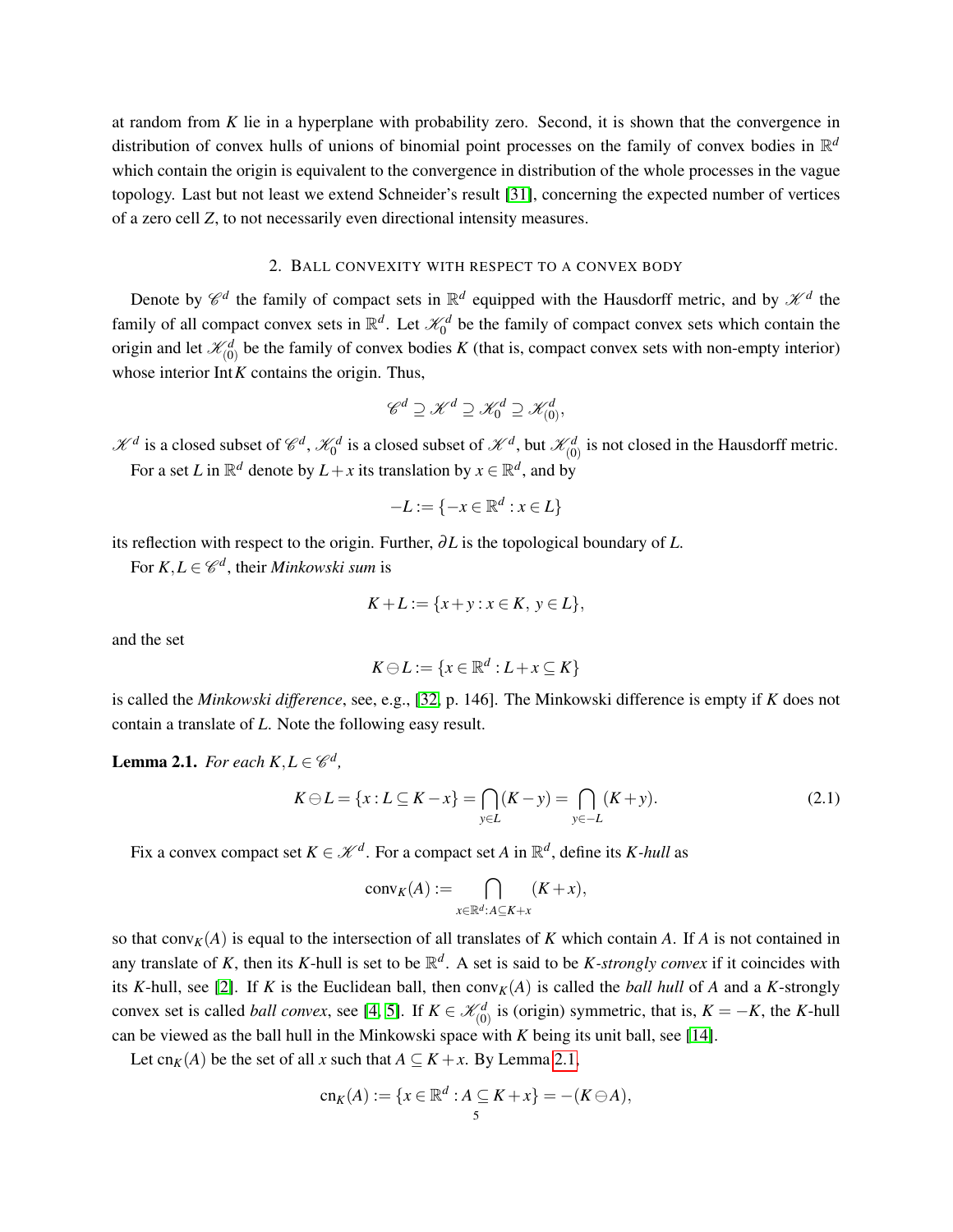and further

<span id="page-5-2"></span>
$$
conv_K(A) = \bigcap_{x \in cn_K(A)} (K+x) = K \ominus (-cn_K(A)) = K \ominus (K \ominus A). \tag{2.2}
$$

The following result shows that the mapping  $A \mapsto (K \ominus A) = -cn_K(A)$  can be considered a dual to the operation of taking *K*-hull of *A*. While the second statement is known, see [\[32,](#page-39-3) Lemma 3.1.10], we provide its short proof for completeness.

<span id="page-5-3"></span>**Proposition 2.2.** For all  $A \in \mathscr{C}^d$ , we have

$$
K \ominus A = K \ominus \text{conv}_K(A), \tag{2.3}
$$

and  $K \ominus A$  is  $K$ -strongly convex. Moreover,  $Q \in \mathscr{K}^{d}$  is  $K$ -strongly convex if and only if

<span id="page-5-1"></span>
$$
Q = K \ominus (K \ominus Q). \tag{2.4}
$$

*Proof.* Since  $A \subseteq \text{conv}_K(A)$ , we have

$$
K\ominus \operatorname{conv}_K(A)\subseteq K\ominus A.
$$

Let *x* ∈ *K* ⊖ *A*. Then  $A \subseteq K - x$ , so that conv<sub>*K*</sub>(*A*) ⊆ *K* − *x*. Hence, conv<sub>*K*</sub>(*A*) + *x* ⊆ *K*, meaning that  $x \in K \ominus conv<sub>K</sub>(A)$ . By [\(2.1\)](#page-4-1), the set  $K \ominus A$  is *K*-strongly convex for all *A*. The characterisation of *K*-strongly convex sets by  $(2.4)$  follows from  $(2.2)$ .

A set *Q* is called a *summand* of *K* if  $K = Q + L$  for some set *L* in  $\mathbb{R}^d$ . In this case,  $K \ominus Q = L$  and  $K \ominus L = O$ , hence [\(2.4\)](#page-5-1) holds. Thus, each summand of *K* is *K*-strongly convex. The opposite implication holds for *K*, being a generating set. Following [\[2\]](#page-37-4) and [\[26\]](#page-38-7), a convex set  $K \in \mathcal{K}^d$  is called a *generating set* if each intersection of its translates is a summand of *K*. In this case, the family of *K*-strongly convex sets coincides with the family of summands of *K*. It is known that the Euclidean ball is a generating set, and all convex bodies in dimension  $d = 2$  are generating sets, see [\[26,](#page-38-7) Theorem 2] and [\[32,](#page-39-3) Section 3.2].

A set *A* is called *K*-spindle convex if *A* contains conv<sub>*K*</sub>({*x*, *y*}) for all *x*, *y*  $\in$  *A*. In general, the *K*-strong convexity implies the *K*-spindle convexity, and the inverse implication holds if *K* is a generating set, see [\[20,](#page-38-11) Theorem 2].

Recall that  $K \in \mathcal{K}^d$  is called *strictly convex*, if the boundary ∂*K* of *K* does not contain any proper segment.

<span id="page-5-0"></span>**Lemma 2.3.** *If*  $K \in \mathcal{K}^d$  is strictly convex, then all K-strongly convex sets are also strictly convex. In  $\mathit{particular},$  for all  $A \in \mathscr{C}^d$ , the set  $K \ominus A$  is strictly convex or empty.

*Proof.* Let *Q* be *K*-strongly convex. The proof is particularly simple if *K* is a generating set, so that *Q* is a summand of *K*. Hence, if *Q* has a proper segment on its boundary, then *K* is no longer strictly convex, which is a contradiction.

If *K* is not necessarily a generating set, the proof follows the scheme of the proof of this fact for origin symmetric *K* in [\[14\]](#page-38-8). Assume that the segment conv  $\{x_1, x_2\}$  is a subset of ∂*Q* for  $x_1 \neq x_2$ . Then

$$
x := (x_1 + x_2)/2 \in \partial Q = \partial \left( \bigcap_{y \in \mathbb{R}^d : Q \subseteq K + y} (K + y) \right).
$$

Therefore, there exists a sequence  $(y_i)_{i\in\mathbb{N}}$  such that  $Q\subseteq K+y_i$  for all *i* and the distance from *x* to  $\mathbb{R}^d\setminus (K+y_i)$ converges to zero as  $i \to \infty$ . Since the sequence  $(y_i)_{i \in \mathbb{N}}$  is necessarily bounded, assume without loss of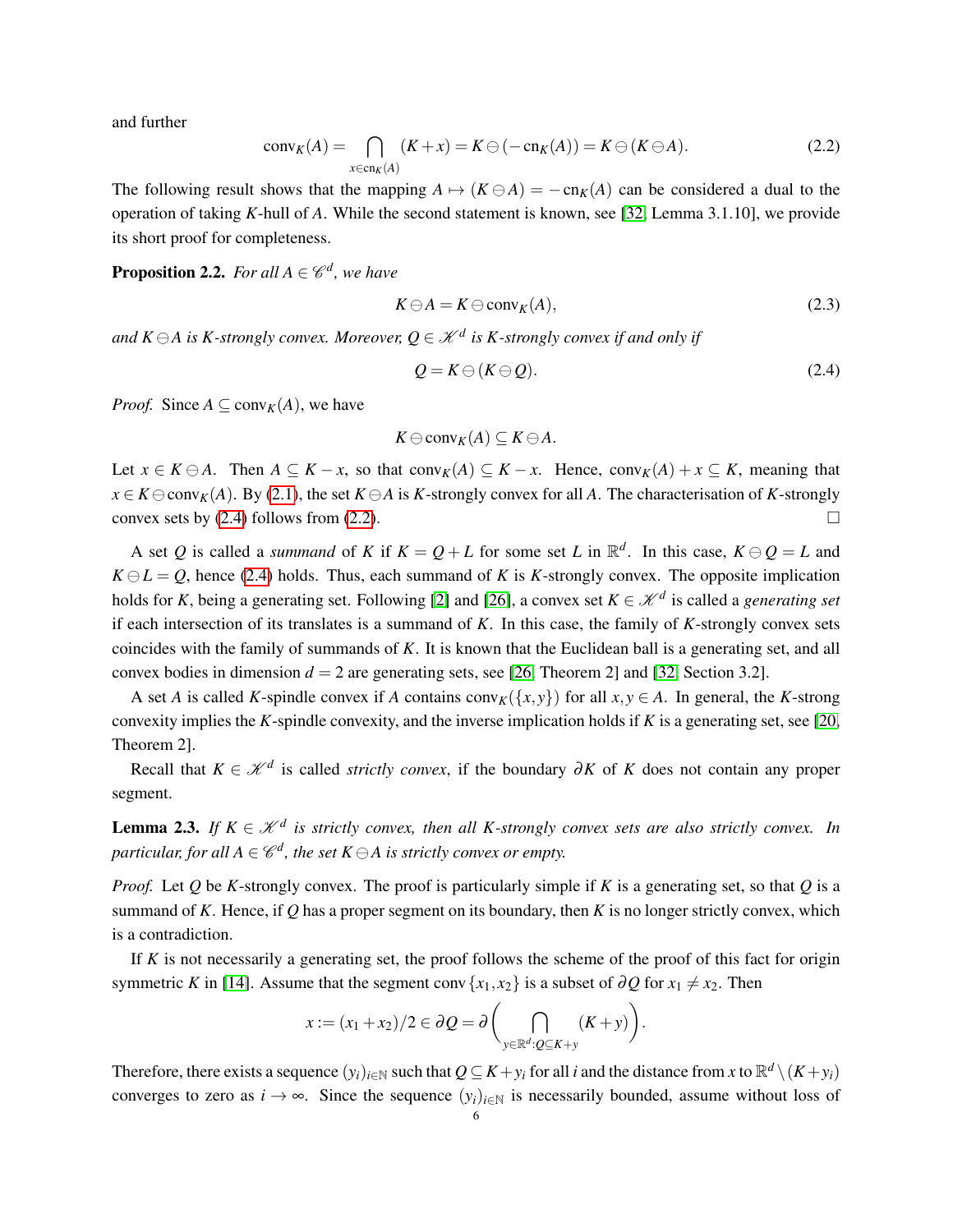generality that  $y_i \to y_0$  as  $i \to \infty$ . Then  $x \in (\partial K + y_0)$ , because  $x \in K + y_0$  and the distance from x to  $\mathbb{R}^d \setminus (K + y_0)$  is equal to zero. Since  $x_1, x_2 \in K + y_0$ , we necessarily have  $x_1, x_2 \in \partial K + y_0$ , so that  $\partial K$ contains a nontrivial segment, which is a contradiction.

For a set *L* in  $\mathbb{R}^d$ , its *polar set* is defined by

$$
L^o := \{ u \in \mathbb{R}^d : h(L, u) \le 1 \},
$$

where

$$
h(L, u) := \sup\{\langle u, x \rangle : x \in L\}
$$

is the *support function* of *L* and  $\langle \cdot, \cdot \rangle$  is the inner product in  $\mathbb{R}^d$ . If *L* is convex, closed and contains the origin in its interior, then  $L^{\circ}$  is a convex body, and  $(L^{\circ})^{\circ} = L$ , see [\[32,](#page-39-3) Theorem 1.6.1].

It is well known that the polar set to the intersection of convex compact sets containing the origin is equal to the closed convex hull of the union of their polar sets, see [\[32,](#page-39-3) Theorem 1.6.3]. Thus, [\(2.1\)](#page-4-1) yields

<span id="page-6-2"></span>
$$
(K \ominus A)^o = \text{cl} \text{ conv}\left(\bigcup_{y \in A} (K - y)^o\right),\tag{2.5}
$$

see [\[32,](#page-39-3) Theorem 1.6.3] for finite *A* with the general case derived by similar arguments. This representation will be of major importance for us, since it leads to a description of the facial structure of  $K \ominus A = K \ominus$ conv<sub>K</sub>(A) and, *mutatis mutandis*, of conv<sub>K</sub>(A) in Sections [3](#page-6-0) and [4](#page-11-0) below.

# 3. FACIAL STRUCTURE OF CONVEX HULLS OF COLLECTIONS OF CONVEX SETS

<span id="page-6-1"></span><span id="page-6-0"></span>3.1. General position concept. A *face* of a convex compact set  $L \in \mathcal{K}^d$  is a convex subset *F* of *L* such that  $x, y \in L$  and  $(x + y)/2 \in F$  imply that  $x, y \in F$ . The family of all faces of *L* is denoted by  $\mathscr{F}(L)$ . Note that *L* and  $\varnothing$  are also faces. All other faces are called *proper*, and the family of proper faces is denoted by

$$
\mathscr{F}'(L):=\mathscr{F}(L)\setminus\{L,\varnothing\}.
$$

A dimension of a face  $F \in \mathscr{F}(L) \setminus \{ \emptyset \}$  is the dimension of the smallest affine subspace containing *F*. Denote by  $\mathscr{F}_k(L)$  the family of *k*-dimensional faces of *L*. The relative interiors of  $F \in \mathscr{F}(L)$  provide a disjoint decomposition of *L*, see [\[32,](#page-39-3) Theorem 2.1.2]. The topological boundary ∂*L* is the disjoint union of relative interiors of proper faces.

A  $(d-1)$ -dimensional affine subspace *H* is said to be a *supporting hyperplane* of nonempty  $L \in \mathcal{K}^d$  if *H* intersects *L* and *L* is a subset of one of the two half-spaces bounded by *H*. A set  $E \subseteq L$  is called an *exposed face* if there exists a supporting hyperplane *H* of *L* such that  $E = L \cap H$ . Each exposed face of *L* is a face of *L*, and each proper face of *L* is contained in an exposed face of *L*, see [\[32,](#page-39-3) p. 75].

Let  $\mathcal{L} := \{L_i, i \in I\} \subseteq \mathcal{K}^d$  be a collection of convex compact sets, such that their convex hull

$$
conv(\mathcal{L}) := conv\left(\bigcup_{i \in I} L_i\right)
$$

is a compact set. Recall that conv $(\mathscr{L})$  is the set of all (finite) *convex combinations*  $\sum_{j=1}^{m} \lambda_j x_j$  for  $m \in \mathbb{N}$ ,  $\lambda_1, \ldots, \lambda_m \geq 0$ ,  $\lambda_1 + \cdots + \lambda_m = 1$  and  $x_j \in L_{i_j}$ ,  $i_j \in I$ ,  $j = 1, \ldots, m$ . A convex combination is said to be *positive* if all coefficients  $\lambda_j$  are strictly positive. By Caratheodory's theorem, see [\[32,](#page-39-3) Theorem 1.1.4], it suffices to let  $m \leq d+1$ .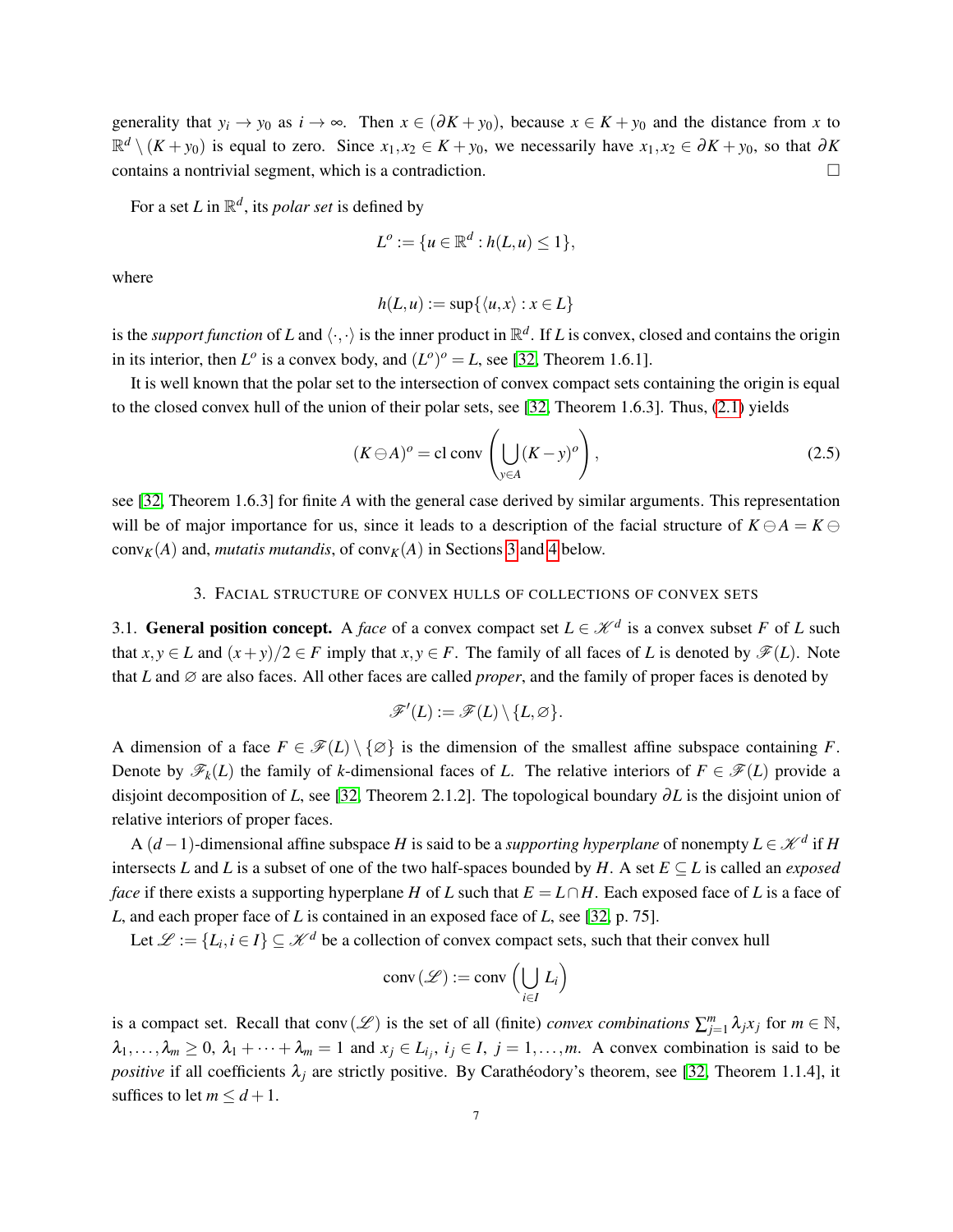Let *A* be an arbitrary closed convex subset of some exposed face *F* of conv $(\mathscr{L})$ . Put

$$
\mathscr{M}(\mathscr{L}, A) := \{ L \in \mathscr{L} : L \cap A \neq \varnothing \}.
$$

Recalling that each proper face is a closed convex subset of some exposed face, we see that  $\mathcal{M}(\mathcal{L}, F)$  is well defined. Furthermore, in this case we have

<span id="page-7-0"></span>
$$
F = \text{conv}\left(\bigcup_{L \in \mathcal{M}(\mathcal{L}, F)} (F \cap L)\right), \quad F \in \mathcal{F}\left(\text{conv}\left(\mathcal{L}\right)\right). \tag{3.1}
$$

Indeed, by Carathéodory's theorem for every  $x \in F$ , there exist  $m \leq d+1$  and  $\{L_1, \ldots, L_m\} \subseteq \mathcal{L}$ , such that *x* is a positive convex combination of  $x_i \in L_i$ ,  $i = 1, \ldots, m$ . By definition of a face, this implies  $x_i \in F$ , and therefore  $x_i \in L_i \cap F$ , for all  $i = 1, \ldots, m$ . Thus, every  $x \in F$  can be written as a convex combination of points from  $F \cap L$  for  $L \in \mathcal{M}(\mathcal{L}, F)$ , yielding

$$
F \subseteq \operatorname{conv}\left(\bigcup_{L \in \mathscr{M}(\mathscr{L}, F)} (F \cap L)\right).
$$

The converse inclusion is obvious, hence, [\(3.1\)](#page-7-0) holds.

<span id="page-7-3"></span>**Definition 3.1.** The sets from  $\mathscr L$  are said to be in *general position* if, for each closed convex subset A of each exposed face of conv $(\mathscr{L})$ , the family  $\mathscr{M}(\mathscr{L}, A)$  is finite, and

<span id="page-7-1"></span>
$$
\sum_{L \in \mathcal{M}(\mathcal{L}, A)} \left(1 + \dim(A \cap L)\right) \le \dim(A) + 1,\tag{3.2}
$$

where dim denotes the affine dimension.

Some examples of families  $\mathscr{L}$ , which are in general position, and which are not, are given on Figure [1.](#page-8-0)

<span id="page-7-2"></span>*Remark* 3.2. If  $A = F$  is a face of conv $(\mathcal{L})$ , then the inequality in [\(3.2\)](#page-7-1) turns into the equality. This follows from [\(3.1\)](#page-7-0) in view of the inequality

$$
1+\dim(F) = 1+\dim\bigg(\operatorname{conv}\Big(\bigcup_{L\in\mathscr{M}(\mathscr{L},F)}(F\cap L)\Big)\bigg) \leq \sum_{L\in\mathscr{M}(\mathscr{L},F)}\big(1+\dim(F\cap L)\big),
$$

where we have used the fact that the dimension of the convex hull of two sets of dimensions  $m_1$  and  $m_2$  is at most  $m_1 + m_2 + 1$ .

Assume that the sets in  $\mathscr L$  are in general position and  $F_m \in \mathscr F_m(\text{conv}(\mathscr L))$  is an *m*-dimensional face of conv(L) for some  $m = 0, ..., d - 1$ . By [\(3.2\)](#page-7-1) applied with  $A = F_m$ , the cardinality of  $\mathcal{M}(\mathcal{L}, F_m)$  is at most  $m+1$ , and therefore every set in

$$
\mathscr{M}(\mathscr{L}) := \big\{ \mathscr{M}(\mathscr{L}, F) : F \in \mathscr{F}' \big( \text{conv}(\mathscr{L}) \big) \big\}
$$

contains at most  $d+1$  sets from L. For  $k = 0, ..., d-1$ , denote by  $M_k(\mathcal{L})$  the subset of  $\mathcal{M}(\mathcal{L})$  which consists of (unordered)  $(k+1)$ -tuples.

<span id="page-7-4"></span>**Definition 3.3.** Let  $\mathcal{L}$  be a family of convex bodies in general position. The elements of  $M_k(\mathcal{L})$  are called *k*-dimensional faces of the family  $\mathcal{L}$ . The f-vector of the family  $\mathcal{L}$  is defined by the equality  $f(\mathcal{L}) := (f_0(\mathcal{L}), ..., f_{d-1}(\mathcal{L}))$ , where  $f_k(\mathcal{L})$  is the cardinality of  $M_k(\mathcal{L})$  counted without multiplicities,  $k = 0, \ldots, d - 1$ . As usual, vertices are 0-dimensional faces of the family L, edges are 1-dimensional faces of  $\mathscr{L}$ , etc.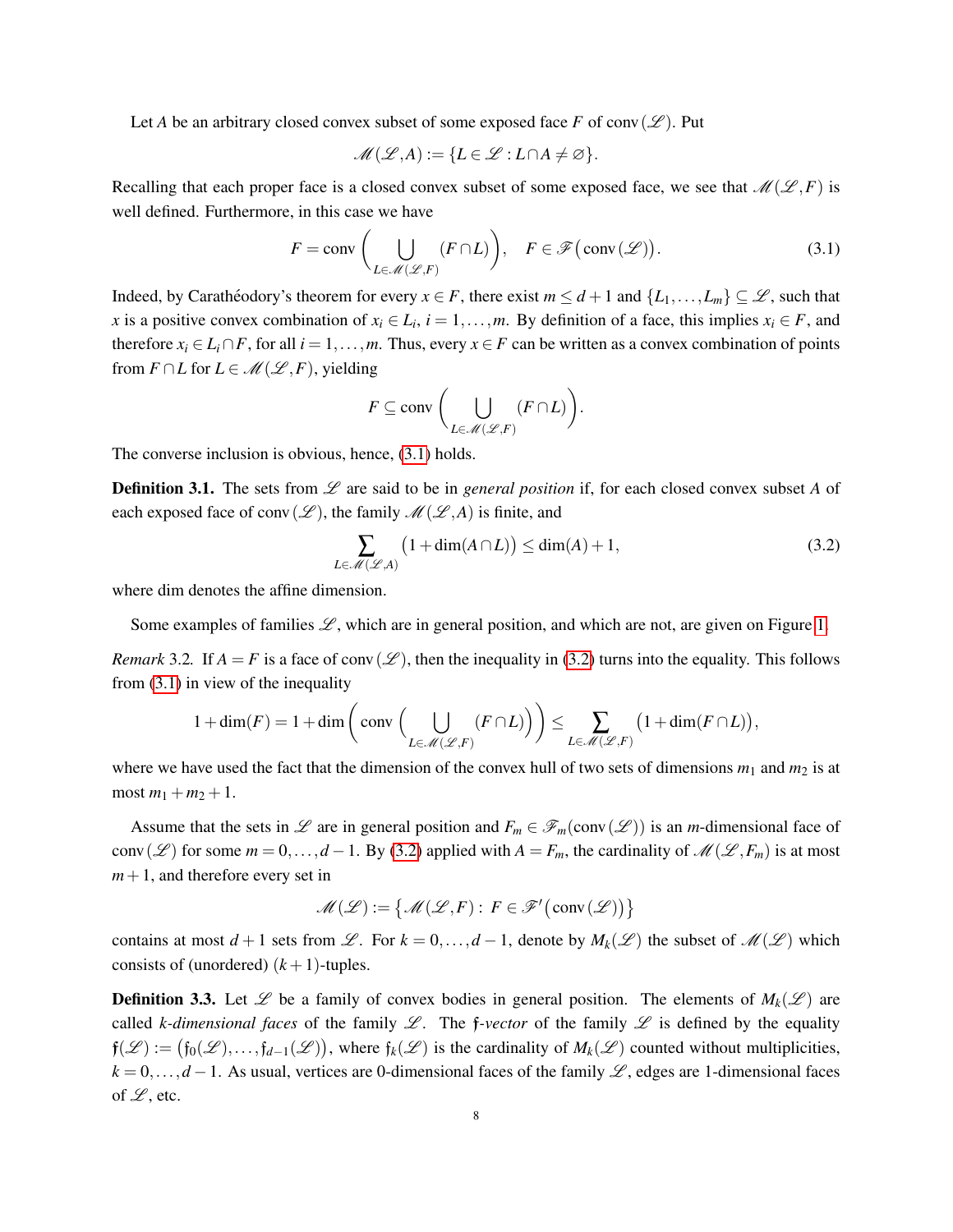

<span id="page-8-0"></span>FIGURE 1. First row: Three families of convex sets (two ellipses, three ellipses and two rectangles) in  $\mathbb{R}^2$  in general position. Second row: Three families of convex sets (two ellipses, three ellipses and two rectangles) which are not in general position. In red: the sets *A* for which [\(3.2\)](#page-7-1) is violated. In blue: the sets *L*∩*A*. The f-vectors of the families depicted in the first row are  $f(\mathcal{L}) = (2,1)$ ,  $f(\mathcal{L}) = (3,3)$  and  $f(\mathcal{L}) = (2,1)$ , respectively.

It is important to stress that, in general, a face of the family  $\mathscr L$  is not a face of the convex compact set conv(L). For example, if  $\mathcal{L} = \{L\}$  consists of a single convex body *L*, then *L* is the unique 0-dimensional face of the family  $\mathcal{L}$ .

The next lemma shows essentially that every face of a family  $\mathscr{L}$ , which is in general position, contains a vertex, that is, a 0-dimensional face of the family  $\mathscr L$ .

<span id="page-8-2"></span>**Lemma 3.4.** Let  $\mathscr L$  be a family of convex bodies in general position. Then, for each  $F \in \mathscr F'(\text{conv}(\mathscr L))$ *and*  $L \in \mathcal{M}(\mathcal{L}, F)$ , there exists a  $G \in \mathcal{F}'(\text{conv}(\mathcal{L}))$  such that  $L \cap G = G$ .

*Proof.* Assume that  $L \cap F$  is a strict subset of *F* since otherwise there is nothing to prove. Let  $\mathcal{M}(\mathcal{L}, F) :=$  $\{L_0, L_1, \ldots, L_k\}$ , where  $L_0 := L$ . Denote by *F*' the relative boundary of *F*. By [\(3.1\)](#page-7-0), we have

<span id="page-8-1"></span>
$$
F = \text{conv}\left(\bigcup_{i=0}^{k} (L_i \cap F')\right). \tag{3.3}
$$

Indeed, by [\(3.1\)](#page-7-0), each point  $x \in F'$  is the convex combination of points  $y_i \in L_i \cap F$ ,  $i = 0, \ldots, k$ . None of these points belongs to the relative interior of  $F$ . Thus,  $F'$  is a subset of the right-hand side of [\(3.3\)](#page-8-1). Since *F* is a subset of the convex hull of  $F'$ , we obtain [\(3.3\)](#page-8-1).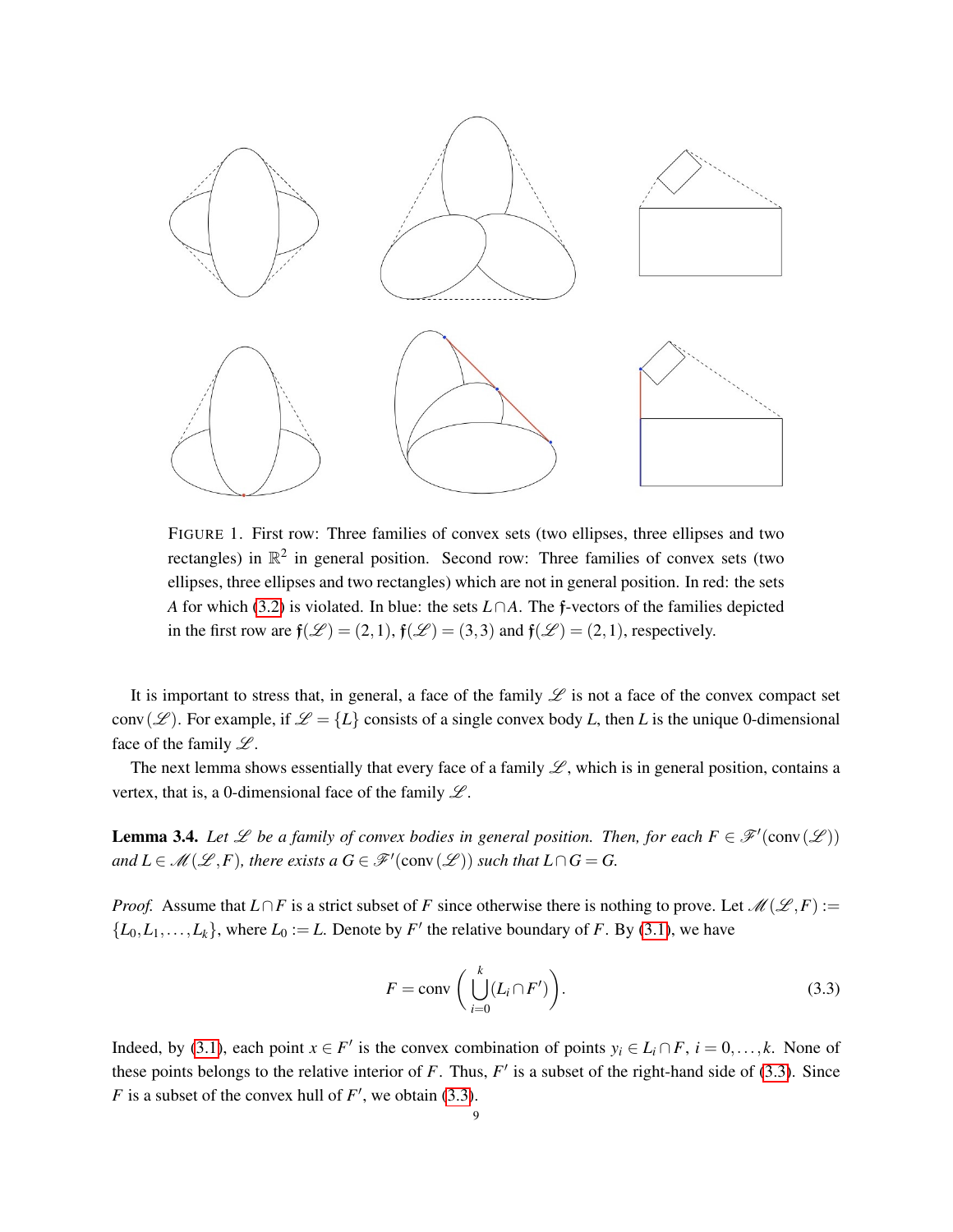Denote  $m_i := \dim(L_i \cap F)$ ,  $m'_i := \dim(L_i \cap F')$ , and  $m := \dim(F)$ . By Remark [3.2,](#page-7-2)

$$
\sum_{i=0}^{k} (1 + m_i) = m + 1.
$$

By [\(3.3\)](#page-8-1), each point from *F* is a convex combination of points from  $L_i \cap F'$ ,  $i = 0, \ldots, k$ . Therefore,

$$
\sum_{i=0}^{k} (1 + m'_i) \ge m + 1.
$$

Thus,  $m_i = m'_i$  for all  $i = 0, \ldots, k$ , meaning that  $L_i \cap F' \neq \emptyset$  and, in particular,  $L \cap F' \neq \emptyset$ . Hence, there exists

$$
\tilde{F} \in \mathscr{F}'(F) \subseteq \mathscr{F}'(\text{conv}(\mathscr{L})),
$$

such that *L*∩*F*<sup> $\neq$ </sup> $\emptyset$ . Here, the second inclusion follows from [\[32,](#page-39-3) Theorem 2.1.1]. The dimension of *F* is at most  $m-1$ . By induction, reducing the dimension at each step, we find a proper face  $G \in \mathcal{F}'(\text{conv}(\mathcal{L}))$ such that  $L \cap G = G$ .

<span id="page-9-3"></span>**Corollary 3.5.** Let  $\mathscr L$  be a family of convex bodies in general position. Then

$$
\mathfrak{f}_k(\mathscr{L}) \leq \binom{\mathfrak{f}_0(\mathscr{L})}{k+1}, \quad k=0,\ldots,d-1.
$$

*Proof.* Let  $L \in \mathcal{M}(\mathcal{L}, F)$  for some  $F \in \mathcal{F}'(\text{conv}(\mathcal{L}))$ . By Lemma [3.4,](#page-8-2) there exists a  $G \in \mathcal{F}'(\text{conv}(\mathcal{L}))$ such that  $L \cap G = G$ . Then  $\mathcal{M}(\mathcal{L}, G)$  contains *L*. Assume that  $\mathcal{M}(\mathcal{L}, G)$  contains another set  $L' \in \mathcal{L}$ , which is different from *L*. Then  $L' \cap G \neq \emptyset$ . By [\(3.2\)](#page-7-1),

$$
(1+\dim(L\cap G))+(1+\dim(L'\cap G))\leq \dim(G)+1,
$$

which is a contradiction. Thus, if a  $(k+1)$ -tuple of sets from  $\mathscr L$  form a *k*-dimensional face of  $\mathscr L$ , then each of these sets is a 0-dimensional face of  $\mathscr{L}$ , and the claim follows.

<span id="page-9-0"></span>3.2. Families of strictly convex sets. For strictly convex sets, that is, for sets which do not contain any proper segment on the boundary, the definition of general position can be replaced by an equivalent one, which is much simpler.

<span id="page-9-2"></span>Proposition 3.6. *If all sets in* L *are strictly convex, Definition [3.1](#page-7-3) is equivalent to any of the following.*

(i) For all  $m = 0, \ldots, d - 1$ , and each m-dimensional face  $F_m$  of conv $(\mathscr{L})$ , the family  $\mathscr{M}(\mathscr{L}, F_m)$  is *finite and*

<span id="page-9-1"></span>
$$
\sum_{L \in \mathcal{M}(\mathcal{L}, F_m)} \left( 1 + \dim(F_m \cap L) \right) = m + 1. \tag{3.4}
$$

- (ii) *For all*  $m = 0, \ldots, d 1$ *, and each m-dimensional face*  $F_m$  *of* conv $(\mathscr{L})$ *, exactly*  $m + 1$  *sets among*  $\mathscr{L}$ *intersect Fm.*
- (iii) *For all*  $m = 0, \ldots, d 1$ *, and each m-dimensional exposed face*  $F_m$  *of* conv( $\mathscr L$ )*, exactly*  $m + 1$  *sets among*  $\mathscr L$  *intersect*  $F_m$ *.*

*Proof.* Definition [3.1](#page-7-3) implies (i), since every face is a closed convex subset of some exposed face and in view of Remark [3.2.](#page-7-2)

Further, all non-empty sets of the form  $F_m \cap L$  for  $F_m \in \mathscr{F}_m(\text{conv}(\mathscr{L}))$  and  $m = 0, \ldots, d - 1$  are singletons due to the imposed strict convexity. Hence  $\dim(F_m \cap L) = 0$  and [\(3.4\)](#page-9-1) is equivalent to the fact that the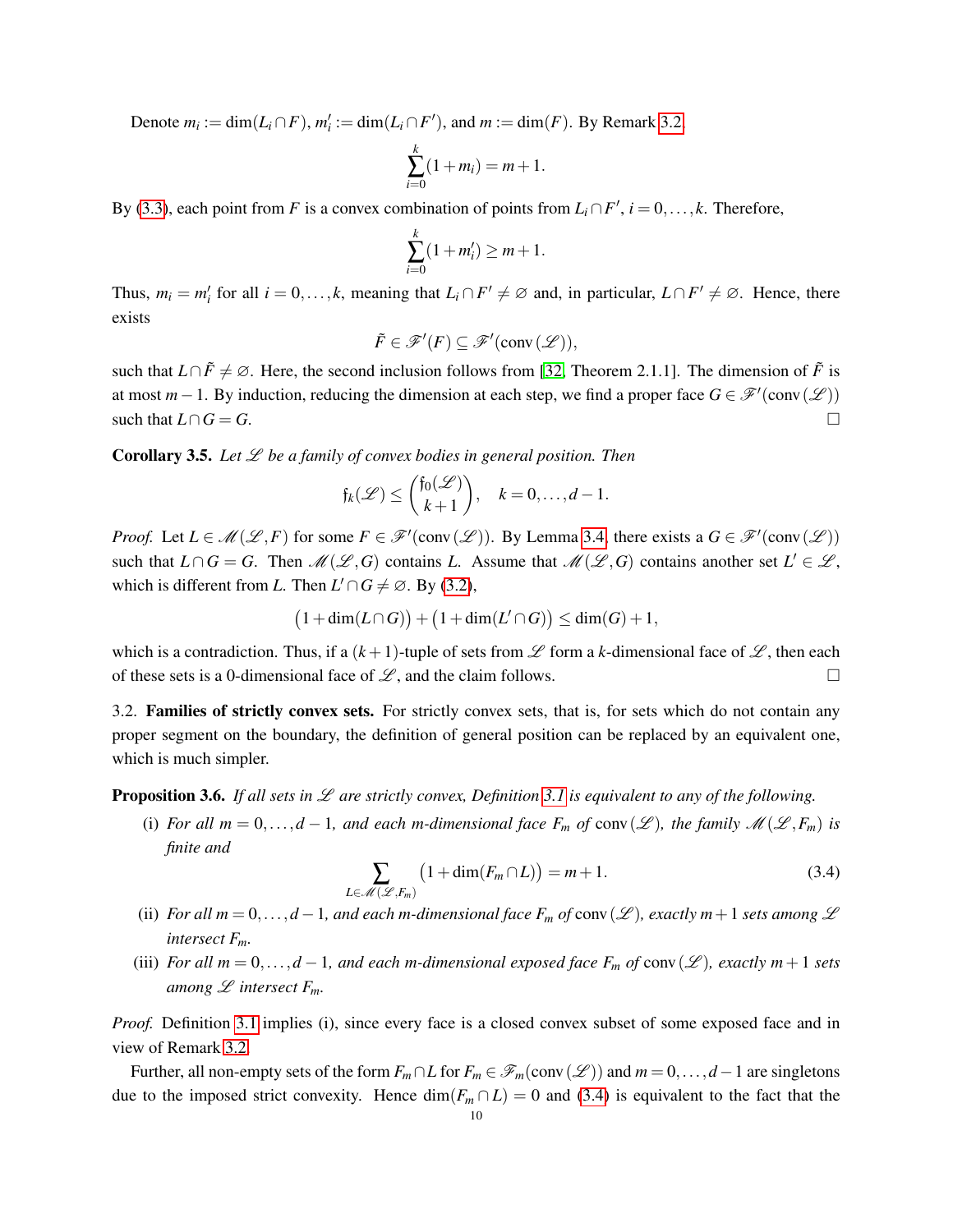cardinality of  $\mathcal{M}(\mathcal{L}, F_m)$  is equal to  $m+1$ . This proves equivalence of (i) and (ii). Since every exposed face is a face, (ii) implies (iii).

It remains to prove that (iii) implies Definition [3.1.](#page-7-3) This is accomplished by contradiction. Assume that (iii) holds but there exists a closed convex subset *A* of an exposed face *F* such that  $\dim(F) = m$ ,  $\dim(A) = k$ ,  $k = 0, \ldots, m, m = 0, \ldots, d - 1$ , and

<span id="page-10-1"></span>
$$
card(\mathcal{M}(\mathcal{L}, A)) = \sum_{L \in \mathcal{M}(\mathcal{L}, A)} \left(1 + dim(A \cap L)\right) \ge k + 2.
$$
 (3.5)

From condition (iii) it follows that [\(3.4\)](#page-9-1) holds with  $F_m = F$ . Therefore,  $k < m$ . By the condition imposed in (iii) and strict convexity, *F* intersects exactly  $m+1$  sets in  $\mathscr L$  and these intersections are singletons, say  $x_1, x_2, \ldots, x_{m+1}$ . Moreover, at least  $k+2$  among these singletons lie in  $A \subseteq F$  by [\(3.5\)](#page-10-1). Without loss of generality, assume that  $x_1, \ldots, x_{k+2} \in A$ . In view of [\(3.1\)](#page-7-0),

$$
F = \operatorname{conv}\{x_1,\ldots,x_{m+1}\} \subseteq \operatorname{conv}\left(A \cup \{x_{k+3},\ldots,x_{m+1}\}\right).
$$

Evaluating the dimension on both sides yields

$$
1+m=1+\dim(F)\leq 1+\dim(A)+\sum_{j=k+3}^{m+1}\left(1+\dim(\{x_j\})\right)=1+k+(m-k-1)=m,
$$

which is a contradiction. The proof is complete.  $\Box$ 

*Remark* 3.7. Each point on the topological boundary of conv $(\mathscr{L})$  is a positive linear combination of points from uniquely identified sets  $L_{i_1}, \ldots, L_{i_{k+1}} \in \mathcal{L}$ . For strictly convex sets, the *k*-th component of the f-vector can be equivalently defined as the number of different  $(k+1)$ -tuples in such collections for all points from the boundary of conv $(\mathscr{L})$ .

#### <span id="page-10-0"></span>3.3. Examples.

<span id="page-10-3"></span>*Example* 3.8 (Polytopes). Let  $\mathscr L$  be a finite collection of singletons  $L_i := \{x_i\}$ ,  $i = 1, \ldots, l$ , so that its convex hull conv $(\mathscr{L})$  is a polytope. Since singletons are strictly convex sets, the equivalent definition of the general position given by part (ii) of Proposition [3.6](#page-9-2) is applicable. The general position for  $\mathscr L$  means that each *m*-dimensional face of this polytope contains exactly  $m+1$  singletons for all  $m = 0, \ldots, d-1$ . Then  $M_k(\mathscr{L})$ is the set of all *k*-dimensional faces of the polytope conv( $\mathscr{L}$ ) (here we identify a face of a polytope with its extreme points), and  $f(\mathscr{L})$  is the usual *f*-vector<sup>[1](#page-10-2)</sup> of the polytope conv( $\mathscr{L}$ ). Thus, for singletons we have  $f({\{\{x_1\}, \{x_2\}, \ldots, \{x_l\}\}) = f(\text{conv}\{x_1, x_2, \ldots, x_l\})$ . Note that for sets of singletons the general position is usually defined by requiring that no  $m+2$  points lie in an affine subspace of dimension  $m$ , see, for example, [\[16,](#page-38-2) Lemma 4.1]. This complies with Definition [3.1](#page-7-3) imposed on  $\mathscr L$  and all its subfamilies.

A similar situation occurs for a collection  $\mathscr L$  of sets  $K_i := [0, x_i]$ ,  $i = 1, \ldots, l$ , being segments with endpoints at the origin and  $x_i$ . Then  $\mathscr L$  is in general position if and only if the points  $\{0, x_1, \ldots, x_l\}$  are in general position, and the *f*-vector of  $\mathcal{L}$  is the *f*-vector of the polytope conv  $(\{x_1, x_2, ..., x_l\})$ .

*Example* 3.9. Let  $\mathcal{L} := \{L\}$  consist of a single convex body *L*. Then  $\mathfrak{f}(\mathcal{L}) = (1,0,\ldots,0)$ , no matter if *L* is strictly convex or not. This set *L* is a vertex, no matter whether *L* possesses higher-dimensional faces itself.

<span id="page-10-2"></span><sup>1</sup>Throughout the paper we adopt the following convention: f is used to denote the usual *f*-vector of a polytope, while f is used to denote the f-vector of a family of convex bodies in the sense of Definition [3.3.](#page-7-4)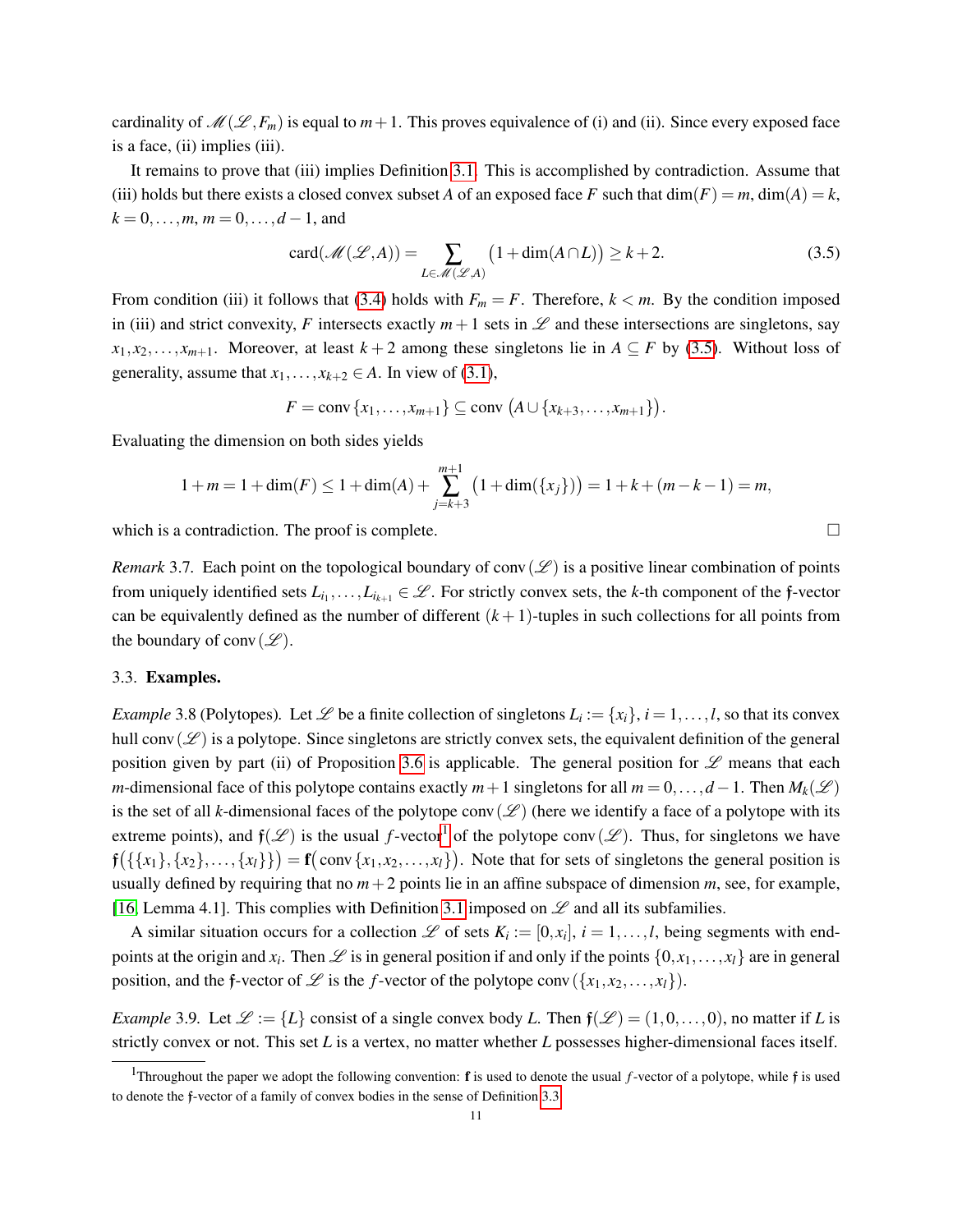*Example* 3.10*.* Let  $\mathscr L$  consist of all singletons from the boundary of the unit ball. Then  $M_0(\mathscr L)$  is an uncountably infinite collection of vertices of  $\mathscr{L}$ , that is, faces of  $\mathscr{L}$  of dimension zero, and there are no faces of L of dimension  $1,2,\ldots,d-1$ . Thus,  $f_0(\mathcal{L}) = \infty$  and all other components of the f-vector vanish.

*Example* 3.11 (Vertices). Assume that the sets in  $\mathscr L$  are in general position and let *A* be an exposed point (that is, an exposed face of dimension zero) of conv( $\mathscr{L}$ ). By [\(3.2\)](#page-7-1),  $\mathscr{M}(\mathscr{L},A)$  consists of a single set, say, *L*. Thus,  $L \in M_0(\mathscr{L})$  and, according to Definition [3.3,](#page-7-4) *L* is a vertex. Note that the facial structure of *L* is not important at all here, in particular, *L* may contain faces (in the usual sense) of arbitrary dimensions. For example, on the plane, let  $L_1$  be the origin and  $L_2$  be the segment  $[(1,0),(0,1)]$ , then  $f_0(\mathscr{L}) = 2$  and both  $L_1$ and *L*<sub>2</sub> are vertices. Furthermore,  $f_1(\mathcal{L}) = 1$ , since  $M_1(\mathcal{L}) = \{L_1, L_2\}$ .

*Example* 3.12. Let  $\mathscr L$  be the collection of vertices of the square  $[0,1]^2$  on the plane. Then  $\mathfrak f(\mathscr L) = (4,4)$ . Let  $\mathscr{L}'$  consist of the segment joining the origin and  $(0,1)$  and the two other vertices of the unit square. Then  $f(\mathcal{L}^{\prime}) = (3,3)$  is different from  $f(\mathcal{L})$ , despite the two collections share the same convex hull.

*Example* 3.13. Assume that all sets from  $\mathscr L$  are strictly convex and the union of the sets from  $\mathscr L$  is a convex closed set. Then each face of conv( $\mathscr{L}$ ) is also a face of at least one  $L \in \mathscr{L}$ . If a point *x* on the boundary of this union belongs to both  $L_1$  and  $L_2$  from  $\mathscr L$ , then the general position condition is violated. Hence,  $\mathscr L$  is in general position if and only if there exists a set  $L_0 \in \mathscr{L}$  such that all members of  $\mathscr{L} \setminus \{L_0\}$  are subsets of the interior of  $L_0$ .

# 4. f-VECTORS OF *K*-STRONGLY CONVEX SETS

<span id="page-11-0"></span>The aim of this section is to develop a notion of *k*-dimensional faces of a *K*-strongly convex set in  $\mathbb{R}^d$  of any dimension  $k \in \{0,1,\ldots,d-1\}$ . It has already been noted in the literature that this task is quite nontrivial even in case of ball convex sets, that is, when *K* is a Euclidean ball, see a discussion at the beginning of Section 6 in [\[5\]](#page-37-3) and, in particular, Example 6.1 therein. We employ the approach developed in Section [3.](#page-6-0)

<span id="page-11-1"></span>4.1. **Families of convex bodies associated with** *K***-hulls.** In the following, fix  $K \in \mathcal{K}_{(0)}^d$ . Let *A* be a subset of the interior of a translate of *K*. Introduce the family of sets

<span id="page-11-4"></span>
$$
\mathcal{L}_A := \left\{ (K - y)^o : y \in A \right\}.
$$
\n(4.1)

By [\(2.5\)](#page-6-2)

<span id="page-11-3"></span>
$$
(K \ominus A)^{o} = \text{cl conv}(\mathscr{L}_{A}). \tag{4.2}
$$

If the sets in  $\mathscr{L}_A$  are in general position, it is possible to define the f-vector  $f(\mathscr{L}_A) = (f_0(\mathscr{L}_A), \dots, f_{d-1}(\mathscr{L}_A))$ of the family  $\mathcal{L}_A$ . If *A* is a finite set, then the closure on the right-hand side of [\(4.2\)](#page-11-3) can be omitted, and  $f(\mathcal{L}_A)$  has all finite components.

<span id="page-11-2"></span>*Example* 4.1. Let  $A := \{(0, a), (0, -a)\}$  on  $\mathbb{R}^2$ , where  $a \in (0, 1)$ , and let *K* be the unit Euclidean disk. Then  $f(\mathcal{L}_A) = (2, 1)$ . If  $A := \{(0, 0, a), (0, 0, -a)\}$  in  $\mathbb{R}^3$  and *K* is the unit ball, then  $f(\mathcal{L}_A) = (2, 1, 0)$ .

In order to characterise the cases when  $\mathcal{L}_A$  is in general position, we need several further concepts from convex geometry. Recall that the *normal cone* to a convex body  $L \in \mathcal{K}^d$  at  $x \in L$  is defined by

$$
N(L, x) := \{ u \in \mathbb{R}^d \setminus \{0\} : x \in H(L, u) \} \cup \{0\},
$$
  
<sub>12</sub>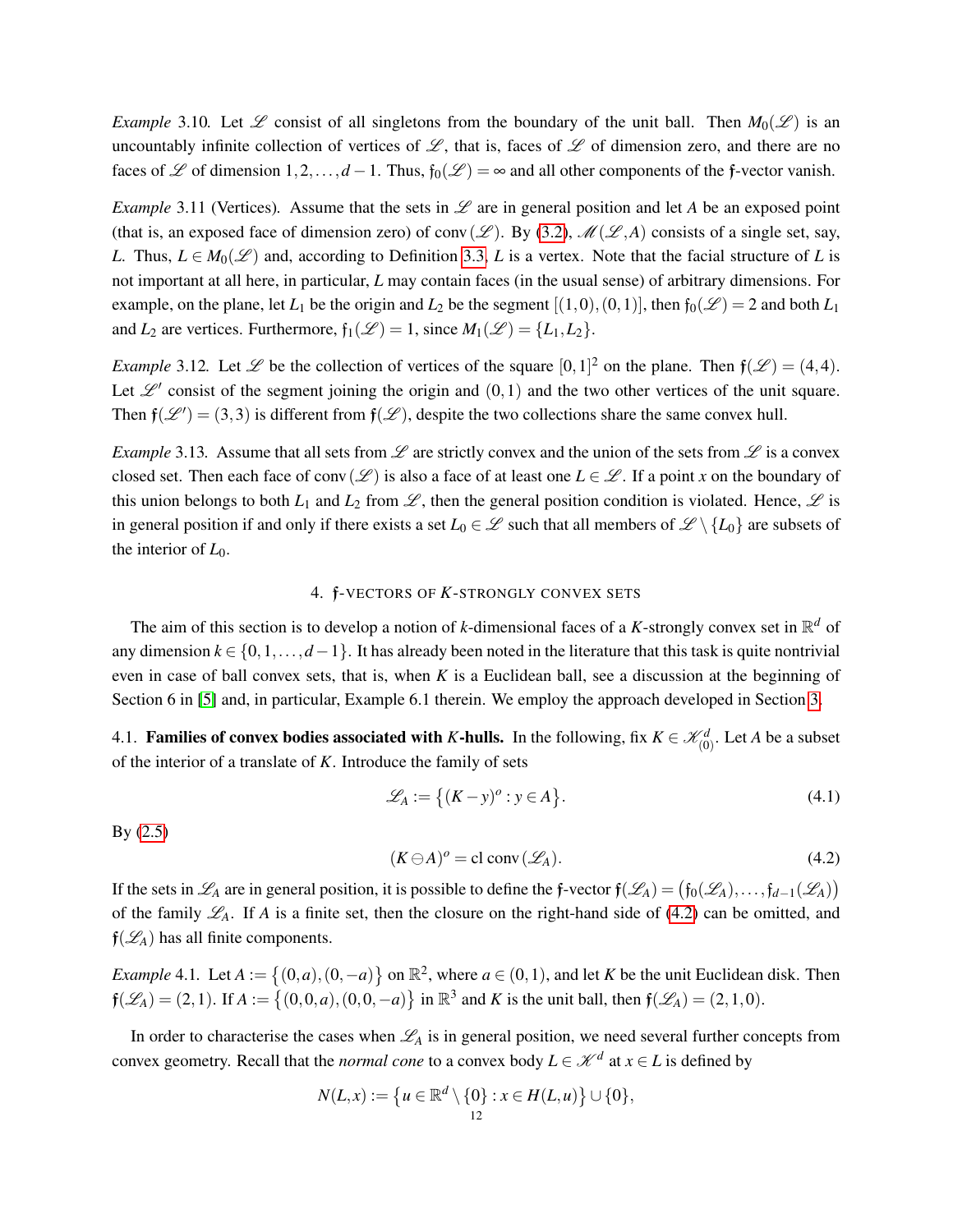where

$$
H(L, u) := \{x \in \mathbb{R}^d : \langle x, u \rangle = h(L, u)\}
$$

is the supporting hyperplane to *L* with normal *u*. The normal cone is nontrivial only if  $x \in \partial L$ . Denote by

$$
F(L, u) := L \cap H(L, u)
$$

the *support set* of *L* in direction *u*; this set is a singleton  $\{y\}$  if *L* is strictly convex and we write  $F(L, u) = y$ in this case. The convex body *L* is said to be *regular* if  $N(L, x)$  is one-dimensional for all  $x \in \partial L$ , see [\[32,](#page-39-3) p. 83]. For  $L \in \mathcal{K}_{(0)}^d$ , this is equivalent to the fact that the boundary of *L* is  $C^1$ , see [\[32,](#page-39-3) Theorem 2.2.4].

If *F* is a face of *L*, then  $N(L, F) := N(L, x)$  for any *x* in the relative interior of *F*, see [\[32,](#page-39-3) Section 2.2]. Furthermore, the *conjugate face* to *F* is defined as

$$
\widehat{F} := \left\{ x \in L^o : \langle x, y \rangle = 1 \text{ for all } y \in F \right\},\
$$

see [\[32,](#page-39-3) Section 2.1]. If *F* is  $(d-1)$ -dimensional, then  $\hat{F}$  arises as a solution of *d* independent linear equations and so is a singleton. By [\[32,](#page-39-3) Lemma 2.2.3],

<span id="page-12-0"></span>
$$
N(L,F) = \cos \widehat{F} \cup \{0\},\tag{4.3}
$$

where pos  $\hat{F}$  is the positive hull of  $\hat{F}$ , that is, the family of all linear combinations of points from  $\hat{F}$  with nonnegative coefficients.

<span id="page-12-2"></span>**Lemma 4.2.** Assume that  $K \in \mathcal{K}_{(0)}^d$  is a strictly convex regular convex body. If  $A \subseteq \text{Int } K$  is a finite set, then the family  $\mathscr{L}_A$  is in general position if and only if, for each  $x\in\mathbb{R}^d$  such that  $A\subseteq x+K$  and  $A$  has a nonempty *intersection with* ∂*K* + *x, this intersection is a finite set* {*y*1,..., *yk*} *and k is equal to the dimension of the convex hull of the union of the normal cones*  $N(K + x, y_i)$ *,*  $i = 1, \ldots, k$ *.* 

*Proof.* For every  $x \in \mathbb{R}^d$ , put

$$
\mathscr{I}_A(x) := (\partial K + x) \cap A,
$$

and note that  $-x \in \partial(\bigcap_{y \in A} (K - y)) = \partial(K \ominus A)$  if and only if  $A \subseteq x + K$  and  $\mathscr{I}_A(x) \neq \emptyset$ . By [\[32,](#page-39-3) Theorem 2.2.1], for every  $x \in \mathbb{R}^d$  such that  $A \subseteq x + K$  and  $\mathscr{I}_A(x) \neq \emptyset$ , we have

<span id="page-12-1"></span>
$$
N(K\ominus A, -x) = N\left(\bigcap_{y\in A} (K-y), -x\right) = \text{conv}\left(\bigcup_{y\in A} N(K-y, -x)\right) = \text{conv}\left(\bigcup_{y\in\mathscr{I}_A(x)} N(K+x, y)\right). \tag{4.4}
$$

This relation will be of major importance in subsequent arguments.

It follows from [\(4.3\)](#page-12-0) that regularity and strict convexity of *K* imply regularity and strict convexity of the polar set  $K^o$ , see [\[32,](#page-39-3) Remark 1.7.14]. Thus, for each  $y \in \text{Int } K$ , the set  $(K - y)^o$  is regular and strictly convex. By Proposition [3.6\(](#page-9-2)iii), the family  $\mathcal{L}_A$  is in general position if and only if, for all  $m = 0, \ldots, d - 1$ , each *m*-dimensional exposed face  $F_m$  of conv $(\mathscr{L}_A) = (K \ominus A)^o$  intersects exactly  $m+1$  sets from  $\mathscr{L}_A$ .

In view of [\[32,](#page-39-3) Theorem 2.1.4], the second conjugate of each exposed face *F* coincides with *F*. Thus, by [\(4.3\)](#page-12-0), the *m*-dimensional exposed faces of  $(K \ominus A)^\circ$  are in one-to-one correspondence with their conjugate faces (exposed faces of  $(K \ominus A)$ ) having  $(m+1)$ -dimensional normal cones. By Lemma [2.3,](#page-5-0)  $K \ominus A$  is strictly convex, so that these conjugate faces are singletons. Thus, the family  $\mathcal{L}_A$  is in general position if and only if, for every singleton  $-x \in \partial (K \ominus A)$  such that dim  $N(K \ominus A, -x) = m+1$ ,  $m = 0, \ldots, d-1$ , exactly  $m+1$ sets among  $(\partial K - y)_{y \in A}$  contain  $-x$ . Equivalently, the family  $\mathscr{L}_A$  is in general position if and only if for every  $-x \in \partial (K \ominus A)$  such that dim  $N(K \ominus A, -x) = m+1$ ,  $m = 0, \ldots, d-1$ , we have card $(\mathscr{I}_A(x)) = m+1$ .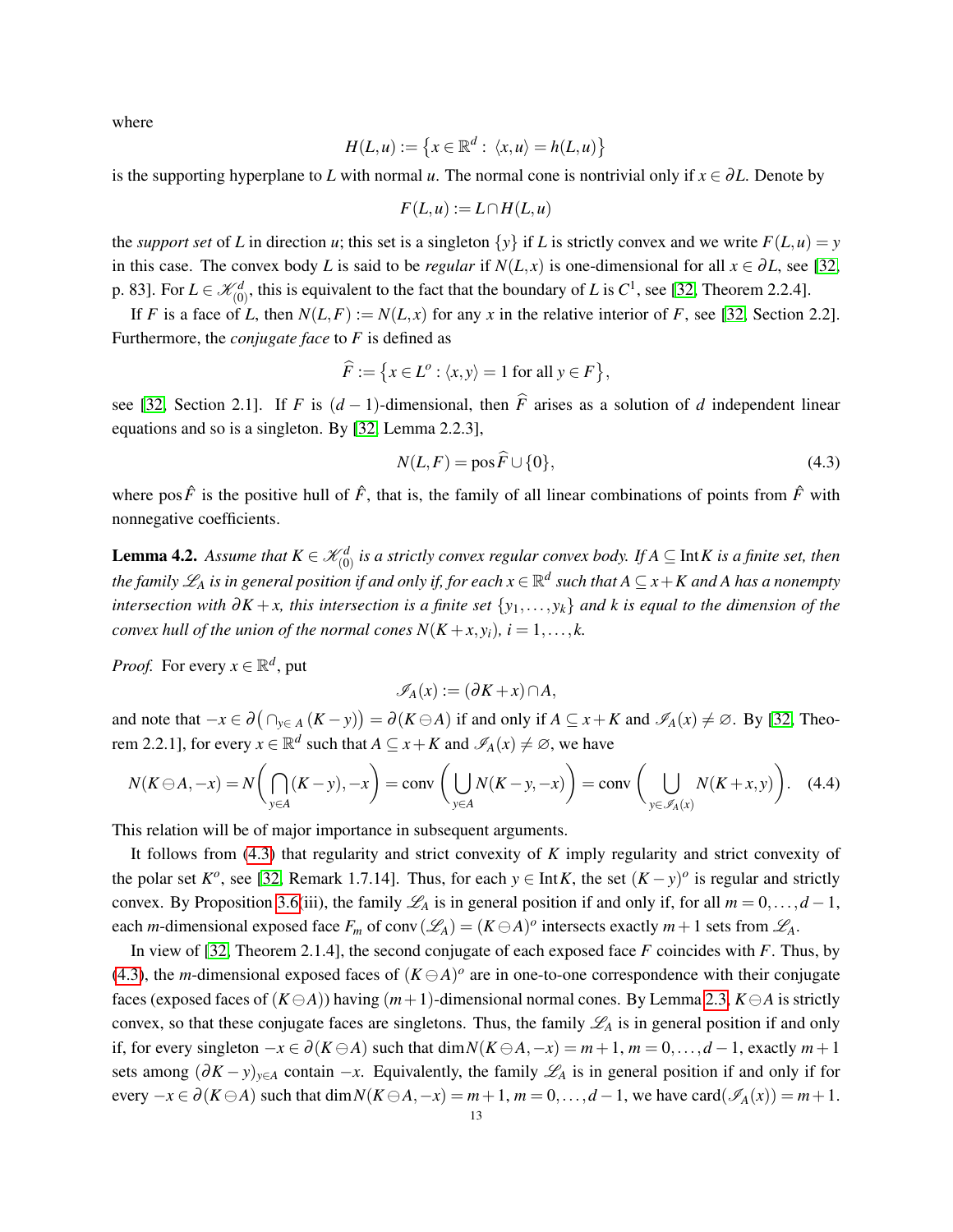By [\(4.4\)](#page-12-1), the latter is equivalent to the following: for every  $-x \in \partial (K \ominus A)$ , that is, for every  $x \in \mathbb{R}^d$  such that  $A \subseteq x + K$  and  $\mathscr{I}_A(x) \neq \emptyset$ , we have

$$
\dim\left(\text{conv}\left(\bigcup_{y\in\mathscr{I}_A(x)}N(K+x,y)\right)\right)=\text{card}(\mathscr{I}_A(x)).
$$

The proof is complete.  $\Box$ 

*Remark* 4.3. Letting *m* = *d* − 1 in Lemma [4.2,](#page-12-2) we obtain a necessary condition for the general position, saying that the cardinality of  $A \cap (\partial K + x)$  is at most *d* for all  $x \in \mathbb{R}^d$ .

<span id="page-13-1"></span>**Definition 4.4.** Let  $Q := \text{conv}_K(A)$ , where *A* is a subset of the interior of  $K \in \mathcal{K}_{(0)}^d$ , such that the family  $\mathcal{L}_A$ defined at [\(4.1\)](#page-11-4) is in general position. Then the f*-vector*  $f(Q)$  of Q is defined as  $f(\mathcal{L}_A)$ .

Note that in Definition [4.4](#page-13-1) it is not feasible to work with the family  $\mathcal{L}_0$  defined by [\(4.1\)](#page-11-4) as the family of sets  $(K - y)^{\circ}$  for all  $y \in Q$ , because this family is not in general position unless Q is a singleton. Indeed, otherwise, the boundary of *Q* contains a  $(d-1)$ -dimensional part of  $\partial K - x$  for some *x* and so *Q* intersects  $\partial K - x$  at infinitely many points, contrary to Lemma [4.2.](#page-12-2)

<span id="page-13-0"></span>4.2. Facial structure of *K*-hulls. A supporting *K*-sphere of  $Q := \text{conv}_K(A)$  is the set  $x + \partial K$  such that *Q* ⊆ *x* + *K* and *Q* ∩  $(x + ∂K) \neq \emptyset$ . The set  $Q \cap (x + ∂K)$  is said to be an *exposed K-face* of *Q*, see [\[14\]](#page-38-8). Note that these definitions in  $[14]$  presume that  $K$  is strictly convex and origin symmetric.

If *x*+∂*K* is an exposed *K*-face of *Q* and *Q*∩(*x*+∂*K*) has a strictly positive (*d*−1)-dimensional Hausdorff measure, then  $Q \cap (x + \partial K)$  is called a *K-facet* of *Q*. For *K* being a Euclidean ball, this definition was used in [\[8\]](#page-38-6) to describe the facial structure of ball convex sets. Each *K*-facet contains at least *d* affinely independent points, but the inverse implication may fail, as the following example shows.

*Example* 4.5. Let *K* be the unit Euclidean ball in  $\mathbb{R}^3$ , and let *y*,*z* be two distinct points in the interior of *K*. The *K*-hull *Q* of  $A := \{y, z\}$  is the intersection of all unit balls having *y* and *z* on the boundary. Such a ball  $K + x$  intersects Q along the arc of its great circle. While this arc contains 3 affinely independent points, its 2-dimensional Hausdorff measure vanishes and so it is not a *K*-facet of *Q*, yet it is an exposed *K*-face of *Q*. In view of [\(2.1\)](#page-4-1),  $K \ominus Q = (K - y) \cap (K - z)$  and the polar to  $K \ominus Q$  is the convex hull of the family  $\mathscr{L}_A := \{(K - y)^o, (K - z)^o\}$ . The boundary of conv $(\mathscr{L}_A)$  is composed of the parts of the boundaries of  $(K-y)$ <sup>o</sup> and  $(K-z)$ <sup>o</sup> and an infinite number of one-dimensional faces, being segments joining points of  $(K-y)$ <sup>o</sup> and  $(K-z)$ <sup>o</sup>. Then  $f_2(Q) = f_2(\mathcal{L}_A) = 0$ , which corresponds to the absence of *K*-facets in *Q*.

<span id="page-13-2"></span>*Example* 4.6. Let  $K := [-1,1]^2$  on  $\mathbb{R}^2$ , and let  $A := \{(a,0), (0,b), (-c,0), (-d,0)\}$  with  $a, b, c, d \in (0,1)$ . Then,  $Q = \text{conv}_K(A) = [-c, a] \times [-d, b]$ , and

$$
K\ominus Q = [c-1, 1-a] \times [d-1, 1-b].
$$

The polar body to a polytope obtained as the intersection of the half-spaces  $\{x : \langle x, u_i \rangle \le t_i\}, i = 1, \ldots, m$ , is equal to the convex hull of the points  $t_i^{-1}u_i$ ,  $i = 1,...,m$ . Hence,

$$
(K\ominus Q)^{o} = \text{conv }\big\{((1/(c-1),0),(0,1/(d-1)),(1/(1-a),0),(0,1/(1-b))\big\}.
$$

Note that

$$
(K+(a,0))^o = \text{conv }\big\{ (1/(1+a),0), (0,1), (1/(a-1),0), (0,-1) \big\}.
$$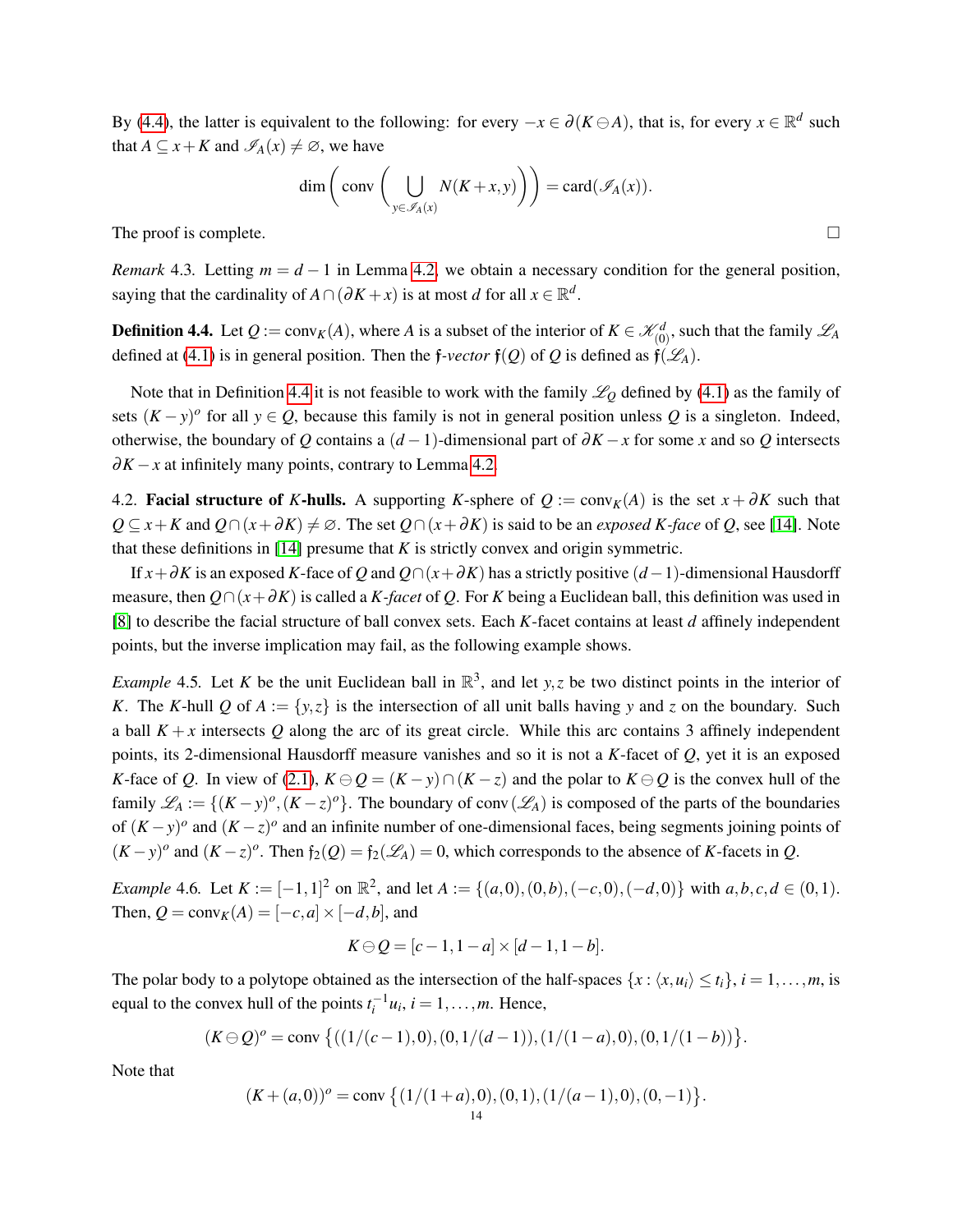Similar calculations for other points of *A* show that  $\mathscr{L}_A$  is in general position and  $f(\mathscr{L}_A) = (4, 4)$ . The *K*-hull *Q* of *A* is the intersection of  $K + (a, b)$  and  $K + (-c, -d)$ , or other two translations of *K*. In this case, *Q* has two *K*-facets.

While Example [4.6](#page-13-2) shows that the number of *K*-facets of  $Q := \text{conv}_K(A)$  (as defined following [\[8\]](#page-38-6) and [\[14\]](#page-38-8)) may be different from the (*d* − 1)-th component of the f-vector, Lemmas [4.7](#page-14-1) and [4.8](#page-15-0) below provide conditions ensuring that these quantities coincide.

For a convex body  $K \in \mathcal{K}^d$ , denote by  $S_{d-1}(K, \cdot)$  the *surface area measure* of *K*, see [\[32,](#page-39-3) p. 214]. The surface area measure is a measure on the unit sphere S<sup>d-1</sup> in R<sup>d</sup> with the total mass being the surface area (that is, the  $(d-1)$ -dimensional Hausdorff measure) of *K*. If *K* is regular, then  $S_{d-1}(K,A)$  is the surface area of the part of the boundary of *K* with unit normals belonging to the Borel set *A* on the unit sphere.

<span id="page-14-1"></span>**Lemma 4.7.** Assume that  $K \in \mathcal{K}_{(0)}^d$  is strictly convex and regular convex body, which is also a generating *set. Let*  $A \subseteq \text{Int } K$  *be a finite set such that*  $\mathcal{L}_A$  *given by* [\(4.1\)](#page-11-4) *is in general position. If* Q *is the* K-hull of A, *then the number of K-facets of Q is equal to the number of*  $(d-1)$ *-dimensional faces of* conv $(\mathscr{L}_A)$ *.* 

*Proof.* Denote  $R := -(K \ominus A) = -(K \ominus Q)$ , where the second equality follows from Proposition [2.2.](#page-5-3) Since *A* is a subset of the interior of a *K*, the set *R* contains the origin in its interior and is also strictly convex by Lemma [2.3.](#page-5-0) In view of [\(4.3\)](#page-12-0), each  $(d-1)$ -dimensional face *F* of  $-\text{conv}(\mathscr{L}_A) = R^o$  corresponds to a singleton  $\{x\}$  (being the conjugate face to *F*) on the boundary of *R* with the normal cone  $N(R, x)$  having a non-empty interior. According to [\[32,](#page-39-3) Theorem 2.1.4], the second conjugate face of *F* is the smallest exposed face of *R* containing *F*, and so the correspondence between  $(d-1)$ -dimensional faces of  $R^o$  and points  $x \in \partial R$  with normal cone  $N(R, x)$  having a nonempty interior is one-to-one. It remains to show that such points *x* are in one-to-one correspondence with the *K*-facets of *Q*.

For  $U \subseteq \mathbb{S}^{d-1}$ , the *reverse spherical image* of *U* is defined by

<span id="page-14-0"></span>
$$
\tau(K, U) := \bigcup_{v \in U} F(K, v),\tag{4.5}
$$

see [\[32,](#page-39-3) p. 88]. Plugging here  $U := -(N(R, x) \cap \mathbb{S}^{d-1})$  and calculating the  $(d-1)$ -dimensional Hausdorff measure, we obtain

$$
\mathscr{H}_{d-1}\Big(\big\{F(K+x,-u):u\in N(R,x)\big\}\Big)=\mathscr{H}_{d-1}\Big(\tau\big(K+x,-\big(N(R,x)\cap\mathbb{S}^{d-1})\big)\Big)
$$
  
=S\_{d-1}\Big(K+x,-\big(N(R,x)\cap\mathbb{S}^{d-1}\big)\Big),

where the second equality follows from [\[32,](#page-39-3) Eq. (4.36)]. Since  $K + x$  is regular, the right-hand side is positive if and only if  $N(R, x) \cap \mathbb{S}^{d-1}$  has positive  $(d-1)$ -dimensional Hausdorff measure, which, in turn, is equivalent to the fact that  $N(R, x)$  has nonempty interior. Thus, it remains to prove that

$$
u \in N(R, x)
$$
 if and only if  $F(K + x, -u) \in \partial Q$  and  $x \in R$ .

Note that  $u \in N(R,x)$  if and only if  $x \in F(R,u)$ , meaning that  $x + v \notin R$  for all *v* such that  $\langle v, u \rangle > 0$ . Equivalently,

<span id="page-14-2"></span>
$$
u \in N(R, x)
$$
 if and only if  $K + x \supseteq A$  and  $K + x + v \supseteq A$  for all v such that  $\langle v, u \rangle > 0$ . (4.6)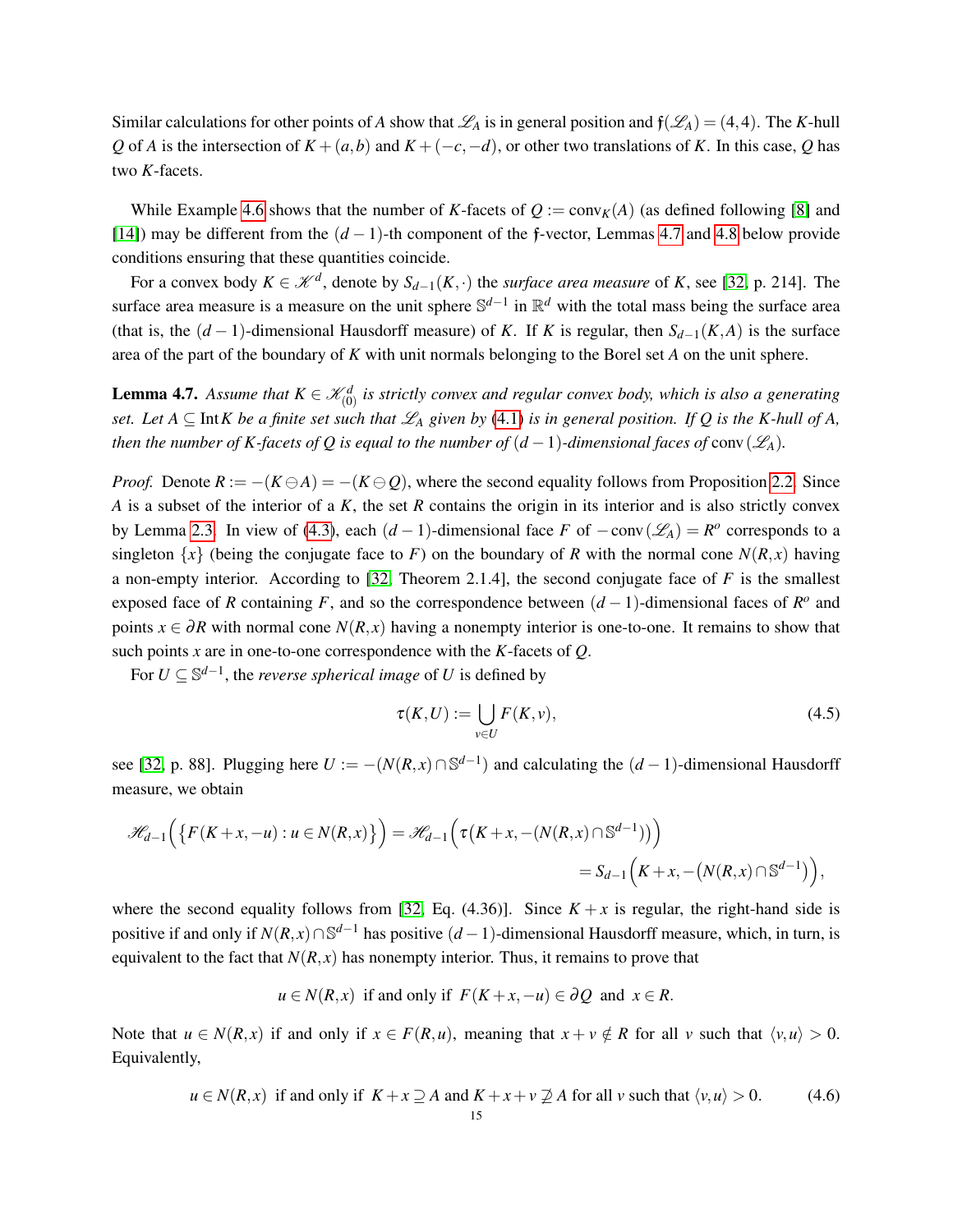We first show that  $x \in F(R, u)$  implies  $F(K + x, -u) \in \partial Q$ . Since  $F(K + x, -u)$  belongs to the boundary of  $K + x$ , this support point does not belong to the interior of  $Q \subseteq K + x$ . Assume that  $F(K + x, -u) \notin Q$  and so  $F(K + x, -u) \notin K + y$  for some  $y \in R$ ,  $y \neq x$ . Hence,

$$
A \subseteq (K + x) \cap (K + y) := L.
$$

From the strict convexity of *K*, we conclude  $h(L, -u) < h(K + x, -u)$ . Since  $x \in H(R, u)$  and  $y \in R$ , we have that  $\langle y-x,u \rangle \leq 0$ .

Since *K* is a generating set,  $K + x = L + W$  for a convex body *W*. Hence,

$$
h(K + x, -u) = h(L, -u) + h(W, -u),
$$

and the support point  $F(K+x, -u)$  is the sum of  $F(L, -u)$  and  $w := F(W, -u)$ . Thus,

$$
h(K+x,-u)=h(L,-u)+\langle w,-u\rangle.
$$

Since  $h(L, -u) < h(K + x, -u)$ , we must have  $\langle w, -u \rangle > 0$ . Thus,  $K + x \supset L + w$ , so that  $L \subseteq K + x + (-w)$ with  $\langle -w, u \rangle > 0$ . Therefore,  $A \subseteq K + x - w$ . This is a contradiction to [\(4.6\)](#page-14-2), since  $\langle -w, u \rangle > 0$ . Thus, *F*(*K* + *x*,−*u*) ∈ ∂*Q*.

In the other direction, assume that  $y := F(K + x, -u) \in \partial Q$  and  $x \in R$ . If  $x + v \in R$  for some *v* with  $\langle v, u \rangle > 0$ , then  $y \in Q \subseteq K + x + v$ . Then

$$
\langle y, -u \rangle \le h(K + x + v, -u) < h(K + x, -u),
$$

contrary to the fact that  $\langle y, -u \rangle = h(K+x, -u)$ . Thus,  $u \in N(R, x)$  in view of [\(4.6\)](#page-14-2). □

The next result establishes the equality between the number of  $(d-1)$ -dimensional faces of conv $(\mathscr{L}_A)$ and f*d*−1(L*A*). Note that such a relationship is not feasible for lower-dimensional faces. For example, L*<sup>A</sup>* might have a single 0-dimensional face generated by some  $L \in \mathcal{L}_A$ , while conv $(\mathcal{L}_A)$  has infinitely many 0-dimensional faces corresponding to singletons on the boundary of *L*.

<span id="page-15-0"></span>Lemma 4.8. *Assume that K is strictly convex and regular, and let A* ⊆ Int*K be a finite set such that the family*  $\mathscr{L}_A$  *is in general position. Suppose further that for each set*  $\{x_1, \ldots, x_d\} \subseteq A$  *of cardinality d which belongs to a K-facet of Q* := conv $_K(A)$ *, this set of points does not belong to any other K-facet of Q. Then*  $f_{d-1}(\mathscr{L}_A)$  *is equal to the number of*  $(d-1)$ *-dimensional faces of* conv $(\mathscr{L}_A)$ *.* 

*Proof.* We adapt the notation used in Lemma [4.7.](#page-14-1) By definition, each  $(d − 1)$ -dimensional face of the family  $\mathscr{L}_A$ , say, arising from the *d*-tuple  $\{(K-x_1)^o, \ldots, (K-x_d)^o\}$ , corresponds to at least one face *F* of conv ( $\mathscr{L}_A$ ). Note that  $\{x_1, \ldots, x_d\}$  is a subset of a *K*-facet of *Q*.

Assume that there exists another face *F*<sup>'</sup> of conv $(\mathscr{L}_A)$ , which is also hit by each of  $(K - x_1)^o, \ldots, (K - x_n)^o$  $(x_d)^o$ . The conjugate faces to *F* and *F*' are distinct singletons  $\{x\}$  and  $\{x'\}$  such that  $x, x' \in \partial(K \ominus A)$  and  $\{x, x'\}\subseteq \partial K - x_i, i = 1, \ldots, d$ . Thus, there are two translates  $K - x$  and  $K - x'$  which contain  $\{x_1, \ldots, x_d\}$  on the boundary, and so these points belong to different exposed *K*-facets of *Q*. This contradicts the assumption unless  $F' = F$ .  $\mathcal{I}' = F.$ 

<span id="page-15-1"></span>*Example* 4.9. Let  $A := \{x, y\}$  be a subset of the interior of the unit disk K in  $\mathbb{R}^2$ . Then the K-hull Q of  $\{x, y\}$ is the intersection of two discs having *x* and *y* on the boundary. In this case  $f(\mathcal{L}_A) = (2,1)$ , while *Q* has two *K*-facets.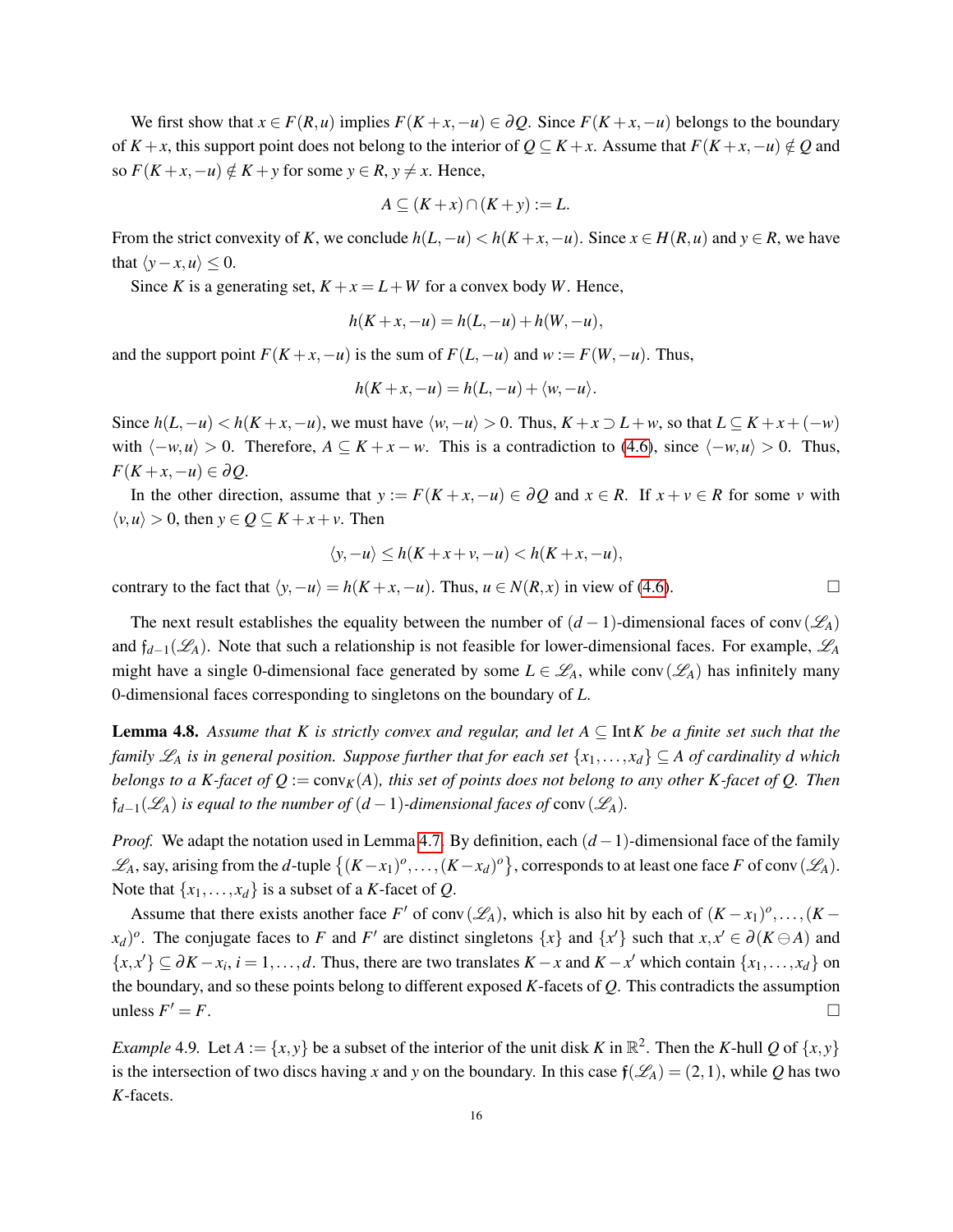#### 5. *K*-STRONGLY CONVEX SETS GENERATED BY RANDOM SAMPLES

<span id="page-16-0"></span>Fix a set  $K \in \mathcal{K}_{(0)}^d$ . Recall that  $\Xi_n := {\{\xi_1, \ldots, \xi_n\}}$  denotes a set of *n* independent points uniformly distributed in *K*. Motivated by the construction of disk and ball polyhedra in [\[8,](#page-38-6) [9\]](#page-38-4), let

<span id="page-16-2"></span>
$$
Q_n := \bigcap_{x \in \mathbb{R}^d : \, \Xi_n \subseteq K + x} (K + x) \tag{5.1}
$$

be the intersection of all translates of *K* which contain  $\Xi_n$ , that is,  $Q_n = \text{conv}_K(\Xi_n)$ . Note that it is possible to replace  $\Xi_n$  in [\(5.1\)](#page-16-2) by its (conventional) convex hull conv $(\Xi_n)$ , so that  $Q_n$  is the *K*-hull of  $\Xi_n$  and also of the polytope  $P_n := \text{conv}(\Xi_n)$ .

Further, let

$$
X_n:=K\ominus \Xi_n=-\operatorname{cn}_K(\Xi_n).
$$

By Proposition [2.2,](#page-5-3)  $X_n$  is *K*-strongly convex and by formula [\(2.1\)](#page-4-1)

$$
X_n=K\ominus Q_n=\bigcap_{i=1}^n(K-\xi_i).
$$

Note that the interior of  $X_n$  almost surely contains the origin, and [\(2.1\)](#page-4-1) yields

<span id="page-16-3"></span>
$$
X_n^o = \text{conv}\left(\bigcup_{i=1}^n (K - \xi_i)^o\right). \tag{5.2}
$$

This immediately implies that both  $X_n$  and  $X_n^o$  are random convex sets, which are almost surely compact and have nonempty interiors, also called *random convex bodies*, see [\[25,](#page-38-12) Section 1.7]. Furthermore, the interiors of both  $X_n$  and  $X_n^o$  almost surely contain the origin, that is,  $X_n$  and  $X_n^o$  almost surely belong to  $\mathcal{K}_{(0)}^d$ . Simulations of  $Q_n$  and  $X_n$  for  $d = 2$ , *K* being a unit disk, and  $n = 10, 40, 100$  are given on Figure [2.](#page-17-0)

<span id="page-16-1"></span>5.1. Convergence of the scaled Minkowski difference  $K \ominus \Xi_n$ . Theorem [5.1](#page-18-0) below establishes the convergence in distribution of  $n^{-1}X_n^o$  and  $nX_n$  as random convex sets, that is, the weak convergence of the corresponding probability measures on  $\mathcal{K}^d$  equipped with the Hausdorff metric, see [\[25,](#page-38-12) Section 1.8.2]. In order to formulate the result we need some preparations. Recall that *V<sup>d</sup>* stands for the Lebesgue measure on  $\mathbb{R}^d$ , so that  $V_d(K)$  is the volume of *K*.

Half-spaces in  $\mathbb{R}^d$  which contain the origin in their interior are denoted  $H_u^-(t)$  and parametrised by  $(t, u) \in$  $(0, ∞) \times \mathbb{S}^{d-1}$ , where *u* is the unit outer normal vector and *t* is the distance from the origin to the boundary of the half-space. Let  $\mathscr{P}_K := \{(t_i, u_i), i \geq 1\}$  be a Poisson process on  $(0, \infty) \times \mathbb{S}^{d-1}$  with intensity measure  $\mu$ , being the product of the Lebesgue measure on  $(0, \infty)$  times the constant  $V_d(K)^{-1}$  and the measure  $S_{d-1}(K, \cdot)$ on the unit sphere (which is the surface area measure of *K*). Then  $\{H_{u_i}^-(t_i), i \geq 1\}$  is a collection of halfspaces whose boundaries are said to form a hyperplane process, inducing a tessellation of  $\mathbb{R}^d$ , see [\[33\]](#page-39-0). The measure  $S_{d-1}(K, \cdot)$  is called the directional component of the tessellation. If  $S_{d-1}(K, \cdot)$  is an even measure (which is the case for an origin symetric  $K$ ), then the tessellation is stationary. Since all these half-spaces  $H_{u_i}^-(t_i)$  contain the origin in their interiors with probability one, their intersection is not empty and is a random set denoted by *Z*. Since the support of the directional component  $S_{d-1}(K, \cdot)$  of  $\mu$  is not contained in any closed hemisphere, *Z* is almost surely bounded and, thus, is a random compact convex set in  $\mathbb{R}^d$ . By the local finiteness of µ, *Z* is almost surely a polytope called the *zero cell* of the Poisson hyperplane tessellation.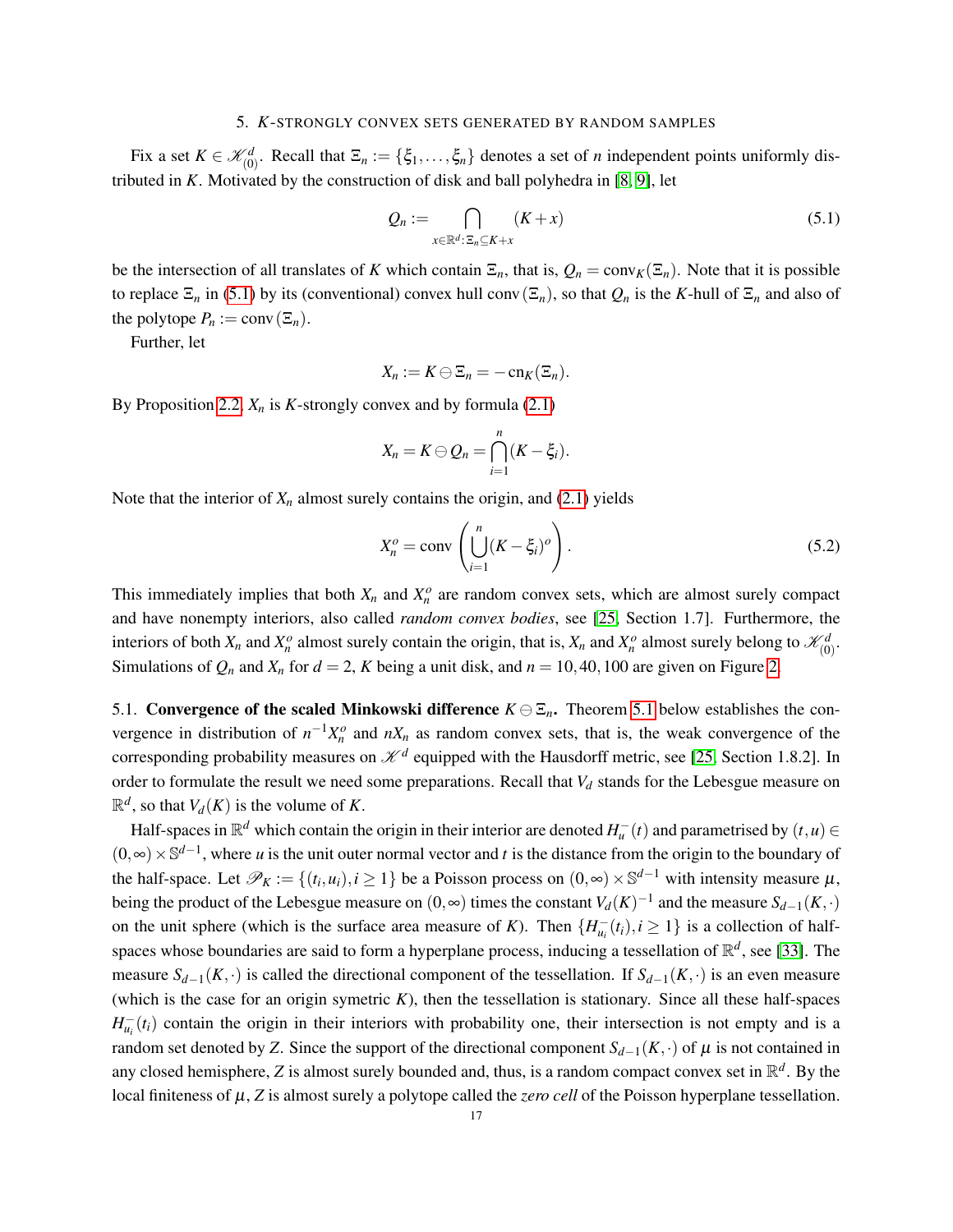

<span id="page-17-0"></span>FIGURE 2.  $Q_{10}$  (top left) and  $X_{10}$  (top right),  $Q_{10}$  is an intersection of four unit disks;  $Q_{40}$ (middle left) and  $X_{40}$  (middle right),  $Q_{40}$  is an intersection of five unit disks;  $Q_{100}$  (bottom left) and *X*<sup>100</sup> (bottom right), *Q*<sup>100</sup> is an intersection of five unit disks. Note a different scaling on the plots for  $X_n$ : in all three cases the lines connecting the 'vertices' are actually arcs of the unit circle, that are rectified in the limit as suggested by Theorem [5.1.](#page-18-0)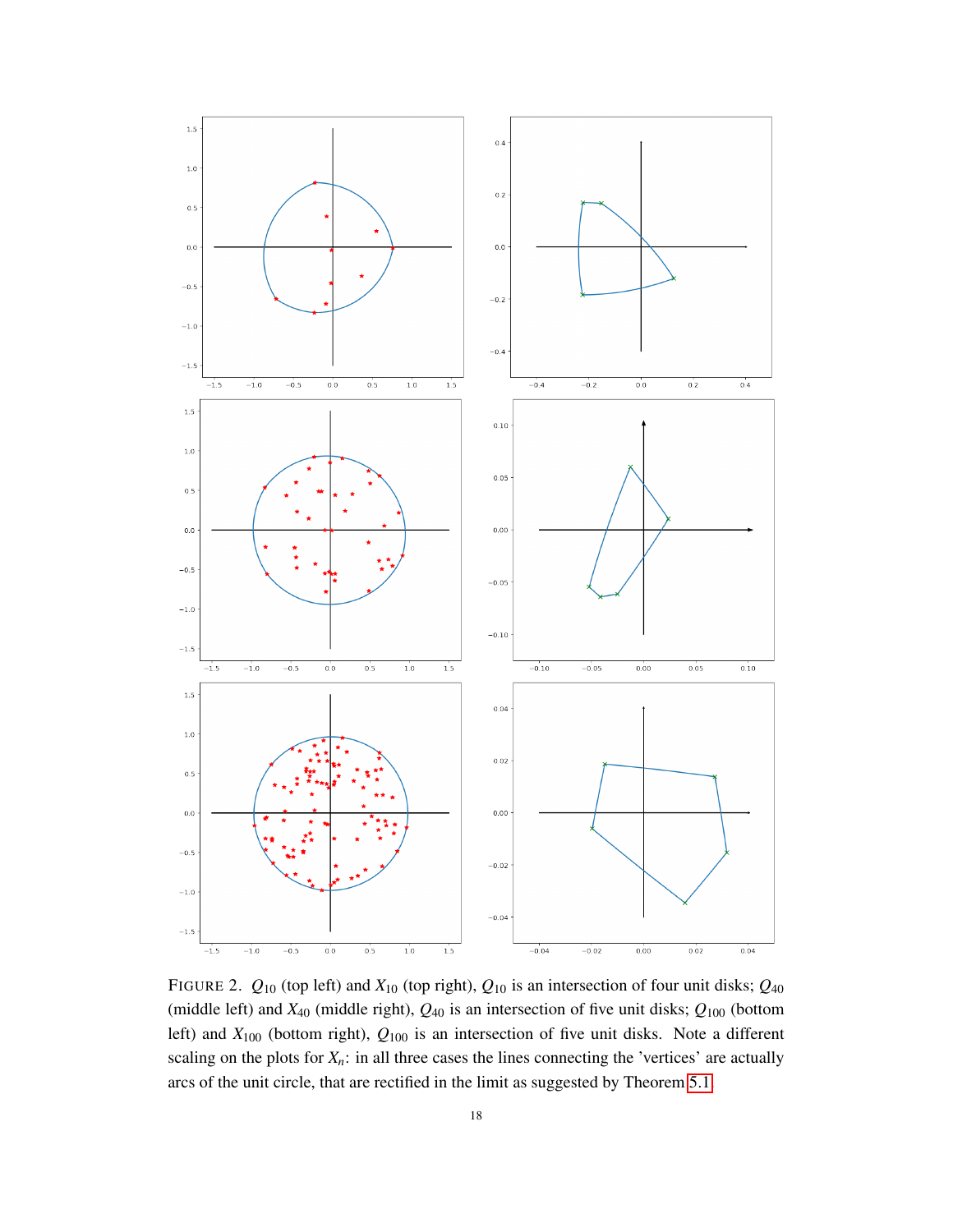The polar set to *Z* is the closed convex hull of the union of the polar sets to  $H_{u_i}^-(t_i)$ , which are easily seen to be segments  $[0, t_i^{-1}u_i]$  with end-points at the origin and  $t_i^{-1}u_i$ . By the mapping theorem for Poisson processes, the points  $\{t_i^{-1}u_i, i\geq 1\}$  constitute a Poisson point process on  $\mathbb{R}^d\setminus\{0\}$  denoted by  $\Pi_K$ . The polar set  $Z^{\circ}$  is the convex hull of the points from  $\Pi_K$ , and with probability one is a polytope which contain the origin in the interior.

<span id="page-18-0"></span>**Theorem 5.1.** *The sequence of random convex bodies*  $(nX_n)_{n\in\mathbb{N}}$  *converges in distribution, as n*  $\rightarrow \infty$ *, to the zero cell Z of the Poisson hyperplane tessellation introduced above. Furthermore, the random convex body*  $n^{-1}X_n^o$  converges in distribution to  $Z^o$  as  $n \to \infty$ .

*Proof.* We start with the second statement. Since each  $\xi$ <sup>*i*</sup> almost surely belongs to the interior of *K*,  $nX_n$ is a random compact convex set whose interior a.s. contains the origin. Hence,  $n^{-1}X_n^o$  is indeed a random convex body. By [\[25,](#page-38-12) Theorem 1.8.14], it suffices to show that

$$
\mathbf{P}\left\{n^{-1}X_{n}^{o}\subseteq L\right\}\to\mathbf{P}\left\{Z^{o}\subseteq L\right\}\quad\text{as}\ \ n\to\infty
$$

for all  $L \in \mathcal{K}^d$  and  $\liminf_{n \to \infty} \mathbf{P} \{ n^{-1} X_n^o \subseteq L \} \uparrow 1$  as  $L \uparrow \mathbb{R}^d$ . Since the interior of  $X_n^o$  a.s. contains the origin, it suffices to assume that *L* belongs to  $\mathcal{K}_{(0)}^d$ . In view of [\(5.2\)](#page-16-3),

$$
\mathbf{P}\left\{n^{-1}X_{n}^{o}\subseteq L\right\} = \mathbf{P}\left\{n^{-1}(K-\xi_{i})^{o}\subseteq L \text{ for all } i=1,2,\ldots,n\right\}
$$

$$
= \left(1 - \mathbf{P}\left\{n^{-1}(K-\xi_{1})^{o}\nsubseteq L\right\}\right)^{n}
$$

$$
= \left(1 - \mathbf{P}\left\{n^{-1}L^{o}\nsubseteq (K-\xi_{1})\right\}\right)^{n}
$$

$$
= \left(1 - \mathbf{P}\left\{\xi_{1} \notin K \ominus n^{-1}L^{o}\right\}\right)^{n}.
$$

By [\[21,](#page-38-13) Theorem 1] applied with<sup>[2](#page-18-1)</sup>  $C = K$ ,  $A = K$ ,  $P = B = W = \{0\}$ ,  $Q = -(L^o)$  and  $\varepsilon = n^{-1}$ , we have

$$
\lim_{n \to \infty} n \mathbf{P} \left\{ \xi_1 \notin K \ominus n^{-1} L^o \right\} = \lim_{n \to \infty} n \frac{V_d \left( K \setminus (K \ominus n^{-1} L^o) \right)}{V_d(K)}
$$
\n
$$
= \frac{1}{V_d(K)} \int_{\mathbb{S}^{d-1}} h(L^o, u) S_{d-1}(K, \mathrm{d}u). \tag{5.3}
$$

.

Note that the set K is gentle<sup>[3](#page-18-2)</sup> by Proposition 1 in [\[21\]](#page-38-13) because it is a convex body and is topologically regular, that is, coincides with the closure of its interior. Hence,

$$
\mathbf{P}\left\{n^{-1}X_{n}^{o}\subseteq L\right\} \to \exp\left(-\frac{1}{V_{d}(K)}\int_{\mathbb{S}^{d-1}}h(L^{o},u)S_{d-1}(K,\mathrm{d}u)\right) \quad \text{as } n \to \infty.
$$

The right-hand side coincides with  $P\{Z^o \subseteq L\}$  because

$$
\mathbf{P}\{Z^o \subseteq L\} = \mathbf{P}\{L^o \subseteq Z\} = \mathbf{P}\{h(L^o, u) \le t \text{ for all } (u, t) \in \mathcal{P}_K\}
$$

$$
= \exp\left(-\mu\left(\{(u, t) : h(L^o, u) > t\}\right)\right)
$$

$$
= \exp\left(-\frac{1}{V_d(K)} \int_{\mathbb{S}^{d-1}} h(L^o, u) S_{d-1}(K, \mathrm{d}u)\right)
$$

<span id="page-18-1"></span><sup>&</sup>lt;sup>2</sup>Note that the authors of [\[21\]](#page-38-13) use a slightly different definition of the Minkowski difference involving the set *L* reflected with respect to the origin.

<span id="page-18-2"></span> $3$ The definition can be found on p. 107 in [\[21\]](#page-38-13).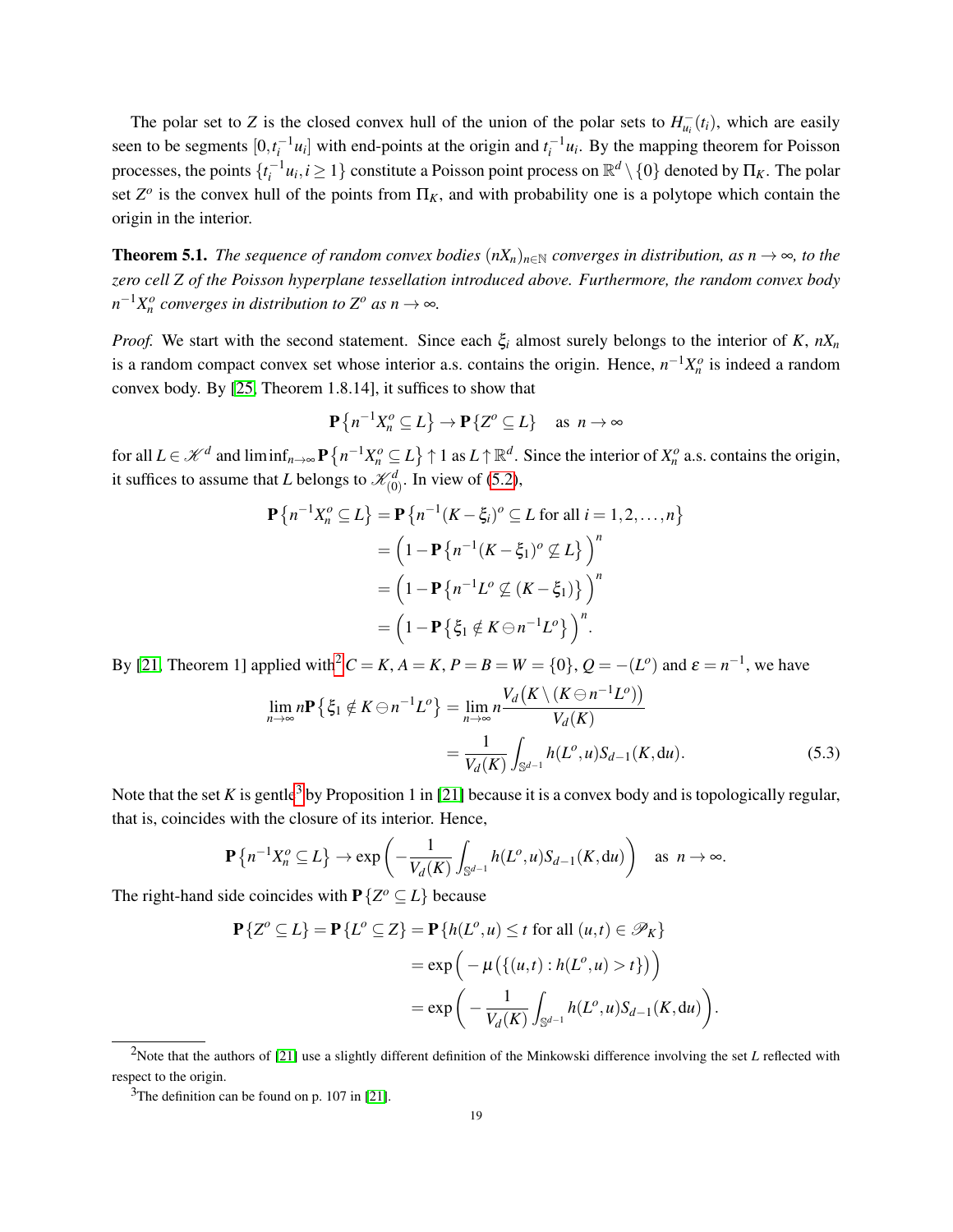Since  $Z^o$  is a.s. compact,  $\liminf_{n\to\infty} P\left\{n^{-1}X_n^o \subseteq L\right\} = P\left\{Z^o \subseteq L\right\} \uparrow 1$  as  $L \uparrow \mathbb{R}^d$ .

The convergence in distribution  $nX_n \to Z$  follows from the continuous mapping theorem, since the transformation  $A \mapsto A^o$  is Lipschitz on  $\mathcal{K}_{(0)}^d$ , see [\[24,](#page-38-14) Theorem 4.2].

*Remark* 5.2*.* In a recent preprint [\[30\]](#page-39-4), a particular case of Theorem [5.1](#page-18-0) was proved for *K* being a unit ball and  $\Xi_n$  replaced by a homogeneous Poisson process on *K* with intensity  $\lambda$  tending to infinity, see Theorem 1.2 therein. Our Theorem [5.1](#page-18-0) holds also in the Poisson setting.

<span id="page-19-0"></span>5.2. Convergence of intrinsic volumes and their moments. The intrinsic volumes  $V_0, V_1, \ldots, V_d$  of a convex body *L* are defined by the Steiner formula

<span id="page-19-1"></span>
$$
V_d(L + rB_1(0)) = \sum_{j=0}^d r^{d-j} \kappa_{n-j} V_j(L), \quad r \ge 0,
$$
\n(5.4)

where  $\kappa_j = \frac{\pi^{j/2}}{\Gamma(1 + j/2)}$  is the volume of the *j*-dimensional unit ball, see Eq. (4.8) in [\[32\]](#page-39-3). It is well known that all intrinsic volumes are continuous with respect to the convergence in the Hausdorff metric. Thus, we immediately obtain from Theorem [5.1](#page-18-0) the following corollary.

**Corollary 5.3.** Assume that  $K \in \mathcal{K}_{(0)}^d$ . Then, for all  $j = 0, \ldots, d$ ,

$$
(V_j(nX_n))_{j=0,...,d} = (n^jV_j(X_n))_{j=0,...,d} \xrightarrow{d} (V_j(Z))_{j=0,...,d} \text{ as } n \to \infty.
$$

With some additional efforts we can also deduce the convergence of all power moments.

**Proposition 5.4.** Assume that  $K \in \mathcal{K}_{(0)}^d$ . Then, for all  $j = 0, \ldots, d$  and  $m \in \mathbb{N}$ ,

$$
\lim_{n\to\infty}n^{mj}\mathbf{E}V_j(X_n)^m=\mathbf{E}V_j(Z)^m.
$$

*Proof.* We need to check that the sequence  $(n^{mj}V_j^m(X_n))_{n\in\mathbb{N}}$  is uniformly integrable, for all  $m \in \mathbb{N}$  and  $j = 0, \ldots, d$ . It suffices to show that

<span id="page-19-2"></span>
$$
\sup_{n \in \mathbb{N}} \left( n^{mj} \mathbf{E} V_j(X_n)^m \right) < \infty,\tag{5.5}
$$

for all  $m \in \mathbb{N}$  and  $j = 0, \ldots, d$ . By the Steiner formula [\(5.4\)](#page-19-1), relation [\(5.5\)](#page-19-2) holds if

$$
\sup_{n\in\mathbb{N}}\mathbf{E}V_d\big(nX_n+B_1(0)\big)^m<\infty
$$

for all  $m \in \mathbb{N}$ . First, note that  $B_1(y)$  intersects  $nX_n$  if and only if there is a point  $z \in B_1(y)$  such that  $\Xi_n \subseteq$  $K - n^{-1}z$ . In this case  $\Xi_n$  is also a subset of  $K + n^{-1}B_1(y)$ . Hence,

$$
\mathbf{E}V_d(nX_n + B_1(0))^m = \mathbf{E} \int_{(\mathbb{R}^d)^m} \mathbb{1}_{\{B_1(y_1) \cap nX_n \neq \varnothing\}} \cdots \mathbb{1}_{\{B_1(y_m) \cap nX_n \neq \varnothing\}} d(y_1, \ldots, y_m)
$$
\n
$$
\leq \mathbf{E} \int_{(\mathbb{R}^d)^m} \mathbb{1}_{\{\Xi_n \subseteq K + n^{-1}B_1(y_1)\}} \cdots \mathbb{1}_{\{\Xi_n \subseteq K + n^{-1}B_1(y_m)\}} d(y_1, \ldots, y_m)
$$
\n
$$
= \int_{(\mathbb{R}^d)^m} \mathbf{P} \left\{ \Xi_n \subseteq (K + n^{-1}B_1(y_1)) \cap \cdots \cap (K + n^{-1}B_1(y_m)) \right\} d(y_1, \ldots, y_m)
$$
\n
$$
= \int_{(\mathbb{R}^d)^m} \left( \frac{V_d \left( K \cap (K + n^{-1}B_1(y_1)) \cap \cdots \cap (K + n^{-1}B_1(y_m)) \right)}{V_d(K)} \right)^n d(y_1, \ldots, y_m).
$$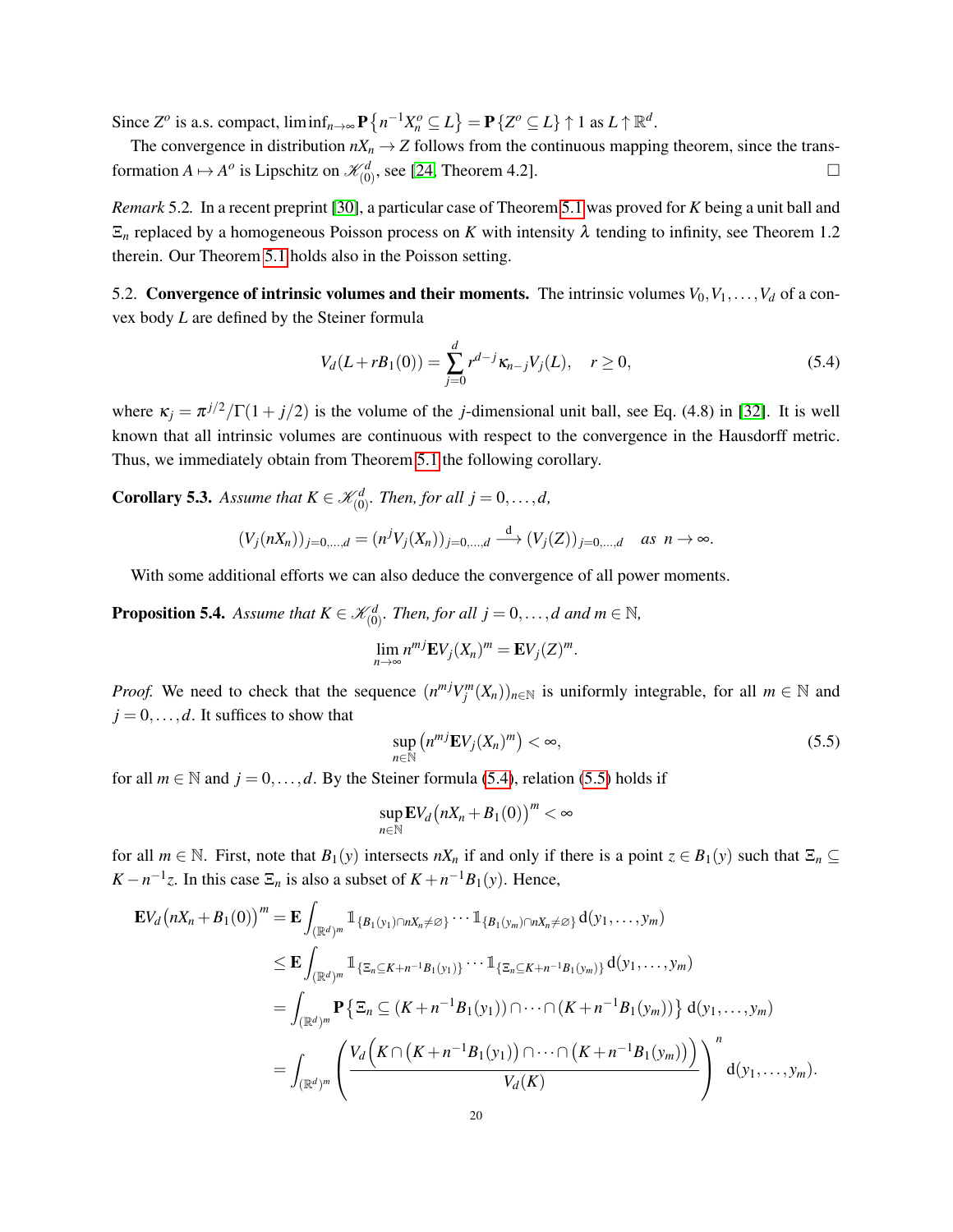Introducing the shorthand  $K^r := K + B_r(0)$  and making a change variables, we obtain

$$
\mathbf{E}V_d\big(nX_n+B_1(0)\big)^m\leq \int_{(\mathbb{R}^d)^m}n^{dm}\left(\frac{V_d\big(K\cap (K^{1/n}+y_1)\cap\cdots\cap (K^{1/n}+y_m)\big)}{V_d(K)}\right)^n d(y_1,\ldots,y_m).
$$

For each  $c > 0$ ,

$$
\int_{(\mathbb{R}^d)^m} n^{dm} 1_{\{|y_1||\n
$$
\leq \int_{(\mathbb{R}^d)^m} n^{dm} 1_{\{|y_1||\n
$$
= \int_{\mathbb{R}^d} 1_{\{|y_1||\n
$$
= \kappa_d c^d \int_{(\mathbb{R}^d)^{m-1}} n^{d(m-1)} \left( \frac{V_d(K \cap (K^{1/n} + y_2) \cap \cdots \cap (K^{1/n} + y_m))}{V_d(K)} \right)^n d(y_2, \ldots, y_m),
$$
$$
$$
$$

where  $\kappa_d$  is the volume of the unit ball. Iterating this bound yields the estimate

$$
\mathbf{E} V_d (nX_n + B_1(0))^{m} \le c_0 + \sum_{j=1}^{m} c_j I_n(j),
$$

where  $c_0, c_1, \ldots, c_m$  are nonnegative constants, which do not depend on *n*, and, for  $j \in \mathbb{N}$ ,

<span id="page-20-0"></span>
$$
I_n(j) := \int_{(\mathbb{R}^d)^j} \mathbb{1}_{\{\|y_i\| \ge c/n, i=1,\dots,j\}} n^{dj} \left( \frac{V_d\big(K \cap (K^{1/n} + y_1) \cap \dots \cap (K^{1/n} + y_j)\big)}{V_d(K)} \right)^n d(y_1, \dots, y_j).
$$
 (5.6)

Thus, it suffices to show that

$$
\sup_{n\in\mathbb{N}}I_n(j)<\infty
$$

for all  $j \in \mathbb{N}$ . Note that the volume in the numerator vanishes whenever  $||y_i|| \geq M$  for some  $i = 1, \ldots, j$  and a suitable finite constant  $M = M(K)$  because then  $K \cap (K + y_i) = \emptyset$ .

Fix an arbitrary  $C > 0$ . It is clear that there exists a  $\delta_{K,C} \in (0,1)$ , such that, for all  $y \in \mathbb{R}^d$  satisfying  $||y||$  ≥ *C* and all sufficiently large *n* ∈ N,

$$
V_d(K \cap (K^{1/n} + y)) \leq \delta_{K,C} V_d(K).
$$

This bound yields that, for sufficiently large  $n \in \mathbb{N}$ , the part of the integral in [\(5.6\)](#page-20-0) taken over the set  $\{||y_i|| \leq \ell\}$  $M, i = 1, \ldots, j$   $\setminus \{||y_i|| \le C, i = 1, \ldots, j\}$  is bounded by const $\cdot n^{dj} \delta_{K,C}^n$ , which tends to zero as  $n \to \infty$ . Thus, it suffices to check that

<span id="page-20-1"></span>
$$
\tilde{I}_n(m) := \int_{(\mathbb{R}^d)^m} \mathbb{1}_{\{\|y_i\| \in [c/n, C], i=1,\dots,m\}} n^{dm} \left( \frac{V_d\left(K \cap (K^{1/n} + y_1) \cap \dots \cap (K^{1/n} + y_m)\right)}{V_d(K)} \right)^n d(y_1, \dots, y_m), \quad (5.7)
$$

are uniformly bounded in  $n \in \mathbb{N}$ , for each fixed  $m \in \mathbb{N}$  and a suitable choice of  $c > 0$  and  $C > 0$ .

It follows from [\[32,](#page-39-3) Eq. (10.1)] that there exist  $C > 0$  and  $a > 0$  (possibly depending on *K*) such that

$$
V_d\big(K\setminus (K+ru)\big)\ge ar
$$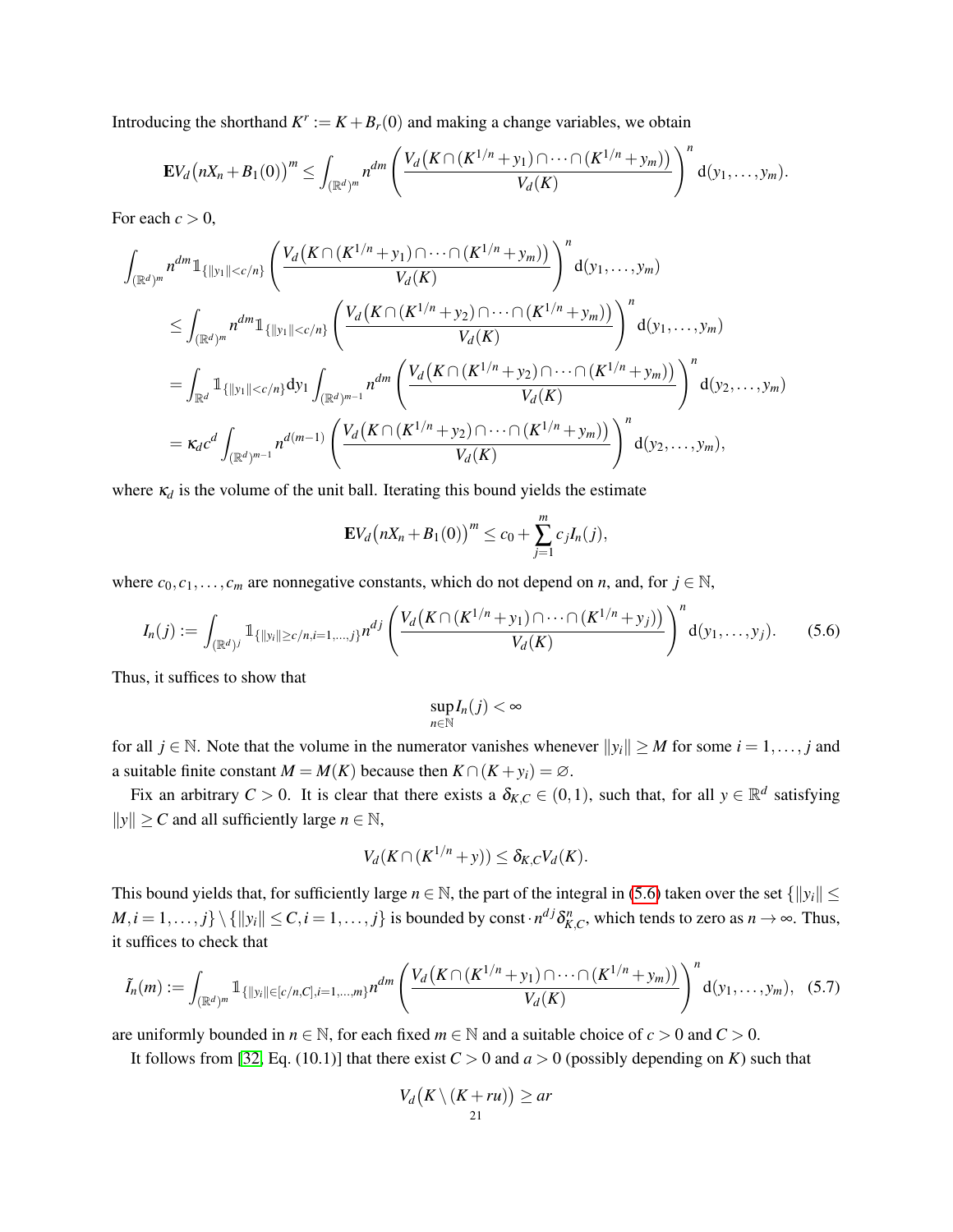for all  $u \in \mathbb{S}^{d-1}$  and  $r \in [0, C]$ . Furthermore, from the Steiner formula [\(5.4\)](#page-19-1) it follows that there exists a  $b > 0$ such that, for all  $n \in \mathbb{N}$ ,

$$
V_d(K^{1/n}) - V_d(K) \le b/n.
$$

Fix arbitrary  $c > b/a$ . Combining the above estimates yields that

$$
V_d(K\setminus (K^{1/n}+ru))\geq V_d(K\setminus (K+ru))-(V_d(K^{1/n})-V_d(K))\geq ar-b/n\geq a(r-c/n).
$$

for all  $u \in \mathbb{S}^{d-1}$ ,  $r \in [c/n, C]$  and sufficiently large  $n \in \mathbb{N}$ . Thus,

$$
V_d\big(K\setminus (K^{1/n}+y_i)\big)\ge a(\|y_i\|-c/n),
$$

so that

$$
\frac{V_d\big(K\cap (K^{1/n}+y_i)\big)}{V_d(K)}\le 1-V_d(K)^{-1}a(\|y_i\|-c/n)=:1-a'(\|y_i\|-c/n),
$$

for all  $y_i$  with  $||y_i|| \in [c/n, C]$ . Note that the constants are adjusted in such a way that the right-hand side is always nonnegative on the domain  $\{||y_i|| \in [c/n, C], i = 1, \ldots, m\}$ . By passing to polar coordinates on the right-hand side of [\(5.7\)](#page-20-1), we see that

$$
\tilde{I}_n(m) \leq \int_{(\mathbb{R}^d)^m} \mathbb{1}_{\{||y_i|| \in [c/n, C], i=1,\dots,m\}} n^{dm} \Big( 1 - a' \big( \max(||y_1||, \dots, ||y_m||) - c/n \big) \Big)^n d(y_1, \dots, y_m)
$$
\n
$$
= \text{const} \cdot \int_{[0, C-c/n]^m} n^{dm} \big( 1 - a' \max(r_1, \dots, r_m) \big)^n \big( (r_1 + c/n) \cdots (r_m + c/n) \big)^{d-1} d(r_1, \dots, r_m)
$$
\n
$$
= \text{const} \cdot \int_{[0, C-c/n]^m} \big( 1 - a' n^{-1} \max(s_1, \dots, s_m) \big)^n \big( (s_1 + c) \cdots (s_m + c) \big)^{d-1} d(s_1, \dots, s_m)
$$
\n
$$
\leq \text{const} \cdot \int_{(0, \infty)^m} e^{-a' \max(s_1, \dots, s_m)} \big( (s_1 + c) \cdots (s_m + c) \big)^{d-1} d(s_1, \dots, s_m)
$$
\n
$$
\leq \text{const} \cdot \int_{(0, \infty)^m} e^{-a' m^{-1} (s_1 + \dots + s_m)} \big( (s_1 + c) \cdots (s_m + c) \big)^{d-1} d(s_1, \dots, s_m)
$$
\n
$$
= \text{const} \cdot \left( \int_0^\infty e^{-a' m^{-1} s} (s + c)^{d-1} ds \right)^m < \infty
$$

for all  $n \in \mathbb{N}$ . The proof is complete.

*Remark* 5.5. From the Hölder inequality we immediately obtain the convergence of all mixed moments of the vector  $(V_0(nX_n), V_1(nX_n), \ldots, V_d(nX_n))$ , as  $n \to \infty$ , to the corresponding mixed moments of the vector of intrinsic volumes of the zero cell *Z*.

<span id="page-21-0"></span>5.3. Convergence of point processes. The sets involved in the closed convex hull operation on the right-hand side of [\(5.2\)](#page-16-3) are independent copies of the random compact set  $(K - \xi)^o$ , where  $\xi$  is uniformly distributed in *K*. These *n* independent copies form a (binomial) point process

$$
\Psi_n := \left\{ (K - \xi_1)^o, \ldots, (K - \xi_n)^o \right\}
$$

on the space  $\mathcal{K}_0^d$  of compact convex sets containing the origin. By  $n^{-1}\Psi_n$  we denote the scale transformation of  $\Psi_n$ , which is the point process composed of the sets  $n^{-1}(K - \xi_i)^o$ ,  $i = 1, ..., n$ .

The Borel  $\sigma$ -algebra on  $\mathcal{K}_0^d$  is induced by the Hausdorff metric. Let  $\mathcal{B}_0$  be the family of Borel  $\mathcal{A} \subseteq$  $\mathcal{K}_0^d \setminus \{\{0\}\}\$  such that the closure of  $\mathcal{A}$  in  $\mathcal{K}_0^d$  does not contain  $\{0\}$ .<sup>[4](#page-21-1)</sup> A Borel measure  $\mu$  on  $\mathcal{K}_0^d \setminus \{0\}$ 

<span id="page-21-1"></span><sup>&</sup>lt;sup>4</sup>For typographical reasons we shall write in what follows  $\mathcal{K}_0^d \setminus \{0\}$  instead of  $\mathcal{K}_0^d \setminus \{0\}$ .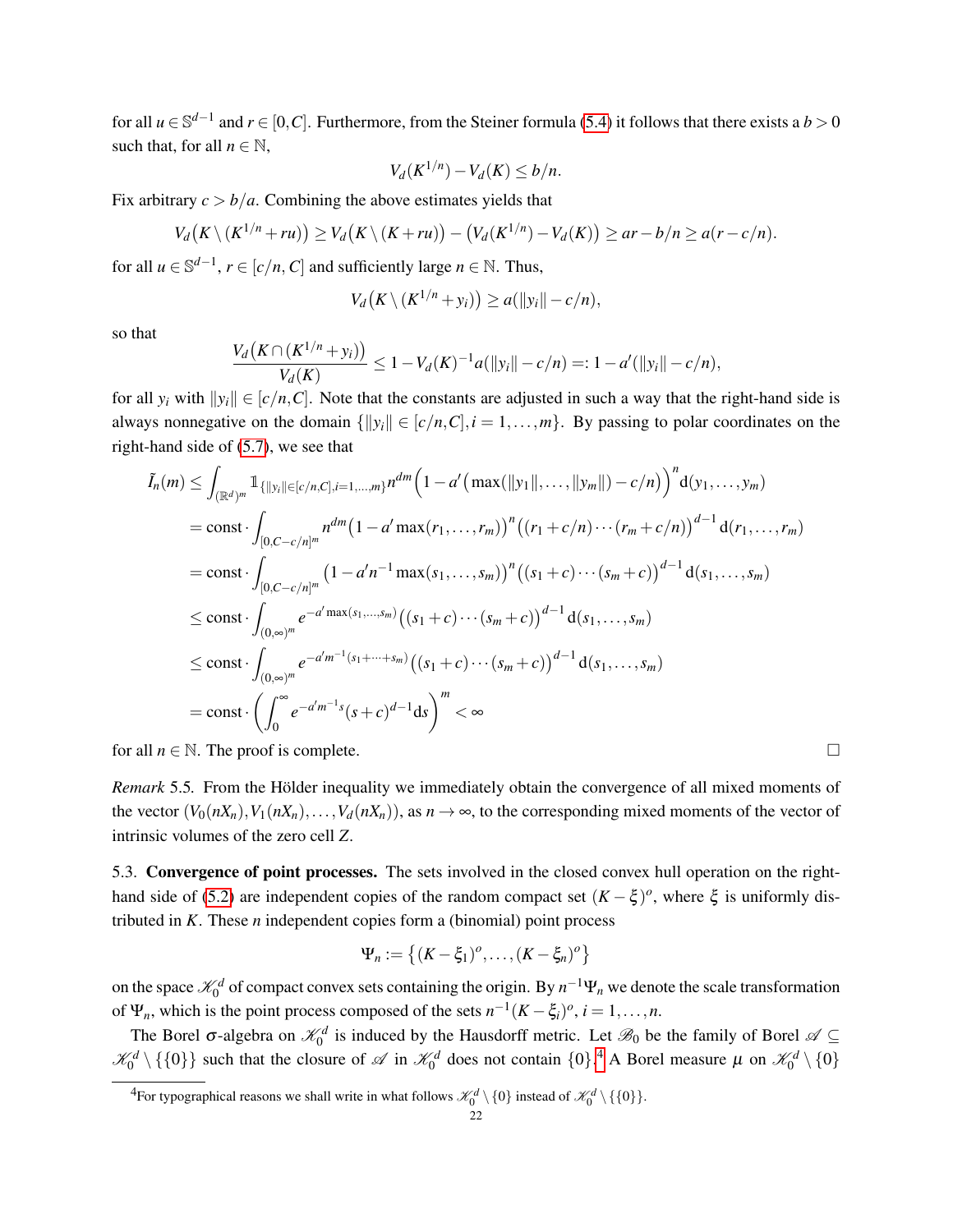is said to be locally finite if  $\mu(\mathscr{A}) < \infty$  for all  $\mathscr{A} \in \mathscr{B}_0$ . A sequence  $(\mu_n)_{n \in \mathbb{N}}$  of locally finite measures on  $\mathscr{K}_0^d\setminus\{0\}$  is said to converge *vaguely* to a locally finite measure  $\mu$  if  $\mu_n(\mathscr{A})\to\mu(\mathscr{A})$  as  $n\to\infty$  for all  $\mathscr{A} \in \mathscr{B}_0$ , which are continuity sets for the limiting measure. Equivalently,  $\int f d\mu_n \to \int f d\mu$  for all bounded continuous functions  $f: \mathcal{K}_0^d \setminus \{0\} \to \mathbb{R}$  which vanish in a neighbourhood of  $\{0\}$  (in the Hausdorff metric).

The convergence in distribution of random measures on  $\mathcal{K}^d$  is understood with respect to the vague topology. This convergence concept applies to random counting measures (or point processes). Theorem [7.2](#page-35-1) in the Appendix yields the following result.

<span id="page-22-5"></span>**Theorem 5.6.** *The sequence of point processes*  $(n^{-1}Ψ<sub>n</sub>)<sub>n∈N</sub>$  *converges in distribution to the point process*  $\{[0, x] : x \in \Pi_K\}$  on  $\mathcal{K}_0^d$ .

While the atoms of  $n^{-1}\Psi_n$  belong to  $\mathcal{K}_{(0)}^d$ , the atoms of the limiting process do not, because they have empty interiors. This phenomenon is due to the fact that the family  $\mathcal{K}_{(0)}^d$  is not closed in  $\mathcal{K}^d$ .

### 6. CONVERGENCE OF f-VECTORS OF *K*-HULLS OF RANDOM SAMPLES

<span id="page-22-0"></span>Throughout this section we always assume that  $K \in \mathcal{K}_{(0)}^d$  is *strictly convex and regular*.

<span id="page-22-1"></span>6.1. Limit theorems for the f-vector. Lemma [4.2](#page-12-2) yields that the finite family of convex bodies

$$
\mathscr{L}_{\Xi_n} := \{ (K - \xi_k)^o : k = 1, \ldots, n \}
$$

is in general position with probability one. Indeed, if we take  $x \in \mathbb{R}^d$  such that  $\Xi_n \subseteq x + K$  and  $\partial K +$ *x* contains  $\xi_{i_1}, \ldots, \xi_{i_l}$ , then, with probability one,  $l \leq d$  and the one-dimensional normal cones  $N(K +$  $(x, \xi_{i_1}), \ldots, N(K + x, \xi_{i_l})$  are linearly independent, see Lemma [7.1](#page-34-2) in the Appendix.

Thus, with probability one the f-vector of  $Q_n = \text{conv}_K(\Xi_n)$  is well defined and has all finite components. In view of Theorem [5.1,](#page-18-0) it is natural to expect that

<span id="page-22-4"></span>
$$
\mathfrak{f}(Q_n) = \mathfrak{f}(\mathscr{L}_{\Xi_n}) \xrightarrow{d} \mathbf{f}(Z^o) \quad \text{as } n \to \infty,
$$
\n(6.1)

and also the convergence of moments (possibly, under further assumptions). Recall that  $Z^{\circ} = \text{conv}(\Pi_K)$ is a.s. a polytope and  $f(Z^o) = (f_0(Z^o), f_1(Z^o), \ldots, f_{d-1}(Z^o))$  is the *f*-vector of  $Z^o$  in the usual sense. We confirm this by proving the following two results.

<span id="page-22-2"></span>**Theorem 6.1.** Assume that  $K \in \mathcal{K}_{(0)}^d$  is strictly convex and regular. Then [\(6.1\)](#page-22-4) holds.

<span id="page-22-3"></span>**Theorem 6.2.** Assume that  $K \in \mathcal{K}_{(0)}^d$  is strictly convex and regular. Then, for every  $k = 0, \ldots, d - 1$  and *every*  $m \in \mathbb{N}$ *, we have* 

$$
\lim_{n\to\infty} \mathbf{E} f_k^m(Q_n) = \mathbf{E} f_k^m(Z^o) < \infty. \tag{6.2}
$$

*Remark* 6.3. From the Hölder inequality we immediately obtain the convergence of all mixed moments of the vector  $\mathfrak{f}(Q_n)$ , as  $n \to \infty$ , to the corresponding mixed moments of the *f*-vector of  $Z^o$ .

It is well known, see, for example, Corollary 2.13 and Theorem 2.14 from [\[34\]](#page-39-5), that the *f*-vector of  $Z^o$  is the reversed *f*-vector of *Z*, that is,  $f_i(Z^o) = f_{d-i-1}(Z)$ ,  $i = 0, \ldots, d-1$ . In particular,  $f_{d-1}(Q_n)$  converges to the number of vertices of the zero cell *Z*.

While it is genuinely difficult to calculate moments of the *f*-vector for the zero cell *Z* of an anisotropic tessellation (and even in the isotopic case all first moments have been obtained only recently in [\[15\]](#page-38-15)), an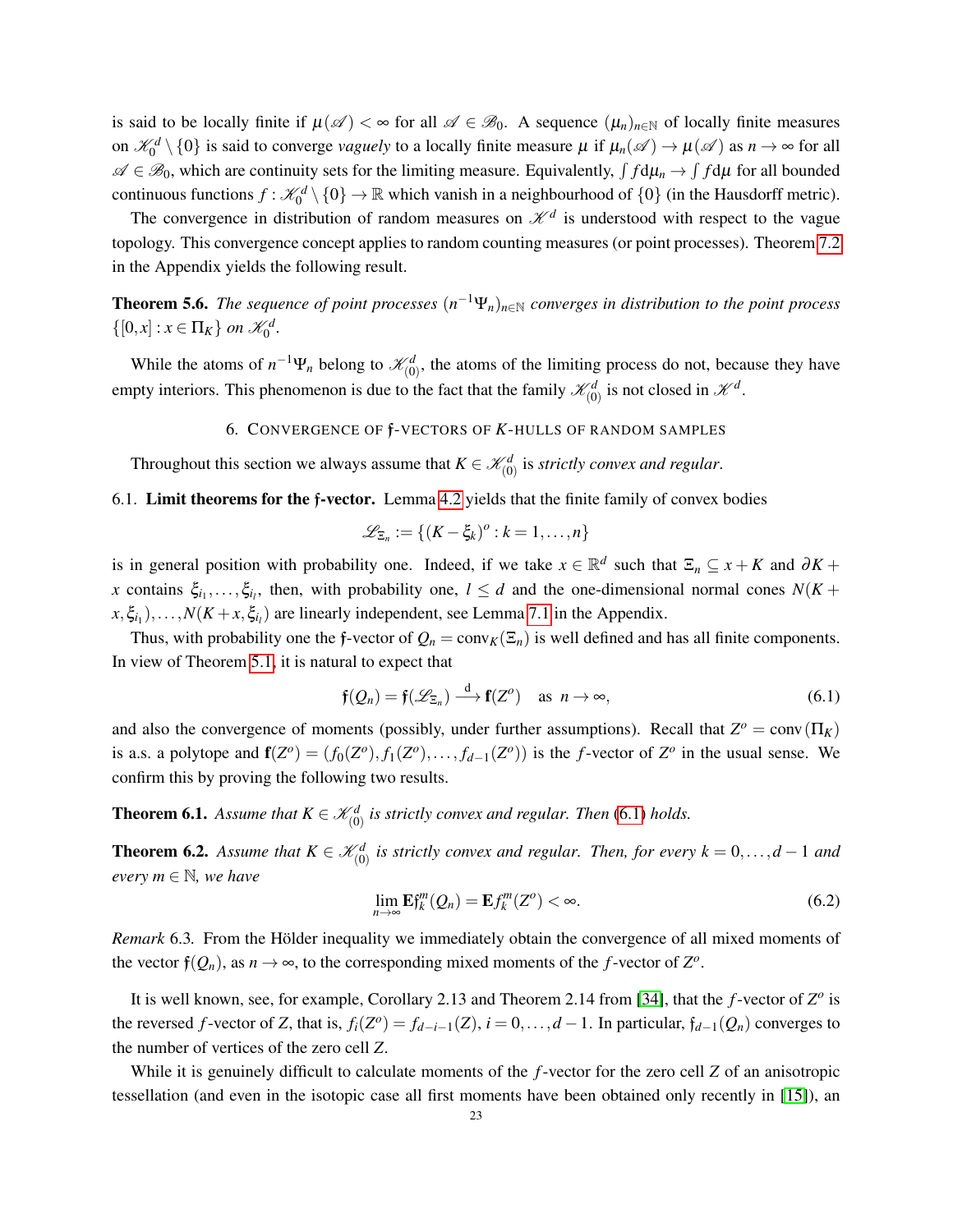explicit formula is exceptionally available for the expectation of  $f_0(Z) = f_{d-1}(Z^o)$ . If the directional distribution of the hyperplane tessellation is even, then

<span id="page-23-2"></span>
$$
\mathbf{E}f_0(Z) = 2^{-d} d! V_d(L) V_d(L^o),\tag{6.3}
$$

see [\[31\]](#page-39-2) and [\[33,](#page-39-0) p. 376]. The convex body *L* on the right-hand side is determined by the directional distribution of the hyperplane tessellation. In the special case, when this directional distribution is  $S_{d-1}(K,·)$ and *K* is origin symmetric, the set *L* is the *projection body* of *K*, that is, the support function of *L* in direction *u* ∈  $\mathbb{S}^{d-1}$  is equal to the  $(d-1)$ -dimensional volume of the projection of *K* onto the hyperplane orthogonal to *u*. It is customary to denote the projection body of *K* by Π*K*, see [\[32,](#page-39-3) Section 10.9], but we shall use the notation p*K* to avoid possible confusions with the Poisson point process Π*K*.

Note that the scaling parameter of  $S_{d-1}(K, \cdot)$  does not matter, since it cancels out in the product of the volume of *L* and its polar body. For not necessarily origin symmetric *K*, the formula for  $E f_0(Z)$  seems to be unavailable in the literature. Using the same techniques as in [\[31\]](#page-39-2), we calculate this value in Theorem [7.3](#page-36-1) in the Appendix. The formula reads as

<span id="page-23-1"></span>
$$
\mathbf{E}f_0(Z) = \frac{1}{d} \int_{\mathbb{S}^{d-1}} (h(\mathfrak{p} K, x))^{-d} J(x) dx,
$$
\n(6.4)

where  $h(pK, x)$  is the support function of the projection body p*K* of *K*, see formula [\(7.5\)](#page-36-2) below,

<span id="page-23-4"></span>
$$
J(x) := \int_{(\mathbb{S}^{d-1})^d} [\nu_1, \nu_2, \dots, \nu_d] \mathbb{1}_{\{ \langle \nu_1, x \rangle \ge 0, \dots, \langle \nu_d, x \rangle \ge 0 \}} S_{d-1}(K, d\nu_1) \cdots S_{d-1}(K, d\nu_d), \quad x \in \mathbb{S}^{d-1},
$$
 (6.5)

and  $[v_1, v_2, \ldots, v_d]$  is the volume of the parallelepiped spanned by the vectors  $v_1, \ldots, v_d$ . For an origin symmetric *K*, the quantity  $J(x)$  does not depend on *x* and is equal to the constant

$$
J := 2^{-d} \int_{(\mathbb{S}^{d-1})^d} [v_1, v_2, \dots, v_d] S_{d-1}(K, dv_1) \cdots S_{d-1}(K, dv_d) = 2^{-d} d! V_d(\mathfrak{p} K).
$$

In this case  $(6.4)$  reduces to  $(6.3)$  in view of

$$
\frac{1}{d}\int_{\mathbb{S}^{d-1}} (h(\mathfrak{p}\,K,x))^{-d} \mathrm{d} x = V_d((\mathfrak{p}\,K)^o).
$$

<span id="page-23-0"></span>6.2. Proof of Theorem [6.1.](#page-22-2) Keeping in mind Theorem [5.6,](#page-22-5) we shall deduce Theorem [6.1](#page-22-2) from the following lemma which establishes continuity of the f-vector in the sense of Definition [3.3](#page-7-4) with respect to convergence of families of convex bodies regarded as point processes on  $\mathcal{K}_0^d \setminus \{0\}.$ 

<span id="page-23-3"></span>**Lemma 6.4.** Let  $\mathscr{L}^{(n)} := \{L_i^{(n)}\}$  $\{a_i^{(n)}, i \geq 1\}$ ,  $n \in \mathbb{N}_0$ , be a sequence of locally finite point processes on  $\mathscr{K}_0^d \setminus \{0\}$ . Suppose that all sets in  $\mathscr{L}^{(n)}$ ,  $n \in \mathbb{N}$ , are strictly convex, and  $\mathscr{L}^{(n)} \to \mathscr{L}^{(0)}$  in the vague topology on  $\mathscr{K}_0^d \setminus$  ${0}$  *as n*  $\rightarrow \infty$ *. Further, assume the following:* 

- (i) The sets in  $\mathscr{L}^{(0)}$  are in general position.
- (ii) *There exists a finite collection of singletons*  $\{x_1, \ldots, x_M\}$  *such that*

$$
\operatorname{conv}(\mathscr{L}^{(0)}) = \operatorname{conv}\{x_1,\ldots,x_M\} \quad \text{and} \quad \{x_j\} = L_{r_j}^{(0)} \cap \partial \operatorname{conv}(\mathscr{L}^{(0)}), \quad j = 1,\ldots,M,
$$

*for a set of pairwise distinct indices*  $\{r_1, \ldots, r_M\}$ .

(iii) The convex hull conv $(\mathscr{L}^{(0)})$  contains the origin in the interior.

*Then, for all sufficiently large n*  $\in$  N,

(A) *the sets in*  $\mathscr{L}^{(n)}$  *are in general position;*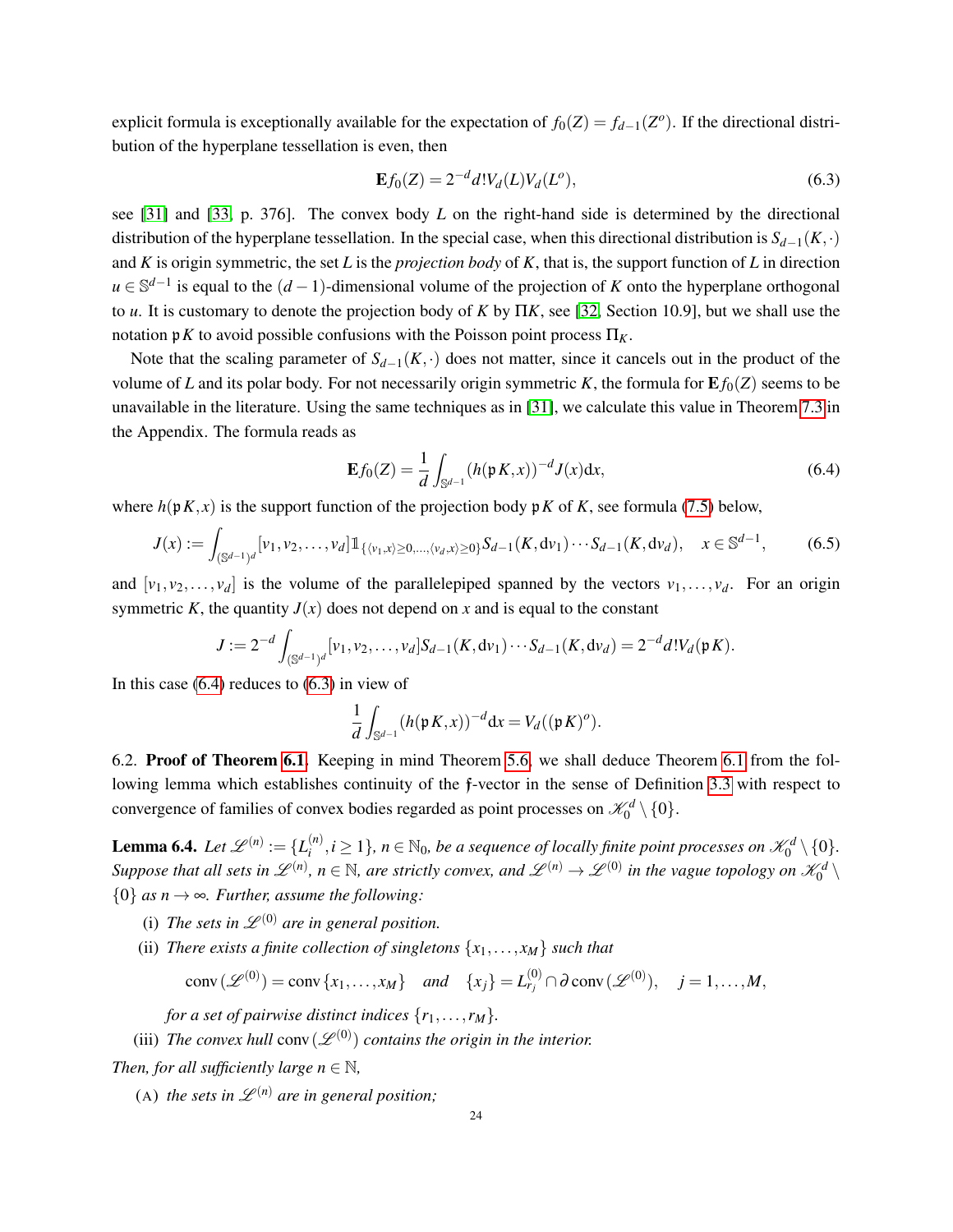- (B)  $\mathfrak{f}(\mathcal{L}^{(n)}) = \mathfrak{f}(\mathcal{L}^{(0)}) = \mathfrak{f}(\text{conv}(\mathcal{L}^{(0)}))$ ;
- (C)  $f_{d-1}(\mathcal{L}^{(n)})$  *coincides with the number of*  $(d-1)$ -dimensional faces of conv $(\mathcal{L}^{(n)})$ .

*Proof.* We start by showing that the imposed assumptions imply that we can restrict our attention to finite subfamilies of  $\{L_i^{(n)}\}$  $\binom{n}{i}, i \geq 1$ ,  $n \in \mathbb{N}_0$ .

By (iii), there exits a ball  $B_{2r}(0)$  such that

<span id="page-24-0"></span>
$$
B_{2r}(0) \subseteq \text{Int}(\text{conv}(\mathscr{L}^{(0)})).\tag{6.6}
$$

Since  $\mathscr{L}^{(0)}$  is locally finite on  $\mathscr{K}_0^d \setminus \{0\}$  and taking (ii) into account, the family  $\mathscr{L}^{(0)}$  contains only a finite number of sets which intersect  $B_r^c(0)$ , say,  $L_1^{(0)}$  $\mathcal{L}_1^{(0)}, L_2^{(0)}$  $L_2^{(0)}, \ldots, L_l^{(0)}$  $L_j^{(0)}$ , and  $L_j^{(0)} \subseteq B_r(0)$  for all  $j > l$ . By the imposed vague convergence, for all sufficiently large  $n \in \mathbb{N}$ , the family  $\mathscr{L}^{(n)}$  contains exactly *l* sets which intersect  $B_r^c(0)$ , say,  $L_1^{(n)}$  $L_1^{(n)}, L_2^{(n)}$  $L_2^{(n)}, \ldots, L_l^{(n)}$  $\mu_l^{(n)}$ , and

<span id="page-24-5"></span>
$$
L_j^{(n)} \to L_j^{(0)} \quad \text{as} \quad n \to \infty, \quad j = 1, \dots, l,\tag{6.7}
$$

where the convergence is understood in the Hausdorff metric. Furthermore, by the continuity of the convex hull operation, see [\[33,](#page-39-0) Theorem 12.3.5],

<span id="page-24-1"></span>
$$
\operatorname{conv}\left(\bigcup_{j=1}^{l} L_j^{(n)}\right) \to \operatorname{conv}\left(\bigcup_{i=j}^{l} L_j^{(0)}\right) = \operatorname{conv}\left(\mathscr{L}^{(0)}\right) \quad \text{as } n \to \infty. \tag{6.8}
$$

By [\(6.6\)](#page-24-0) and the convergence in [\(6.8\)](#page-24-1),  $B_r(0) \subseteq \text{conv} \left( \bigcup_{j=1}^l L_j^{(n)} \right)$  $\binom{n}{j}$  for all sufficiently large *n*, and we conclude that

<span id="page-24-2"></span>
$$
conv\left(\mathcal{L}^{(n)}\right) = conv\left(\bigcup_{i=1}^{l} L_i^{(n)}\right) \tag{6.9}
$$

and

<span id="page-24-3"></span>
$$
conv\left(\mathcal{L}^{(n)}\right) \to conv\left(\mathcal{L}^{(0)}\right) \quad \text{as} \quad n \to \infty. \tag{6.10}
$$

In what follows we fix *l* and assume that *n* is picked so large that [\(6.9\)](#page-24-2) holds.

Recall that the upper limit of a sequence of sets is the set of limits for all convergent subsequences of points selected from these sets. Furthermore, recall that the intersection operation is upper semicontinuous, meaning that the upper limit of intersections of two sets is a subset of the intersection of their upper limits, see [\[33,](#page-39-0) Theorem 12.2.6].

PROOF OF PART (A). We argue by contradiction. If the sets in  $\mathscr{L}^{(n)}$  are not in general position for infinitely many  $n \in \mathbb{N}$ , then, by the imposed strict convexity and Proposition [3.6\(](#page-9-2)ii), for every such  $n \in \mathbb{N}$  there exist  $m_n \in \{0, 1, \ldots, d-1\}$  and a face  $F_{m_n}^{(n)} \in \mathscr{F}_{m_n}(\text{conv}(\mathscr{L}^{(n)}))$  which is hit by  $L_{i_{1,n}}^{(n)}$  $\binom{(n)}{i_{1,n}},\ldots,L_{i_{k_n,n}}^{(n)}$  $\sum_{i_{k_n,n}}^{(n)}$ , where  $k_n \geq m_n + 2$ and  $1 \leq i_{1,n}, \ldots, i_{k_n,n} \leq l$ . Since there are only finitely many possible values for  $m_n$ ,  $k_n$  and  $i_{1,n}, \ldots, i_{k_n,n}$ , we can pick  $m \in \{0,1,\ldots,d-1\}$ ,  $k \ge m+2$ , and  $1 \le i_1,\ldots,i_k \le l$ , such that  $F_m^{(n)} \in \mathscr{F}_m\big(\text{conv}\,(\mathscr{L}^{(n)})\big)$  is hit by  $L_{i_1}^{(n)}$  $\binom{n}{i_1}, \ldots, L_{i_k}^{(n)}$  $\binom{n}{i_k}$  for infinitely many  $n \in \mathbb{N}$ .

As a face of conv $(\mathscr{L}^{(n)})$ , the set  $F_m^{(n)}$  is contained in an exposed face of conv $(\mathscr{L}^{(n)})$ . By the definition of an exposed face, this means that

<span id="page-24-4"></span>
$$
F_m^{(n)} \subseteq \text{conv}\left(\mathcal{L}^{(n)}\right) \cap H_n,\tag{6.11}
$$

for a supporting hyperplane  $H_n$  of conv $(\mathscr{L}^{(n)})$ . Let  $u^{(n)}$  be the unit normal vector to  $H_n$ , so that

$$
H_n = \left\{ x \in \mathbb{R}^d : \langle x, u^{(n)} \rangle = h(\text{conv}(\mathscr{L}^{(n)}), u^{(n)}) \right\},\,
$$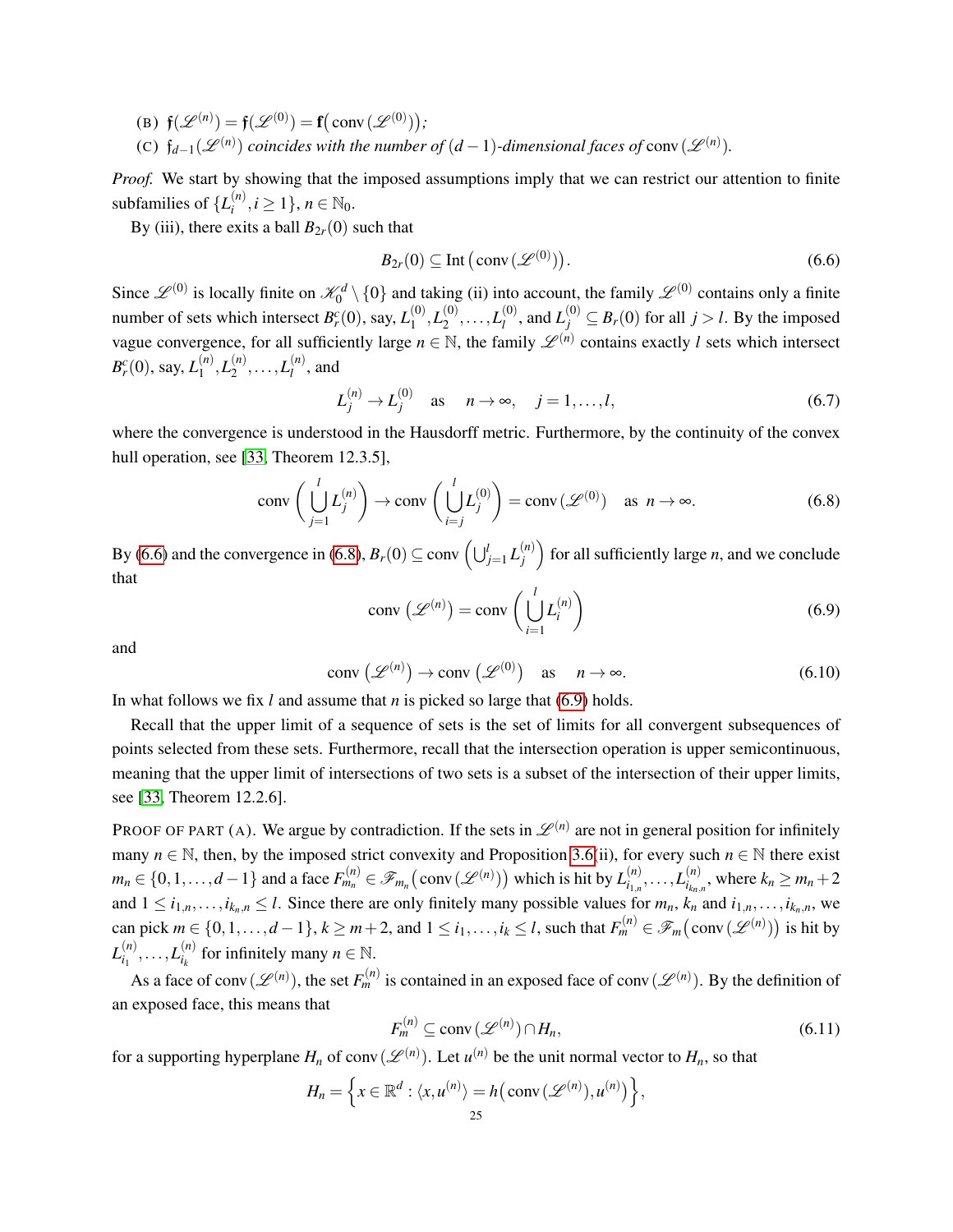where  $h(\text{conv}(\mathcal{L}^{(n)}), u^{(n)})$  is the support function of conv $(\mathcal{L}^{(n)})$  at  $u^{(n)}$ . By passing to a subsequence we can assume that  $u^{(n)} \to u^{(0)}$  as  $n \to \infty$ . This implies

$$
\left| h(\operatorname{conv}(\mathscr{L}^{(n)}), u^{(n)}) - h(\operatorname{conv}(\mathscr{L}^{(0)}), u^{(0)}) \right|
$$
  
\n
$$
\leq \left| h(\operatorname{conv}(\mathscr{L}^{(n)}), u^{(n)}) - h(\operatorname{conv}(\mathscr{L}^{(n)}), u^{(0)}) \right| + \left| h(\operatorname{conv}(\mathscr{L}^{(n)}), u^{(0)}) - h(\operatorname{conv}(\mathscr{L}^{(0)}), u^{(0)}) \right|
$$
  
\n
$$
\leq \left| |\operatorname{conv}(\mathscr{L}^{(n)})| \right| \cdot \left| u^{(n)} - u^{(0)} \right| + \left| h(\operatorname{conv}(\mathscr{L}^{(n)}), u^{(0)}) - h(\operatorname{conv}(\mathscr{L}^{(0)}), u^{(0)}) \right|
$$
  
\n
$$
\to 0 \quad \text{as } n \to \infty,
$$
 (6.12)

where  $||L|| := \sup {||x|| : x \in L}$ , and we have used the Lipschitz property of support functions (see, e.g., [\[32,](#page-39-3) Lemma 1.8.12]) and the fact that the convergence in [\(6.10\)](#page-24-3) implies pointwise convergence of the corresponding support functions. The above argument also implies that

<span id="page-25-0"></span>
$$
\limsup_{n \to \infty} H_n = \lim_{n \to \infty} H_n = H^{(0)} := \left\{ x \in \mathbb{R}^d : \langle x, u^{(0)} \rangle = h\big(\text{conv}\,(\mathcal{L}^{(0)}), u^{(0)}\big) \right\}
$$
(6.13)

is a supporting hyperplane of conv $(\mathscr{L}^{(0)})$ .

By the Blaschke selection theorem, the sequence of convex sets  $(F_m^{(n)})_{n \in \mathbb{N}}$  has a convergent subsequence. Passing to such a subsequence, assume that  $F_m^{(n)} \to F$  as  $n \to \infty$ . We claim that the limit *F* is a subset of an exposed face of conv $(\mathscr{L}^{(0)})$ . Indeed, letting  $n \to \infty$  in [\(6.11\)](#page-24-4) and using upper semicontinuity of the intersection yield that

$$
F = \limsup_{n \to \infty} F_m^{(n)} \subseteq \limsup_{n \to \infty} (\text{conv}(\mathcal{L}^{(n)}) \cap H_n)
$$
  

$$
\subseteq \limsup_{n \to \infty} \text{conv}(\mathcal{L}^{(n)}) \cap \limsup_{n \to \infty} H_n = \text{conv}(\mathcal{L}^{(0)}) \cap H^{(0)}, \quad (6.14)
$$

where the last equality is a consequence of  $(6.9)$  and  $(6.13)$ . It remains to note that the dimension  $m'$  of  $F$ is at most *m* and *F* is hit by  $L_{i_1}^{(0)}$  $\binom{(0)}{i_1},\ldots,L_{i_k}^{(0)}$  $\frac{f^{(0)}}{g_{ik}}$ . The latter follows again from the upper semicontinuity of the intersection:

<span id="page-25-2"></span>
$$
\varnothing \neq \limsup_{n \to \infty} (F_m^{(n)} \cap L_{i_j}^{(n)}) \subseteq \limsup_{n \to \infty} F_m^{(n)} \cap \limsup_{n \to \infty} L_{i_j}^{(n)} = F \cap L_{i_j}, \quad j = 1, \ldots, k,
$$

in view of [\(6.7\)](#page-24-5). This contradicts the assumption that the sets in  $\mathcal{L}^{(0)}$  are in general position because [\(3.2\)](#page-7-1) is violated for  $A = F$ . The proof of part (A) is complete.

PROOF OF PART (B). The second equality in part (B) follows from the discussion in Example [3.8](#page-10-3) because assumptions (i) and (ii) imply that the *f*-vector of conv $(\mathscr{L}^{(0)})$  is completely determined by the set  ${L_{r_1},...,L_{r_M}}$  which in turn can be replaced by the set of singletons  ${x_1,...,x_M}$ . By the construction, the set of indices  $\{r_1, \ldots, r_M\}$  is a subset of  $\{1, 2, \ldots, l\}$  in view of the equality in [\(6.8\)](#page-24-1). Without loss of generality and in order to avoid towering indices let us assume that  $l = M$  and  $r_j = j$  for  $j = 1, ..., M$ .

Let us prove the first equality in (b). Fix  $m \in \{0, 1, ..., d-1\}$  and put  $s := \limsup_{n \to \infty} \sum_{j=m}^{d-1} f_j(\mathcal{L}^{(n)})$ . By passing to a subsequence, assume that, for each  $n \in \mathbb{N}$ , there exists a collection of *s* different  $(j + 1)$ -tuples, *j* ∈ {*m*,...,*d* − 1} of sets from {*L*<sup>(*n*)</sup>  $L_1^{(n)}, \ldots, L_l^{(n)}$  $\binom{n}{l}$  such that for each of these tuples there exists a *j*-dimensional face of conv $(\mathscr{L}^{(n)})$ , intersecting each set from the corresponding tuple. Our first goal is to show that

<span id="page-25-1"></span>
$$
\sum_{j=m}^{d-1} \mathfrak{f}_j(\mathcal{L}^{(0)}) \ge s = \limsup_{n \to \infty} \sum_{j=m}^{d-1} \mathfrak{f}_j(\mathcal{L}^{(n)}),\tag{6.15}
$$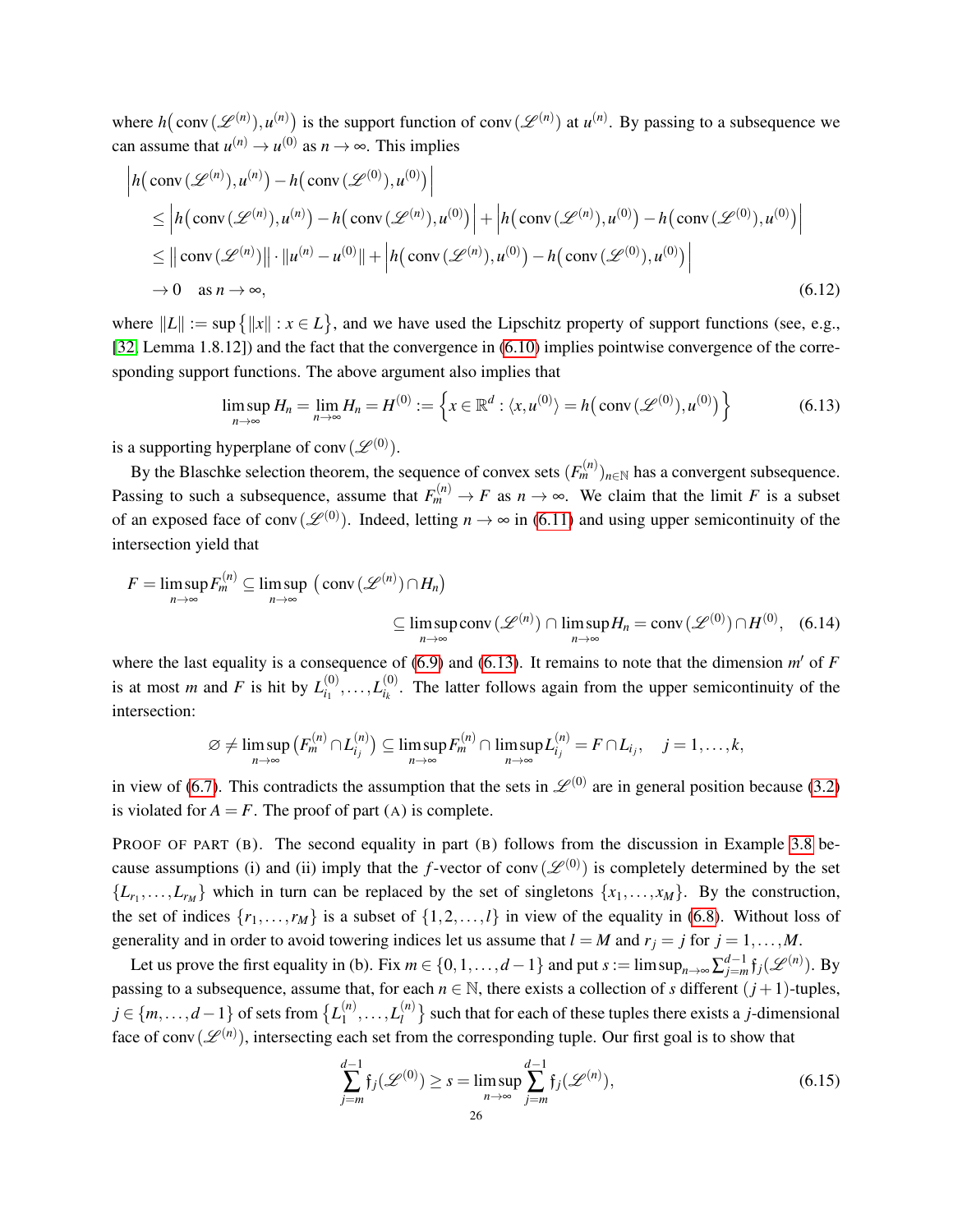that is, for each aforementioned  $(j+1)$ -tuple there exists at least one face of conv $(\mathscr{L}^{(0)})$  of dimension at least *j* and which is hit by the limiting sets of the chosen  $(j + 1)$ -tuple. The proof of [\(6.15\)](#page-25-1) goes along similar lines as the proof of part (A). Namely, pick  $j \in \{m, \ldots, d-1\}$ , a  $(j+1)$ -tuple  $\{L_{i,j}^{(n)}\}$  $\binom{(n)}{i_{1,n}},\ldots,L_{i_{j+1}}^{(n)}$  $\binom{n}{i_{j+1,n}}$  and  $F_j^{(n)} \in \mathscr{F}_j(\text{conv}\,(\mathscr{L}^{(n)}))$  such that  $L_{i_{k,n}}^{(n)}$  $f_{i_{k,n}}^{(n)} \cap F_j^{(n)}$  $j^{(n)}_j \neq \emptyset$  for all  $k = 1, ..., j + 1$ . By passing to subsequences, it is possible to assume that  $i_{k,n} = i_k$  for all  $k = 1, ..., j + 1$ . Thus, from now on assume that for all  $n \in \mathbb{N}$ , each  $L_{i_1}^{(n)}$  $\binom{(n)}{i_1},\ldots,L_{i_{j+1}}^{(n)}$  $\mathcal{F}_j^{(n)}$  intersects  $F_j^{(n)} \in \mathcal{F}_j(\text{conv}(\mathcal{L}^{(n)}))$ . Let  $x_{i_k}^{(n)}$  $i_k^{(n)} \in L_{i_k}^{(n)}$  $f_{i_k}^{(n)}$  ∩  $F_k^{(n)}$  $k_k^{(n)}$ ,  $k = 1, \ldots, j+1$ , and, by passing once again to subsequences, assume that, as  $n \to \infty$ ,  $x_{i_k}^{(n)} \to x_{i_k}^{(0)}$ *i*<sub>*k*</sub> for all  $k = 1, ..., j + 1$ , and that  $F_j^{(n)} \to F$ . Since each face is a subset of an exposed face,  $F_i^{(n)}$  $f_j^{(n)}$  is a subset of the support set  $F\left(\text{conv}\left(\mathscr{L}^{(n)}\right), u^{(n)}\right)$ of conv $(\mathscr{L}^{(n)})$  in direction given by a unit vector  $u^{(n)}$ . By passing once again to a subsequence, assume that  $u^{(n)} \to u^{(0)}$  as  $n \to \infty$ . Then,  $F(\text{conv}(\mathscr{L}^{(n)}), u^{(n)})$  converges to a subset of an exposed face  $F(\text{conv}(\mathcal{L}^{(0)}), \mathbf{u}^{(0)})$  of conv $(\mathcal{L}^{(0)})$ , see [\(6.13\)](#page-25-0) and [\(6.14\)](#page-25-2) above, and  $F \subseteq F(\text{conv}(\mathcal{L}^{(0)}), \mathbf{u}^{(0)})$ . Therefore, for all  $k = 1, \ldots, j + 1$ ,

$$
x_{i_k}^{(0)} \in \limsup_{n \to \infty} L_{i_k}^{(n)} \cap F_j^{(n)} = L_{i_k}^{(0)} \cap F \subseteq L_{i_k}^{(0)} \cap F(\text{conv}\,(\mathscr{L}^{(0)}), u^{(0)}),
$$

and, moreover,  $L_{i}^{(0)}$  $\hat{u}_k^{(0)} \cap F\big(\text{conv}\,(\mathscr{L}^{(0)}), \mathfrak{u}^{(0)}\big) = \big\{x_{i_k}^{(0)}\big\}$  $\begin{bmatrix} a^{(0)} \\ i_k \end{bmatrix}$  by the imposed assumption (ii). Thus, the support set  $F(\text{conv}(\mathcal{L}^{(0)}), u^{(0)})$  (which is also a face because conv $(\mathcal{L}^{(0)})$  is a polytope) is intersected by  $L_{i_1}^{(0)}$  $\binom{(0)}{i_1},\ldots,L_{i_{j+1}}^{(0)}$  $\frac{1}{i_{j+1}}$ . The dimension of  $F(\text{conv}(\mathcal{L}^{(0)}), u^{(0)})$  is not smaller than *m* due to the imposed assumption (i). This completes the proof of [\(6.15\)](#page-25-1).

In order to finish the proof of part (B) it remains to show that, for each  $m \in \{0, 1, ..., d - 1\}$ , we have

$$
\liminf_{n\to\infty}\sum_{j=m}^{d-1}\mathfrak{f}_m(\mathscr{L}^{(n)})\geq \sum_{j=m}^{d-1}\mathfrak{f}_m(\mathscr{L}^{(0)}).
$$

We shall actually prove that, for each  $m \in \{0, 1, \ldots, d - 1\}$ ,

<span id="page-26-0"></span>
$$
\liminf_{n \to \infty} f_m(\mathcal{L}^{(n)}) \ge f_m(\mathcal{L}^{(0)}),\tag{6.16}
$$

that is, for all sufficiently large  $n \in \mathbb{N}$  and each *m*-dimensional face of conv $(\mathscr{L}^{(0)})$  there exists an *m*dimensional face of conv $(\mathscr{L}^{(n)})$ , which is hit by exactly  $m+1$  sets from  $\{L_1^{(n)}\}$  $L_1^{(n)}, \ldots, L_l^{(n)}$  $\binom{n}{l}$ . While, in view of [\(6.7\)](#page-24-5), [\(6.10\)](#page-24-3) and the imposed general position condition, the latter looks quite plausible, the rigorous proof is rather involved.

Fix an *m*-dimensional face  $F_m$  of conv $(\mathscr{L}^{(0)})$  for some  $m \in \{0, 1, ..., d-1\}$  and  $u \in N(\text{conv}(\mathscr{L}^{(0)}), F_m)$ . Then  $F_m$  is a subset of the  $(d-1)$ -dimensional hyperplane *H* orthogonal to *u*. By the assumptions (i) and (ii)  $\mathscr{M}(\mathscr{L}^{(0)}, F_m)$  is a collection of  $m+1$  sets from  $\mathscr{L}^{(0)}$ , which for simplicity is assumed to be  $\{L_1^{(0)}\}$  $L_{1}^{(0)},\ldots,L_{m+1}^{(0)}$  $\binom{(0)}{m+1}$ and such that  $\{x_j\} := L_j^{(0)} \cap F_m$ ,  $j = 1, \ldots, m+1$ . Note that  $F_m$  is the convex hull of affinely independent points  $\{x_1, \ldots, x_{m+1}\} \subseteq H$  and the normal cone  $N(L_i^{(0)})$ *j*<sup>(0)</sup></sup>, $x_j$ ) ⊃ *N*(conv( $\mathscr{L}^{(0)}$ ), $x_j$ ) contains *u*, for all *j* = 1,...,*m* + 1. If *m* < *d* − 1, extend this set to {*x*<sub>1</sub>,...,*x<sub>d</sub>*} by adding arbitrary fictitious points {*x<sub>m+1</sub>*,...,*x<sub>d</sub>*} from *H* in such a way that the points  $\{x_1, \ldots, x_d\}$  are affinely independent. For every fictitious point added, introduce a fictitious set by letting  $\widetilde{L}_{j}^{(n)}$  $\widetilde{L}_{j}^{(n)}:=\widetilde{L}_{j}^{(0)}$ *j*<sup>(0)</sup>) : = { $x_j + tu$  : *t* ∈ [−*c*,0]}, *j* = *m* + 2,...,*d*, *n* ∈ N, where  $c > 0$  is an arbitrary positive constant. Finally, put

$$
\widetilde{L}_j^{(n)} = L_j^{(n)} \quad \text{and} \quad \widetilde{L}_j^{(0)} := L_j^{(0)} \quad \text{for} \quad j = 1, \dots, m+1,
$$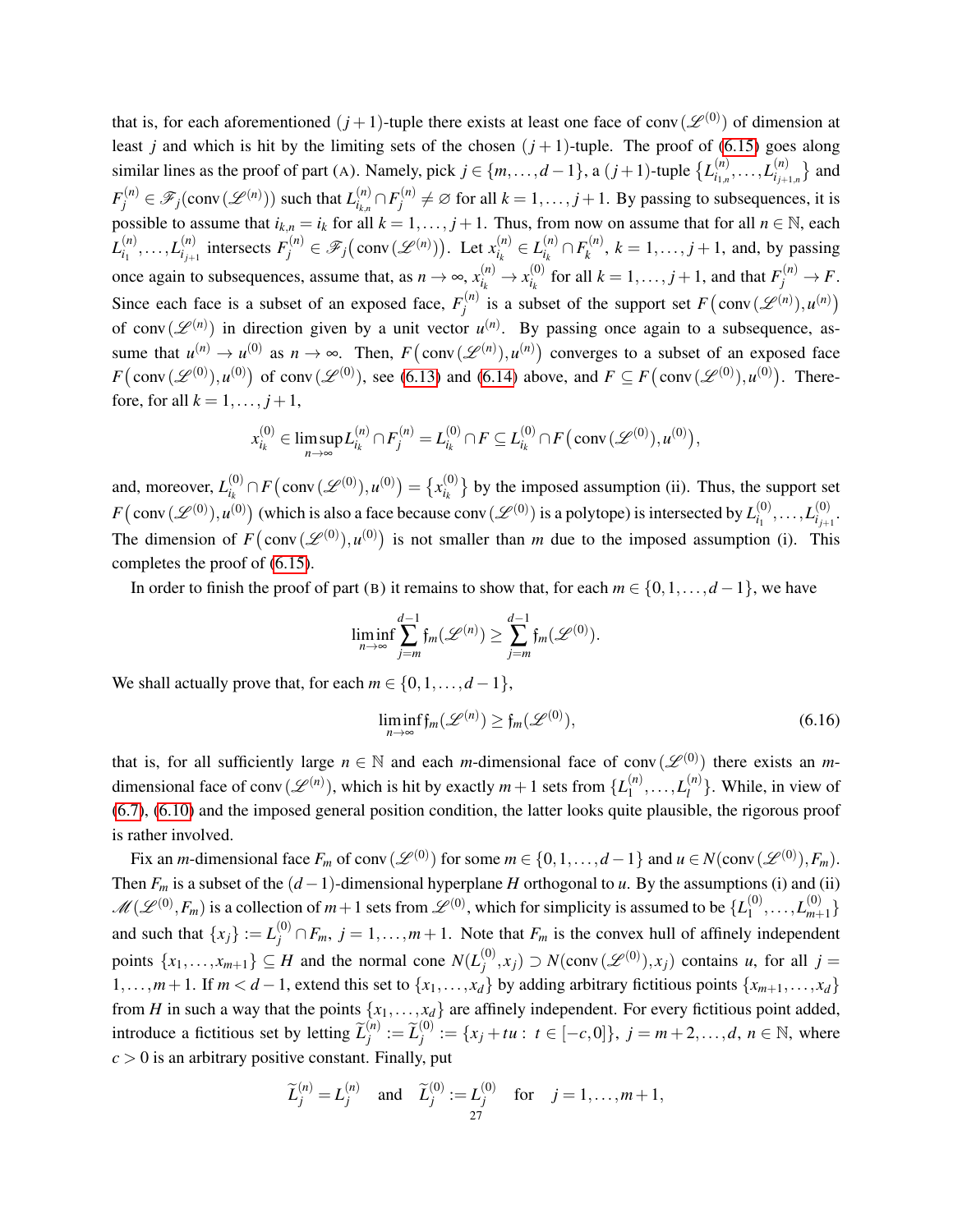and denote by  $\widetilde{F}_m$  the convex hull of  $\{x_1, \ldots, x_d\}$ .

The reason behind introducing these fictitious objects is the following. Recall that our goal is to construct an *m*-dimensional face of conv $(\mathscr{L}^{(n)})$  which is hit by (and only by)  $L_i^{(n)}$  $j^{(n)}$ , for  $j = 1, ..., m + 1$ . We shall construct this face as an intersection of the convex hull conv $(\mathscr{L}^{(n)})$  with its appropriate supporting hyperplane, say,  $H_n$ . If  $m < d-1$ , neither such a face nor a supporting hyperplane  $H_n$  are unique. By introducing fictitious points we remove these degrees of freedom and construct the supporting hyperplane  $\widetilde{H}_n$  in a more or less straightforward way. Then we "forget" about fictitious points and sets and show that the constructed  $H_n$  possesses the required properties.

Take an arbitrary point *z* from the relative interior of  $\widetilde{F}_m$  and fix a sufficiency small  $\varepsilon > 0$  such that:

- $\varepsilon$  is smaller than the distance from *z* to the relative boundary of  $\widetilde{F}_m$ ;
- for arbitrary  $y_i \in B_{\varepsilon}(x_i)$ ,  $i = 1, ..., d$ , the points  $\{y_1, ..., y_d\}$  are affinely independent.

Clearly, *z* belongs to the convex hull of  $\{y_1, \ldots, y_d\}$  for arbitrary  $y_i \in B_{\varepsilon}(x_i) \cap H$ ,  $i = 1, \ldots, d$ . Furthermore, *z* does not belong to the convex hull of any strict subfamily of sets from  $\{B_{\varepsilon}(x_1) \cap H, \ldots, B_{\varepsilon}(x_d) \cap H\}$ . Indeed, the convex hull of any such subfamily lies in the  $\varepsilon$ -neighbourhood of the relative boundary of  $F_m$ and, therefore, does not contain *z*. For the rest of the proof the chosen  $u$ , *z* and the hyperplane *H* remain fixed. Put  $D_{\varepsilon} = D_{\varepsilon}(u) := H + B_{\varepsilon}(0)$ . Note that each ball  $B_{\varepsilon}(x_j)$ ,  $j = 1, ..., d$ , is a subset of  $D_{\varepsilon}$ .



FIGURE 3. Graphical illustration for the proof of relation [\(6.16\)](#page-26-0) for  $d = 3$  and  $m = 2$ . A face  $F_m = \widetilde{F}_m = \text{conv} \{x_1, x_2, x_3\}$  of conv $(\mathscr{L}^{(0)})$  is contained in a hyperplane *H* passing through  $x_1, x_2, x_3$  and having a normal vector *u*; *z* is a point in the relative interior of  $\widetilde{F}_m$ . The sets  $L_1^{(n)}$  $L_1^{(n)}, L_2^{(n)}$  $L_2^{(n)}$  and  $L_3^{(n)}$  $\sum_{3}^{(n)}$  converge to the limiting sets (not depicted), which intersect  $F_m$  at  $x_1, x_2$ and  $x_3$ , respectively. The blue triangle is the sought face of conv $(\mathscr{L}^{(n)})$  which is obtained as a convex hull of appropriate points from  $L_1^{(n)} \cap B_\varepsilon(x_1), L_2^{(n)} \cap B_\varepsilon(x_2)$  and  $L_3^{(n)} \cap B_\varepsilon(x_3)$  for a sufficiently small  $\varepsilon > 0$ .

Let  $A_{\varepsilon}$  be the subset of the unit sphere formed by all vectors which are unit normals to the hyperplanes spanned by *d* affinely independent points  $y_1, \ldots, y_d$  such that  $y_j \in B_{\varepsilon}(x_j)$ ,  $j = 1, \ldots, d$ . Note that  $A_{\varepsilon}$  shrinks to  $\{u\}$  as  $\varepsilon \downarrow 0$ . From assumption (ii) we infer that the normal cone  $N(L_i^{(0)})$  $j^{(0)}$ ,  $x_j$ ) has a non-empty interior for  $j = 1, \ldots, m + 1$ . This follows from the fact that  $N(L_i^{(0)})$  $y_j^{(0)}, x_j$ )  $\supseteq N(\text{conv}(\mathscr{L}^{(0)}), x_j)$  and  $x_j$  is a vertex of the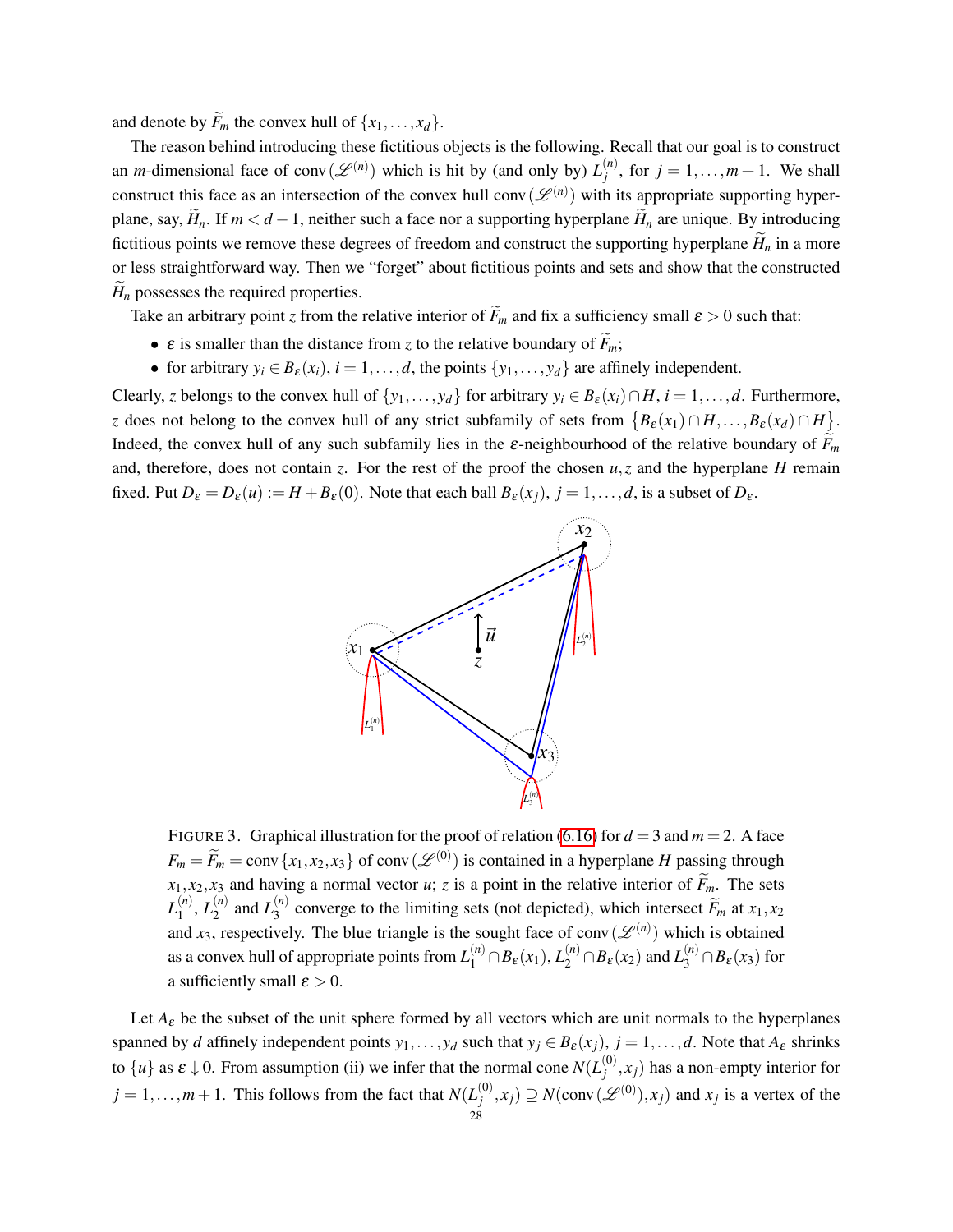polytope conv ( $\mathscr{L}^{(0)}$ ). The normal cone of the fictitious set  $\widetilde{L}_{j}^{(0)}$  $j_j^{(0)}$  at  $x_j$ , for  $j = m+2, \ldots, d$ , has this property by construction. The reverse spherical image  $\tau(L, \cdot)$ , defined by [\(4.5\)](#page-14-0), is continuous for every compact convex set *L*, see [\[32,](#page-39-3) Lemma 2.2.12]. Thus, by decreasing the chosen  $\varepsilon > 0$  we can ensure that

<span id="page-28-0"></span>
$$
\tau(\widetilde{L}_j^{(0)}, A_{\varepsilon_1}) = \{x_j\} \quad \text{for all} \quad j = 1, ..., d \quad \text{and} \quad \varepsilon_1 \in (0, \varepsilon). \tag{6.17}
$$

Since for all  $j = 1, ..., m+1$  the set  $L_i^{(n)}$  $\binom{n}{j}$  converges to  $L_j^{(0)}$  $j_j^{(0)}$  in the Hausdorff metric as  $n \to \infty$ , see [\(6.7\)](#page-24-5), and the intersection of sets is upper semicontinuous, we conclude that  $L_i^{(n)}$  $\frac{d^{(n)}}{d^{j}}$  hits  $B_{\varepsilon/2}(x_{j})$  and  $L_{j}^{(n)} \cap D_{\varepsilon/2}$  is a subset of  $(L_j^{(0)} \cap D_{\varepsilon/2}) + B_{\varepsilon/2}(0)$  for all  $j = 1, ..., m+1$  and all  $n \ge n_0$  for a sufficiently large  $n_0 \in \mathbb{N}$ . Recall that  $\widetilde{L}_{j}^{(n)}$  $\widetilde{L}_j^{(n)}$  is set to be equal to  $\widetilde{L}_j^{(0)}$  $j_j^{(0)}$  for all  $j = m+2, \ldots, d$ , which means that the above claims trivially hold for  $j = m+2, \ldots, d$ . Furthermore, from the inclusion

$$
\widetilde{L}_j^{(n)} \cap D_{\varepsilon/2} \subseteq \widetilde{L}_j^{(0)} \cap D_{\varepsilon/2} + B_{\varepsilon/2}(0) \subseteq B_{\varepsilon}(x_j), \quad j = 1, \ldots, d \quad n \ge n_0,
$$

and the choice of  $\varepsilon > 0$  it follows that, for arbitrary  $y_j \in \tilde{L}_j^{(n)} \cap D_{\varepsilon/2}$ ,  $j = 1, ..., d$ , the points  $\{y_1, ..., y_d\}$  are affinely independent.

Let  $\bar{L}^{(n)}$  be the convex hull of  $\{ \widetilde{L}_1^{(n)} \cap D_{\varepsilon/2}, \ldots, \widetilde{L}_d^{(n)} \cap D_{\varepsilon/2} \}$ , and consider the closed segment  $[z - \varepsilon u, z + \widetilde{L}_d^{(n)}]$ *εu*]. Since the projections of  $\widetilde{L}_{j}^{(n)} \cap D_{\varepsilon/2}$  on *H* are subsets of  $B_{\varepsilon}(x_j) \cap H$ , the projection of  $\overline{L}^{(n)}$  onto *H* contains *z*. Thus, the segment  $[z - \varepsilon u, z + \varepsilon u]$  intersects the boundary of  $\bar{L}^{(n)}$ , and no point from this segment is a convex combination of points from any strict subfamily of  $\{\widetilde{L}_1^{(n)} \cap D_{\varepsilon/2}, \ldots, \widetilde{L}_d^{(n)} \cap D_{\varepsilon/2}\}$ , since otherwise, *z* would have been such a combination. Define  $y := z + t_0 u$ , where  $t_0 = \sup \{ a \in \mathbb{R} : y + au \in \overline{L}^{(n)} \}.$ 

Pick a unit vector *v* from  $N(\bar{L}^{(n)}, y)$  and note that by construction  $v \in A_{\varepsilon}$ , and, in particular,  $\tau(\widetilde{L}^{(0)}_j)$  $j^{(0)}$ ,  $v$ ) =  $x_j$ for all  $j = 1, ..., d$  in view of [\(6.17\)](#page-28-0). Clearly,  $y \in F(\bar{L}^{(n)}, v)$ . Let us show that also  $y \in F(\bar{L}^{(n)}, v)$ , where  $\overline{\overline{L}}^{(n)} := \text{conv} \left( \widetilde{L}_1^{(n)} \cup \cdots \cup \widetilde{L}_d^{(n)} \right)$  $\left(\frac{n}{d}\right)$ . Assume that *y* does not belong to  $F(\bar{L}^{(n)}, v)$ . In this case,  $F(\bar{L}^{(n)}, v)$  would not be a subset of  $D_{\varepsilon/2}$ . Since  $F(\widetilde{L}_j^{(n)})$  $\widetilde{L}_j^{(n)}, v$  =  $\widetilde{L}_j^{(n)} \cap H_n$ , where  $H_n := \{x \in \mathbb{R}^d : \langle x, v \rangle = h(\widetilde{L}_j^{(n)})\}$  $\{n^{\prime n}, v\}$ , and the intersection operation is upper semicontinuous, we have that

$$
F(\widetilde{L}_{j}^{(n)}, v) \subseteq F(\widetilde{L}_{j}^{(0)}, v) + B_{\varepsilon/2}(0) = \tau(\widetilde{L}_{j}^{(0)}, v) + B_{\varepsilon/2}(0) = B_{\varepsilon/2}(x_{j}) \subseteq D_{\varepsilon/2}
$$

.

Note that

$$
F(\bar{\bar{L}}^{(n)}, v) \subseteq \text{conv}\,\bigg(\bigcup_{j=1}^d F(\widetilde{L}_j^{(n)}, v)\bigg),\,
$$

and, therefore,  $F(\bar{L}^{(n)}, v) \subseteq D_{\varepsilon/2}$ , which is a contradiction. The last display also implies that  $y \in F(\bar{L}^{(n)}, v)$ is a convex combination  $\sum_{j=1}^{d} c_j y_j$  of points  $y_j \in F(\widetilde{L}_j^{(n)})$  $j^{(n)}$ , *v*),  $j = 1, ..., d$ . Since  $F(\widetilde{L}_{j}^{(n)})$  $\mathcal{D}_{\varepsilon/2}^{(n)}$ ,  $v) \subseteq D_{\varepsilon/2}$ , we have also that  $y_j \in \tilde{L}_j^{(n)} \cap D_{\varepsilon/2}$ . Hence, the weights  $c_1, \ldots, c_d$  are strictly positive, because *y* does not belong to the convex hull of any strict subfamily of  $\{\widetilde{L}_1^{(n)} \cap D_{\varepsilon/2}, \ldots, \widetilde{L}_d^{(n)} \cap D_{\varepsilon/2}\}$ . Since *y* belongs to the support set  $F(\bar{L}^{(n)}, v)$ , we have  $h(\bar{L}^{(n)}, v) = \langle y, v \rangle$  and, therefore, using that the support function of the convex hull is equal to the maximum of support functions of the involved sets,

$$
\max_{j=1,\dots,d} h(\widetilde{L}_j^{(n)}, v) = h(\overline{L}^{(n)}, v) = \langle y, v \rangle = \sum_{j=1}^d c_j \langle y_j, v \rangle \le \sum_{j=1}^d c_j h(\widetilde{L}_j^{(n)}, v).
$$

This is only possible if

$$
h(\overline{\tilde{L}}^{(n)}, v) = h(\widetilde{L}_1^{(n)}, v) = \cdots = h(\widetilde{L}_d^{(n)}, v).
$$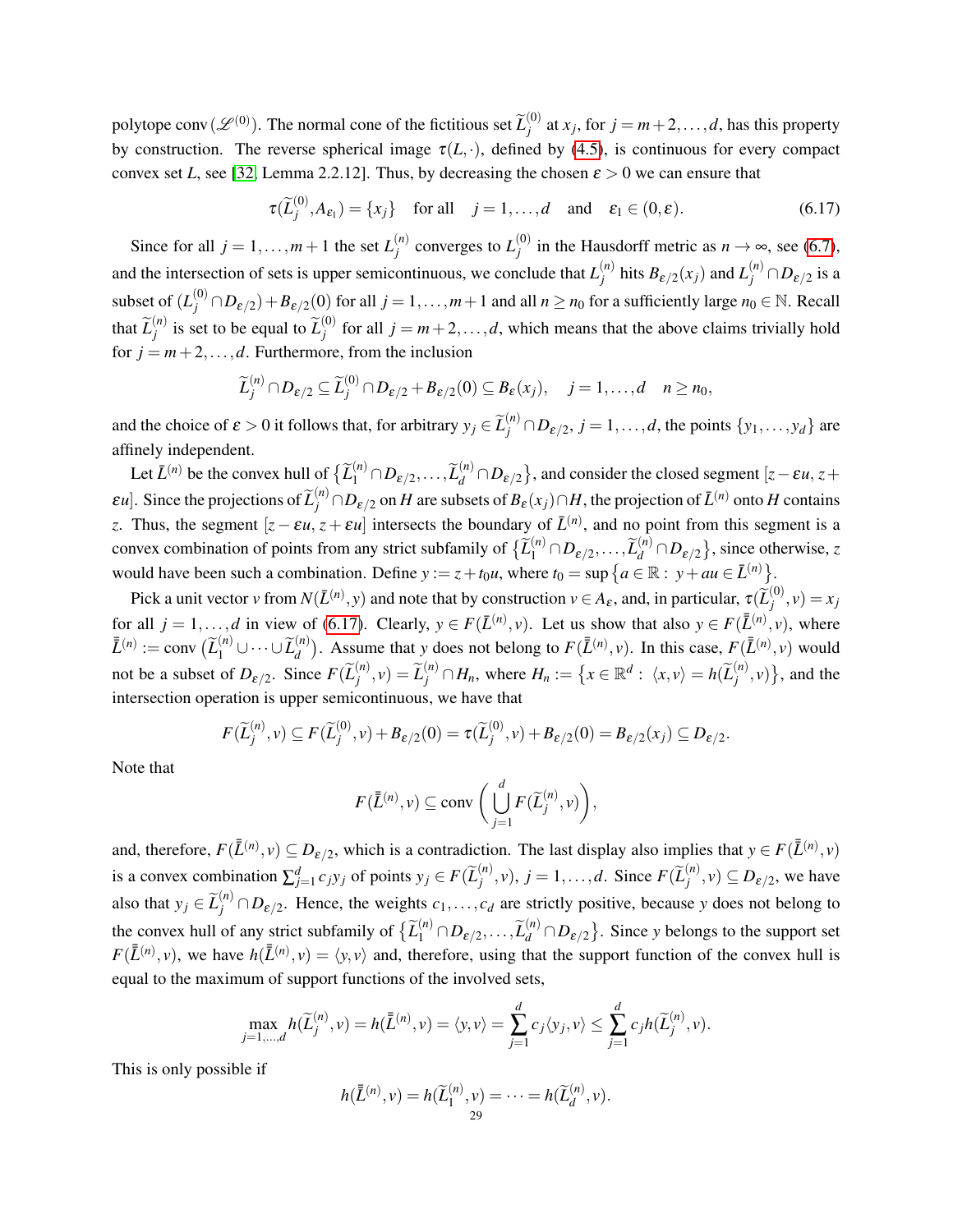Thus, the hyperplane  $\widetilde{H}_n := \{ x \in \mathbb{R}^d : \langle x, v \rangle = h(\widetilde{L}^{(n)}, v) \}$  intersects  $L_1^{(n)}$  $L_{1}^{(n)}, \ldots, L_{m+1}^{(n)}$  $\binom{n}{m+1}$  at their support sets in direction *v*. Put

$$
F_m^{(n)} := \text{conv }\big\{L_1^{(n)} \cap \widetilde{H}_n, \ldots, L_{m+1}^{(n)} \cap \widetilde{H}_n \big\},\
$$

and note that the sets on the right-hand side are affinely independent singletons. Since all other sets in  ${L}^{(n)}_{m+}$  $L_{m+2}^{(n)}, \ldots, L_l^{(n)}$  $\{n\}$  lie in the open half-space  $\widetilde{H}_n^-$  for all sufficiently large  $n \in \mathbb{N}$ , we conclude that  $F_m^{(n)}$  is an *m*-dimensional face of conv $(\mathscr{L}^{(n)})$ .

Summarising, we have shown the existence of an *m*-dimensional face  $F_m^{(n)}$  of conv $(\mathscr{L}^{(n)})$  which intersects  $B_{\varepsilon}(x_j)$ ,  $j = 1, \ldots, m+1$ , and so these faces are different for different faces  $F_m$  of conv $(\mathscr{L}^{(0)})$ . This finishes the proof of [\(6.16\)](#page-26-0).

PROOF OF PART (C). Note that  $f_{d-1}(\mathcal{L}^{(n)})$  is not larger than the number of  $(d-1)$ -dimensional faces of conv $(\mathscr{L}^{(n)})$ . Consider a *d*-tuple of sets  $\{L_{i}^{(n)}\}$  $\binom{n}{i_1}, \ldots, L_{i_d}^{(n)}$  $\binom{n}{i_d}$  which contributes to  $f_{d-1}(\mathscr{L}^{(n)})$  and so generates at least one  $(d-1)$ -dimensional face  $F_{d-1}^{(n)}$  $\mathcal{L}_{d-1}^{(n)}$  of conv $(\mathcal{L}^{(n)})$ . If it generates another  $(d-1)$ -dimensional face  $\bar{F}_{d-}^{(n)}$  $a_{d-1}^{(n)}$  for infinitely many  $n \in \mathbb{N}$ , then, arguing as in the proof of [\(6.15\)](#page-25-1) above, we conclude that there is a *d*-tuple of sets  $\{L_i^{(0)}\}$  $\bar{L}_{i_1}^{(0)}, \ldots, L_{i_d}^{(0)}$  $\mathcal{L}^{(0)}_{i_d}$ } from  $\mathcal{L}^{(0)}$  which generates two  $(d-1)$ -dimensional faces of conv $(\mathcal{L}^{(0)})$ . Since  $m = d - 1$ , the limiting face  $F(\text{conv}(\mathcal{L}^{(0)}), u^{(0)})$ , constructed in the proof [\(6.15\)](#page-25-1) as the limit of  $(d-1)$ -dimensional faces of conv $(\mathscr{L}^{(n)})$ , is of dimension  $d-1$ . This contradicts condition (ii) imposed on  $\mathscr{L}^{(0)}$  unless the limits of  $F_{d-}^{(n)}$  $\bar{F}_{d-1}^{(n)}$  and  $\bar{F}_{d-1}^{(n)}$  $d_{d-1}^{(n)}$  (in the Hausdorff metric) are identical and constitute a  $(d-1)$ dimensional face  $F_{d-}^{(0)}$  $d_{d-1}^{(0)}$  of conv $(\mathscr{L}^{(0)})$ . Each  $(d-1)$ -dimensional face is an exposed one, and so the faces  $F_{d-}^{(n)}$  $\bar{F}_{d-1}^{(n)}$  and  $\bar{F}_{d-1}^{(n)}$  $d_{d-1}^{(n)}$  arise as intersections of conv $(\mathscr{L}^{(n)})$  with two hyperplanes  $H^{(n)}$  and  $\bar{H}^{(n)}$ , respectively. Denote by  $u^{(n)}$  and  $\bar{u}^{(n)}$  the unit normals to the faces  $F_{d-1}^{(n)}$  $\bar{F}_{d-1}^{(n)}$  and  $\bar{F}_{d-1}^{(n)}$  $d_{d-1}^{(n)}$ , respectively. Then

$$
F_{d-1}^{(n)} \subseteq \{x \in H^{(n)} : \langle x, \bar{u}^{(n)} \rangle \le h(\bar{F}_{d-1}^{(n)}, \bar{u}^{(n)})\} =: G^{(n)}, \quad \bar{F}_{d-1}^{(n)} \subseteq \{x \in \bar{H}^{(n)} : \langle x, u^{(n)} \rangle \le h(F_{d-1}^{(n)}, u^{(n)})\} =: \bar{G}^{(n)}.
$$

Note that  $G^{(n)}$  (respectively,  $\bar{G}^{(n)}$ ) is a subset of  $H^{(n)}$  (respectively,  $\bar{H}^{(n)}$ ) with the boundary  $H^{(n)} \cap \bar{H}^{(n)}$ . Both  $H^{(n)}$  and  $\bar{H}^{(n)}$  converge, as  $n \to \infty$ , to a  $(d-1)$ -dimensional hyperplane  $H^{(0)}$ , which is a supporting hyperplane of conv $(\mathscr{L}^{(0)})$ . The intersection of  $H^{(n)}$  and  $\bar{H}^{(n)}$  is a  $(d-2)$ -dimensional affine subspace which converges to a limit *H'*, and so  $G^{(n)}$  and  $\bar{G}^{(n)}$  converge to two subsets of  $H^{(0)}$  bounded by *H'*. Since  $F^{(n)}_{d-1}$ *d*−1 and  $\bar{F}_{d-}^{(n)}$  $a_{d-1}^{(n)}$  have an identical limit as  $n \to \infty$  and these faces have disjoint relative interiors, the limit  $F_{d-1}^{(0)}$  $\int_{d-1}^{(0)}$  is a subset of *H'*. This is a contradiction, since the dimension of *H'* is equal to *d* − 2.

Without assuming strict convexity of sets from  $\mathcal{L}^{(n)}$ , the conclusion of Lemma [6.4](#page-23-3) is wrong. For instance, this is the case if  $L_1^{(n)}$  $L_1^{(n)}$  and  $L_2^{(n)}$  $\chi_2^{(n)}$  are collinear segments converging to two singletons  $L_1$  and  $L_2$ . The limiting collection is in general position, which is not the case for  $\{L_1^{(n)}\}$  $L_1^{(n)}, L_2^{(n)}$  $\binom{n}{2}$ .

*Proof of Theorem [6.1.](#page-22-2)* We shall use the Skorokhod representation theorem, see [\[18,](#page-38-16) Theorem 4.30] in conjunction with Theorem [5.6](#page-22-5) and Lemma [6.4.](#page-23-3) First, we can use the Skorokhod representation theorem to pass to a new probability space such that convergence in Theorem [5.6](#page-22-5) holds almost surely. On this new probability space with probability one all the assumptions of Lemma [6.4](#page-23-3) hold for the point processes  $L_i^{(n)}$  $a_i^{(n)} := n^{-1}(K - \xi_i)^o$ , *i* = 1,...,*n*, *n* ∈ ℕ, with the limit, as *n* → ∞, given by the point process  $\mathscr{L}^{(0)}$  composed of  $L_i^{(0)}$  $i^{(0)} := [0, x_i], x_i \in \Pi_K$ , where for simplicity we kept the original notation for the objects on the new probability space. Thus, on this new probability space there exists a (random)  $n_0 \in \mathbb{N}$  such that  $f(\mathcal{L}_{\Xi_n}) = f(Z^o)$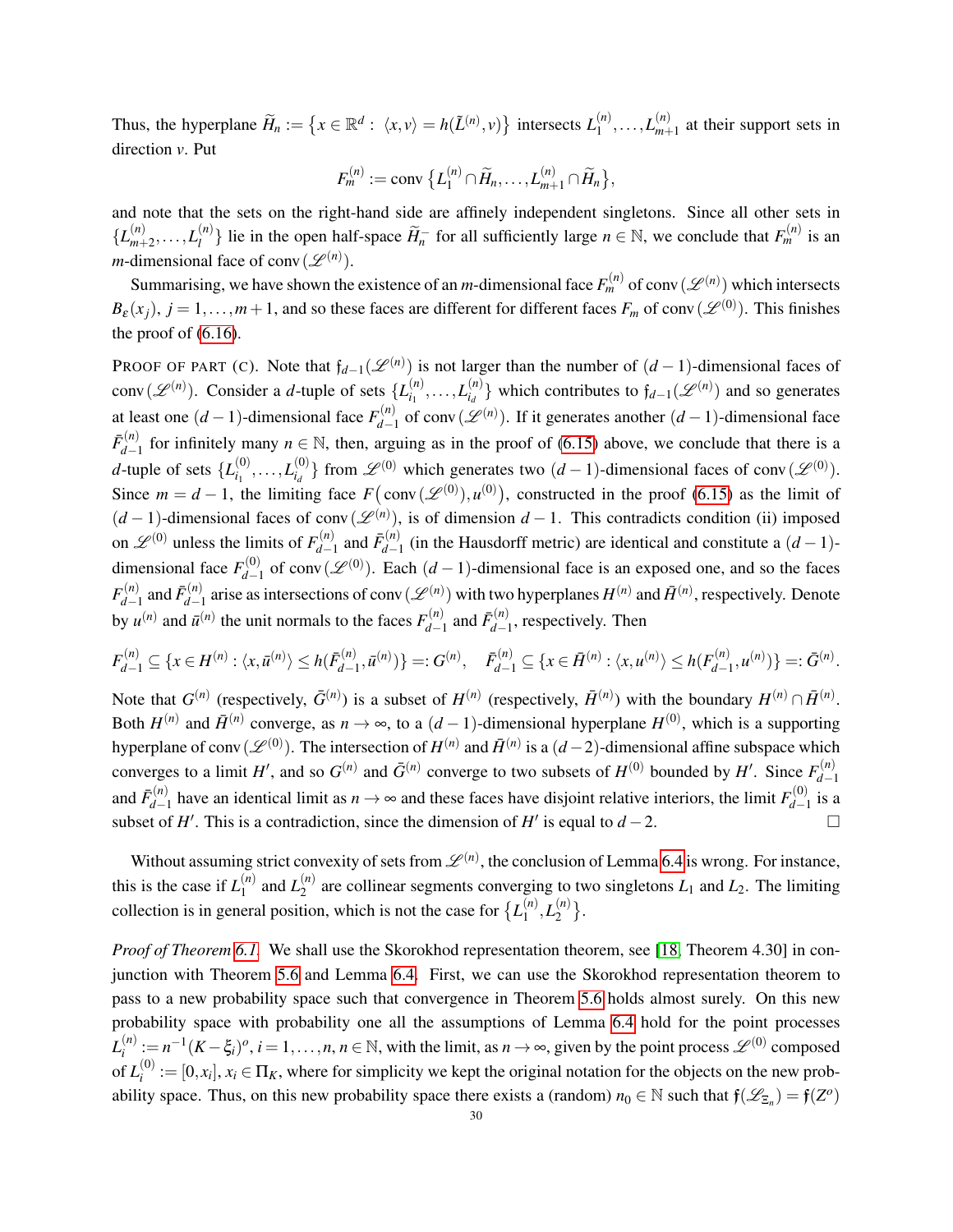for all  $n \ge n_0$  with probability one. Going back to the original probability space, we get the required convergence in distribution.

<span id="page-30-0"></span>6.3. Proof of Theorem [6.2.](#page-22-3) We exploit the same approach as in the proof of Theorem 2.4 in [\[16\]](#page-38-2). In view of Theorem [6.1,](#page-22-2) it suffices to check the uniform integrability, which is equivalent to

$$
\sup_{n\in\mathbb{N}}\mathbf{E} f_k^m(Q_n)<\infty
$$

for all  $k = 0, \ldots, d - 1$  and  $m \in \mathbb{N}$ . By Corollary [3.5,](#page-9-3) the latter is equivalent to

<span id="page-30-1"></span>
$$
\sup_{n\in\mathbb{N}} \mathbf{E} f_0^m(Q_n) < \infty \tag{6.18}
$$

for all  $m \in \mathbb{N}$ , since  $\binom{n}{k}$  $\binom{n}{k} \leq n^k, k = 0, \ldots, d - 1.$ 

By Proposition [3.6\(](#page-9-2)ii),

$$
\begin{split} \mathfrak{f}_0(\mathcal{Q}_n) = \mathfrak{f}_0\big(\mathop{\mathrm{conv}}\nolimits\left(\mathscr{L}_{\Xi_n}\right)\big) &= \sum_{i=1}^n \mathbb{1}_{\{(K-\xi_i)^o \text{ is a vertex of the family }\mathscr{L}_{\Xi_n}\}} \\ &\leq \sum_{i=1}^n \mathbb{1}_{\{(K-\xi_i)^o \text{ does not lie in the convex hull of }(K-\xi_j)^o, \, j=1,\dots,n, \, i\neq j\}}. \end{split}
$$

Let  $(\eta_n)_{n\in\mathbb{N}}$  be a sequence of independent copies of  $\xi$  which is also independent of  $(\xi_n)_{n\in\mathbb{N}}$ . Raising both sides of the last display to the power *m* and taking expectations we see that [\(6.18\)](#page-30-1) follows, once we check that

$$
p_n := n^m \mathbf{P} \bigg\{ \text{for all } j = 1, \ldots, m, \ (K - \eta_j)^o \not\subseteq \text{conv} \left( \bigcup_{i=1}^n (K - \xi_i)^o \right) \bigg\} = n^m \mathbf{P} \bigg( \bigcap_{j=1}^m \{ K - \eta_j \not\supseteq X_n \} \bigg) = \mathcal{O}(1),
$$

as  $n \to \infty$ , for every fixed  $m \in \mathbb{N}$ , where the constant in the Landau symbol may depend on *m*.

Put

<span id="page-30-2"></span>
$$
\chi_n:=\inf\{t\geq 0:\ tK\supseteq X_n\},\
$$

and note that  $\chi_n \in (0,1]$ . Using this variable we can bound  $p_n$  as follows:

$$
p_n \le n^m \mathbf{E} \left[ \mathbf{P} \left\{ K - \eta_j \not\supseteq \chi_n K \text{ for all } j = 1, ..., m \middle| X_n \right\} \right]
$$
  
\n
$$
= n^m \mathbf{E} \left( 1 - \frac{V_d(K \ominus \chi_n K)}{V_d(K)} \right)^m = n^m \mathbf{E} \left[ \left( 1 - (1 - \chi_n)^d \right)^m \right]
$$
  
\n
$$
\le d^m n^m \mathbf{E} \chi_n^m = d^m n^m \int_0^1 \mathbf{P} \left\{ t^{1/m} K \not\supseteq X_n \right\} dt
$$
  
\n
$$
= d^m n^m \int_0^1 \mathbf{P} \left\{ K^o \not\subseteq t^{1/m} X_n^o \right\} dt = d^m n^m \int_0^1 \mathbf{P} \left\{ K^o \not\subseteq t X_n^o \right\} m^{m-1} dt.
$$
 (6.19)

We shall now derive an appropriate upper bound for  $P\{K^o \not\subseteq tX^o_n\}$ , which is uniform in  $t \in (0, 1]$ . To this end, we recall some concepts from convex geometry. The exoskeleton of  $K$  is the set  $\text{exo}(K)$  of points *x* ∈ Int*K* such that *x* does not have a unique nearest point from  $\partial K$ . Note that exo(*K*) has vanishing *d*-dimensional Lebesgue measure, see, for example, [\[21,](#page-38-13) p. 106]. For all  $x \in Int K \setminus \text{exo}(K)$ , define the projection map  $p(K, x)$ , which associates with x the closest point from  $\partial K$ . Write  $u(K, x)$  for the unit vector  $(p(K, x) - x)/p(\partial K, x)$ , where  $p(\partial K, x) = ||p(K, x) - x||$  denotes the distance from *x* to the set ∂*K*. Unlike [\[32,](#page-39-3) Chapter 4], where these concepts are used for *x* outside *K*, we employ them for *x* from the interior of *K*.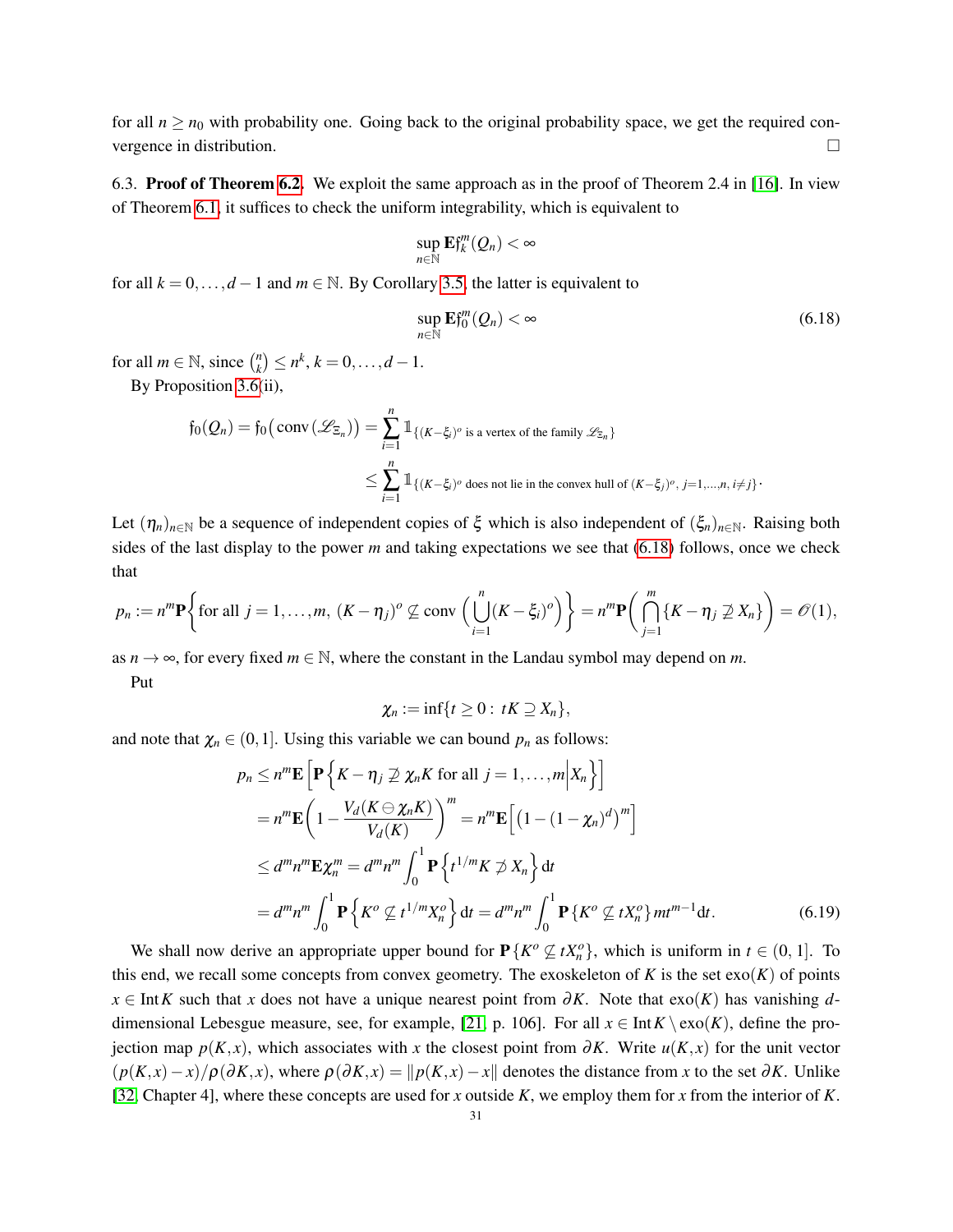Consider a supporting hyperplane  $H(K, p(K, x))$ . It is apparent that this is also the supporting hyperplane to the ball  $B_{\rho(\partial K,x)}(x)$  touching the boundary of *K* at  $p(K,x)$ . Thus,  $u(K,x)$  belongs to the normal cone  $N(K, p(K, x))$  and  $p(K, x)$  belongs to the support set  $F(K, u(K, x))$ .

For a set  $R \subseteq \mathbb{S}^{d-1}$  and  $t \ge 0$ , put

$$
T_K(R,t) := \big\{ x \in \text{Int } K \setminus \text{exo}(K) : p(K,x) \in \tau(K,R), \, \rho(\partial K,x) \leq t \big\},
$$

where  $\tau(K,R)$  is the reverse spherical image of a set *R* defined at [\(4.5\)](#page-14-0).

By [\[21,](#page-38-13) Theorem 1] applied with  $C = \tau(K,R)$ ,  $A = K$ ,  $P = B = W = \{0\}$ ,  $Q = B_1(0)$  and  $\varepsilon = t$ , we have that

<span id="page-31-0"></span>
$$
\lim_{t \to 0} t^{-1} V_d \big( T_K(R, t) \big) = S_{d-1}(K, R). \tag{6.20}
$$

Further, for  $R \subseteq \mathbb{S}^{d-1}$  and  $s \ge 0$ , denote

$$
\hat{R}(s) := \{ x \in \mathbb{R}^d : x/||x|| \in R, ||x|| \geq s \}.
$$

From Lemma [6.5](#page-32-1) presented after this proof we see that there exist  $M \in \mathbb{N}$ ,  $\varepsilon > 0$  and a finite disjoint family  $R_1, \ldots, R_M \subseteq \mathbb{S}^{d-1}$  such that

(i) for all  $j = 1, ..., M$  we have  $S_{d-1}(K, R_j) > 0$ ; (ii)  $B_{\varepsilon}(0) \subseteq \text{conv}\{y'_1, \ldots, y'_M\}$  for arbitrary  $y'_j \in R_j$ ,  $j = 1, \ldots, M$ .

If  $y_j \in \hat{R}_j(1)$ , then  $y'_j := y_j / ||y_j|| \in R_j$ , for  $j = 1, ..., M$ , so that

conv  $\{y_1, ..., y_M\} \supseteq \text{conv } \{y'_1, ..., y'_M, 0\} = \text{conv } \{y'_1, ..., y'_M\} \supseteq B_{\varepsilon}(0)$ .

For  $j = 1, \ldots, n$ , put

$$
\zeta_j := u(K,\xi_j)/\rho(\partial K,\xi_j),
$$

and note that

$$
(K-\xi_1)^o\supseteq[0,\zeta_1].
$$

Indeed,  $(K - \xi_1)^o \supseteq [0, \zeta_1]$  if and only if  $K - \xi \subseteq [0, \zeta_1]^o$ , and  $[0, \zeta_1]^o$  is a half-space  $H_{\mu}^ \int_{u(K,\xi_1)}^{-} \bigl(\rho(\partial K,\xi_1)\bigr),$ which, by definition of  $u(K, \xi_1)$  and  $\rho(\partial K, \xi_1)$ , contains  $K - \xi_1$ . Further, note that with probability one  $\xi_1 \in T_K(R,t)$  if and only if  $\zeta_1/\|\zeta_1\| \in R$  and  $\|\zeta_1\| \ge t^{-1}$ , that is,  $\zeta_1 \in \hat{R}(t^{-1})$ . Here we have used that  $p(K, \xi_1) \in \tau(K, R)$  if and only if  $u(K, \xi_1) \in R$ .

We are now in position to derive a uniform upper bound on  $P\{K^o \not\subseteq tX^o_n\}$ . Pick  $a > 0$  so large that  $K^o \subseteq B_a(0)$ . Choose  $R_1, \ldots, R_M$  and  $\varepsilon > 0$  satisfying (i) and (ii) above. By construction, if  $\{\zeta_1, \ldots, \zeta_n\} \cap$  $\hat{R}_j(t^{-1}\varepsilon^{-1}a) \neq \varnothing$  for all  $j = 1, \ldots, M$ , then

$$
B_a(0) \subseteq t \operatorname{conv} \{ \zeta_1, \ldots, \zeta_n \}.
$$

Since

$$
\operatorname{conv}\left\{ \zeta_1,\ldots,\zeta_n\right\} \subseteq X_n^o,
$$

we obtain

$$
\mathbf{P}\{K^o \not\subseteq tX_n^o\} \leq \mathbf{P}\{B_a(0) \not\subseteq t \text{ conv }\{\zeta_1,\ldots,\zeta_n\}\} \leq \sum_{j=1}^M \mathbf{P}\{\{\zeta_1,\ldots,\zeta_n\} \cap \hat{R}_j(t^{-1}\varepsilon^{-1}a) = \varnothing\}
$$
  
= 
$$
\sum_{j=1}^M \left(1 - \mathbf{P}\{\zeta_1 \in \hat{R}_j(t^{-1}\varepsilon^{-1}a)\}\right)^n = \sum_{j=1}^M \left(1 - \mathbf{P}\{\xi_1 \in T_K(R_j, t\varepsilon a^{-1})\}\right)^n.
$$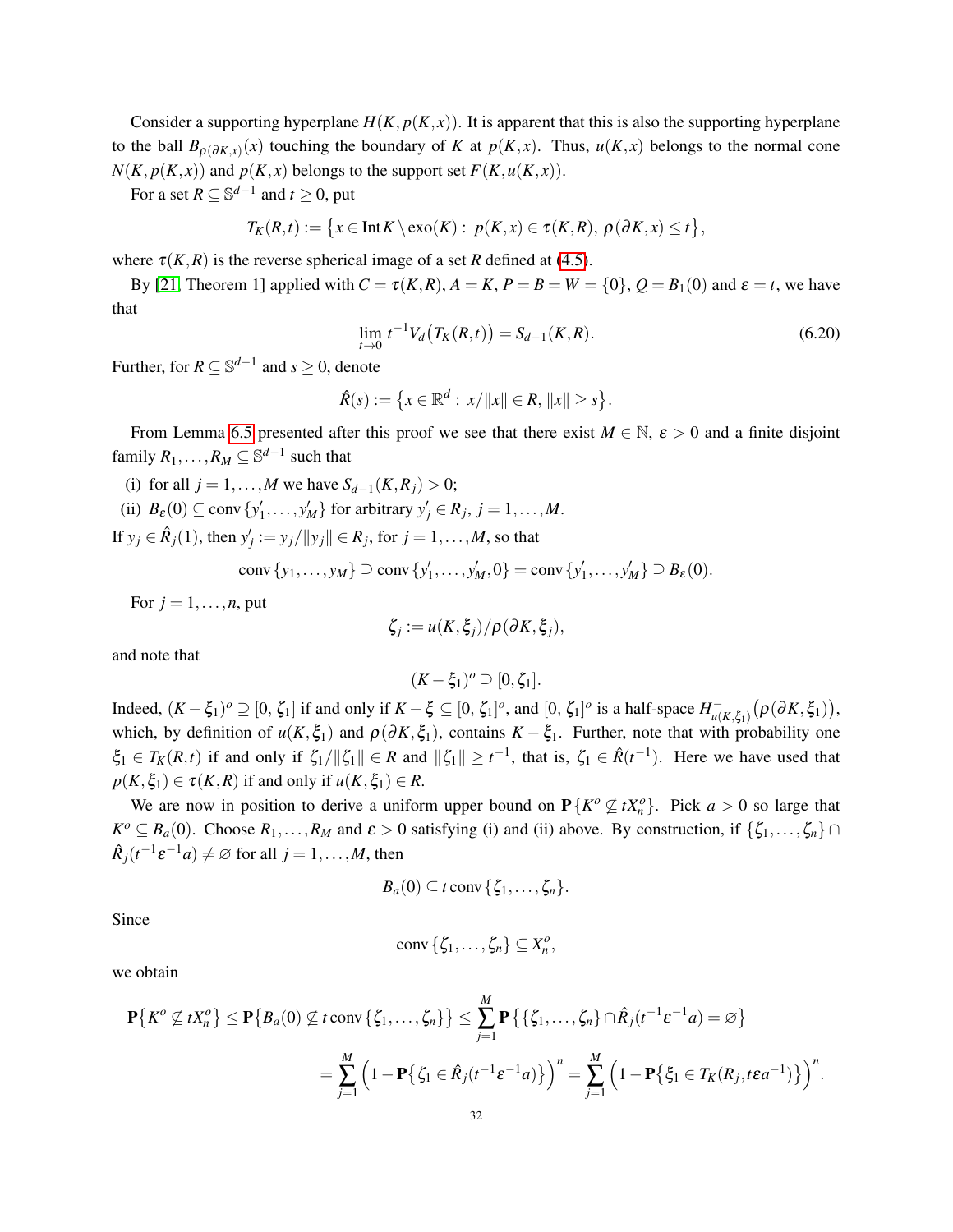Using [\(6.20\)](#page-31-0) and monotonicity of  $V_d(T_K(R,t))$ , whenever  $S_{d-1}(K,R) > 0$ , there exists a constant  $c_0 =$  $c_0(R) > 0$  such that

$$
\frac{V_d\big(T_K(R,t)\big)}{t}\geq c_0,\quad t\in(0,\varepsilon a^{-1}].
$$

Therefore,

$$
\mathbf{P}\big\{\xi_1 \in T_K(R_j, t\epsilon a^{-1})\big\} = \frac{V_d\big(T_K(R_j, t\epsilon a^{-1})\big)}{V_d(K)} \ge \frac{\min_{j=1,\dots,M} c_0(R_j)}{V_d(K)} t\epsilon a^{-1} =: c'_0t, \quad t \in (0, 1], \quad j = 1,\dots,M,
$$

where  $c'_0 > 0$ , and, thereupon,

$$
\mathbf{P}\big\{K^o \not\subseteq tX_n^o\big\} \leq M(1-c_0't)^n, \quad t \in (0,1].
$$

From [\(6.19\)](#page-30-2) we finally obtain

$$
p_n \le d^m n^m \int_0^1 \mathbf{P} \{ K^o \nsubseteq t X_n^o \} m t^{m-1} dt \le d^m n^m m M \int_0^1 (1 - c'_0 t)^n t^{m-1} dt
$$
  
=  $d^m m M \int_0^n \left( 1 - \frac{c'_0 s}{n} \right)^n s^{m-1} ds \le d^m m M \int_0^\infty e^{-c'_0 s} s^{m-1} ds < \infty$ 

for all  $n \in \mathbb{N}$ . The proof is complete.

<span id="page-32-1"></span>**Lemma 6.5.** *Let*  $S_{d-1}(K, \cdot)$  *be the surface area measure of a convex body K. Then there exists a finite family of disjoint Borel sets*  $R_1, \ldots, R_M$  *on the unit sphere and*  $\varepsilon > 0$ *, such that*  $S_{d-1}(K, R_i) > 0$  *for all j* = 1,...,*M and, for all points*  $y_j \in R_j$ ,  $j = 1, ..., M$ , the convex hull of  $\{y_1, ..., y_M\}$  contains the ball  $B_{\varepsilon}(0)$ .

*Proof.* Denote by  $S_K$  the support of  $S_{d-1}(K, \cdot)$ , so that  $S_K$  is a closed subset of the unit sphere  $\mathbb{S}^{d-1}$ . It is well known, see, for example, [\[32,](#page-39-3) Section 8.2.1], that the measure *Sd*−1(*K*,·) has its centroid at the origin, that is,  $\int_{\mathbb{S}^{d-1}} uS_{d-1}(K, du) = 0$ . Furthermore,  $S_K$  is not a subset on any great subsphere of  $\mathbb{S}^{d-1}$ . Hence, conv $(S_K)$  contains a ball  $B_{3\varepsilon}(0)$  for a sufficiently small  $\varepsilon > 0$ .

Let  $(P_n)_{n \in \mathbb{N}}$  be a sequence of polytopes with vertices in  $S_K$  such that  $P_n$  converges to conv $(S_K)$  in the Hausdorff metric as  $n \to \infty$ . Take  $n_0 \in \mathbb{N}$  so large that  $B_{2\varepsilon}(0) \subseteq P_{n_0}$ . Let  $z_1, \ldots, z_M$  be the vertices of  $P_{n_0}$ , so that  $P_{n_0} = \text{conv} \{z_1, \ldots, z_M\}$ . Pick  $\delta > 0$  such that the balls  $B_{\delta}(z_j)$  are disjoint for  $j = 1, \ldots, M$  and put  $R_j(\delta) := B_\delta(z_j) \cap S_K$ . Since conv $\{z_1, \ldots, z_M\} \ominus B_\delta(0)$  converges to  $P_{n_0}$  in the Hausdorff metric as  $\delta \downarrow 0$ , it is clear that we can further choose  $\delta_0 > 0$  so small that  $B_\varepsilon(0) \subseteq \text{conv}\{z_1,\ldots,z_M\} \oplus B_{\delta_0}(0)$ . Thus, for an arbitrary choice of  $y_j \in R_j(\delta_0) =: R_j$ ,  $j = 1, ..., M$ , we have  $B_\varepsilon(0) \subseteq \text{conv } \{y_1, ..., y_M\}$ . Since  $R_j$  is a relative neighbourhood of a point  $z_j \in S_K$ , we have  $S_{d-1}(K, R_j) > 0$  for all  $j = 1, ..., M$ .

<span id="page-32-0"></span>6.4. Limit theorems for the number of *K*-facets. In this subsection additionally to strict convexity and regularity we also assume that *K* is a generating set. The latter is needed to ensure applicability of Lemmas [4.7](#page-14-1) and [4.8.](#page-15-0)

Recall that, in general,  $f_{d-1}(Q_n)$  can be strictly smaller than the number of *K*-facets of  $Q_n$ , see Exam-ple [4.9.](#page-15-1) Still, for the limiting polytope  $Z^o$  in Theorem [6.1,](#page-22-2) the number of facets  $f_{d-1}(Z^o)$  coincides with the  $(d-1)$ -st component of the f-vector for the family of segments  $\{[0, x] : x \in \Pi_K\}$ . By Lemma [4.7,](#page-14-1) the number of *K*-facets of  $Q_n$  coincides with the number of  $(d-1)$ -dimensional faces of conv $(\mathscr{L}_{\Xi_n})$ . Further, by Lemma [6.4\(](#page-23-3)C) the latter is equal to  $f_{d-1}(\mathcal{L}_{\Sigma_n})$  for all  $n \geq n_0$ , where  $n_0 \in \mathbb{N}$  is random. Therefore, the number of *K*-facets of  $Q_n$  converges in distribution to  $f_{d-1}(Z^o)$  as  $n \to \infty$ .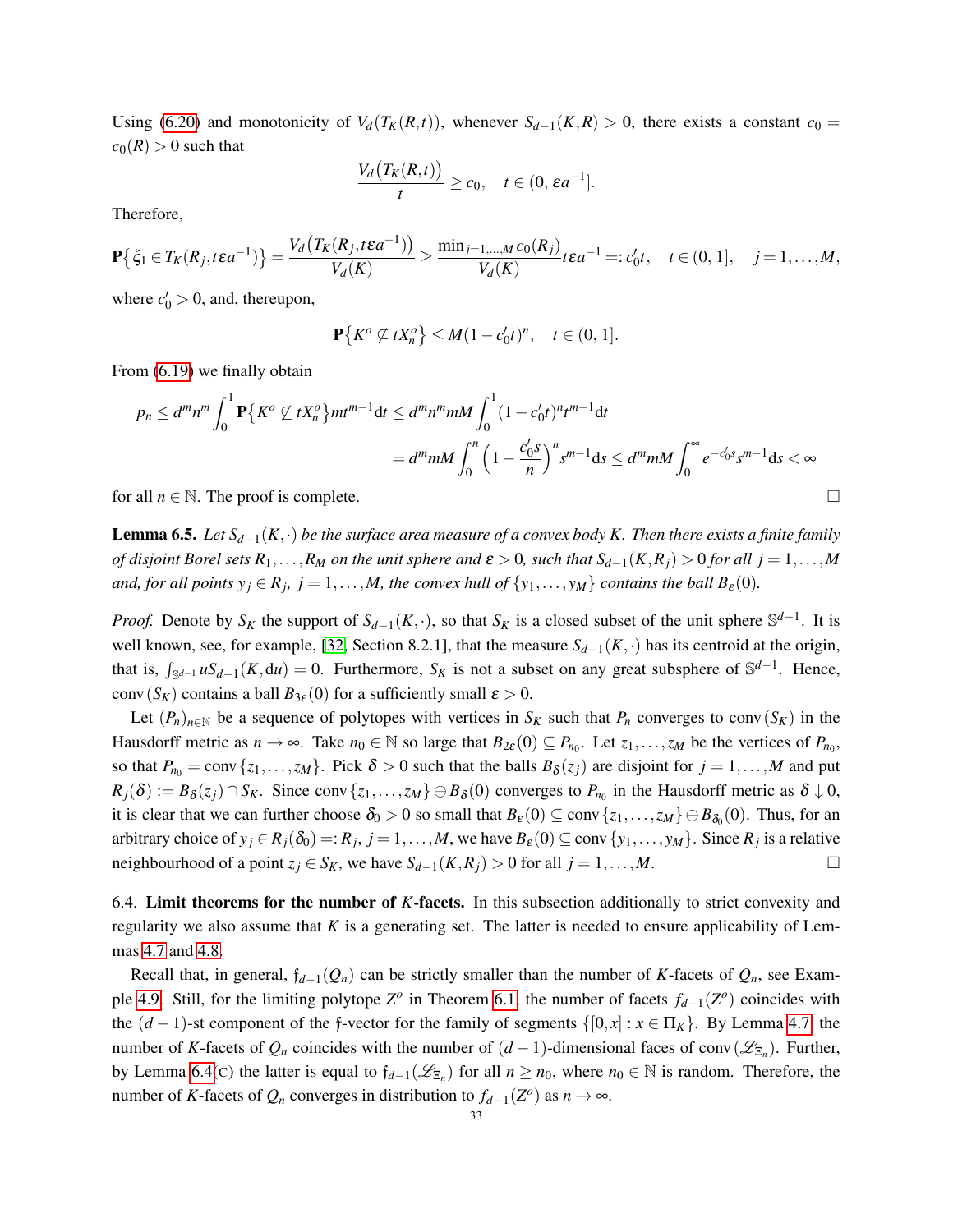In order to ensure the uniform integrability of the number of *K*-facets, we impose the following property on *K*. A strictly convex body  $K \in \mathcal{K}^d$  is said to satisfy a *finite boundary intersection property* if there is a finite number  $C_K$  such that the cardinality of the intersection of  $\partial K + x_1, \dots, \partial K + x_d$  is at most  $C_K$ for Lebesgue almost all  $x_1, \ldots, x_d \in \mathbb{R}^d$ . This property can be equivalently formulated as the fact that for Lebesgue almost all sets  $\{x_1,\ldots,x_d\}\subseteq\mathbb{R}^d,$  there are at most  $C_K$  different translations of  $K$  which have these points on the boundary. It is easy to see that Euclidean balls and ellipsoids have this property with  $C_K = 2$ . The same is the case for all strictly convex bodies in the plane, see [\[12\]](#page-38-17). However, it is possible to construct examples of bodies which do not have a finite intersection property. We conjecture, however, that all origin symmetric strictly convex bodies have a finite boundary intersection property.

The finite boundary intersection property makes it possible to bound the number of  $K$ -facets of  $Q_n$  in terms of the relevant component of the f-vector. Summarising, we obtain the following corollary.

<span id="page-33-1"></span>**Corollary 6.6.** Assume that  $K \in \mathcal{K}_{(0)}^d$  is strictly convex, regular and is also a generating set. Then the *number of K-facets of Q<sup>n</sup> converges in distribution to fd*−1(*Z o* ) *as n* → ∞*. If K satisfies a finite boundary intersection property, then all power moments of the number of K-facets of Q<sup>n</sup> converge to the corresponding moments of f*<sub>*d*−1</sub>( $Z^o$ ) *as*  $n \to \infty$ *. In particular, the expected number of K-facets of*  $Q_n$  *<i>converges, as*  $n \to \infty$ *, to the constant given at the right-hand side of* [\(6.4\)](#page-23-1)*. If K is also origin symmetric, this constant simplifies to*  $2^{-d}d!V_d(\mathfrak{p} K)V_d((\mathfrak{p} K)^o)$ , where  $\mathfrak{p} K$  is the projection body of K.

*Proof.* The stated convergence in distribution has been already explained above. For the convergence of moments we argue as follows. If *K* satisfies a finite boundary intersection property, then, following the proof of Lemma [4.8,](#page-15-0) we see that each *d*-tuple of sets from  $\mathscr{L}_{\Xi_n}$  intersects at most  $C_K$  of  $(d-1)$ -dimensional faces of conv $(\mathscr{L}_{\Xi_n})$ . Hence, the number of *K*-facets of  $Q_n$  is at most  $C_K \mathfrak{f}_{d-1}(Q_n)$ . The convergence of all moments follows now from the uniform integrability of  $(\mathfrak{f}_{d-1}^m(Q_n))_{n\in\mathbb{N}}$  for all  $m \in \mathbb{N}$ .

<span id="page-33-0"></span>6.5. Application to ball convex sets. Assume that *K* is the unit Euclidean ball  $B_1(0)$ . In this case, the limit of *nX<sup>n</sup>* is the zero cell *Z* of a stationary isotropic Poisson hyperplane tessellation. The Poisson process  $\Pi_{B_1(0)}$  has intensity measure with density proportional to  $||x||^{-(d+1)}$ ,  $x \in \mathbb{R}^d \setminus \{0\}$ , and its convex hull  $Z^o$  is the polar set to *Z*.

In the isotropic case, the constants  $E f_k(Z)$  have been calculated for  $k = 0$  and  $k = d - 1$  in [\[16\]](#page-38-2), see Theorem 2.4 and Remark 2.5 therein; and for arbitrary *k* in [\[15\]](#page-38-15), see Theorem 2.1 therein. The next result follows from Theorems [6.1](#page-22-2) and [6.2](#page-22-3) together with Corollary [6.6.](#page-33-1)

**Corollary 6.7.** Assume that K is a unit ball in  $\mathbb{R}^d$ . Then

$$
\mathfrak{f}(Q_n) = \mathfrak{f}(\mathscr{L}_{\Xi_n}) \xrightarrow{d} \mathfrak{f}(\text{conv}\left(\Pi_{B_1(0)}\right)) \quad \text{as } n \to \infty,
$$
\n(6.21)

and also the number of K-facets of  $Q_n$  converges in distribution to  $f_{d-1}(\text{conv}(\Pi_{B_1(0)}))$ . We also have the *convergence of power moments of all orders. In particular, the average number of K-facets of Q<sup>n</sup> converges,*  $as n \rightarrow \infty$ *, to* 

<span id="page-33-2"></span>
$$
\mathbf{E}f_{d-1}(\text{conv}\left(\Pi_{B_1(0)}\right)) = 2^{-d}d!\kappa_d^2,\tag{6.22}
$$

*where*  $\kappa_d = \pi^{d/2}/\Gamma(1+d/2)$  *is the volume of the d-dimensional unit ball.*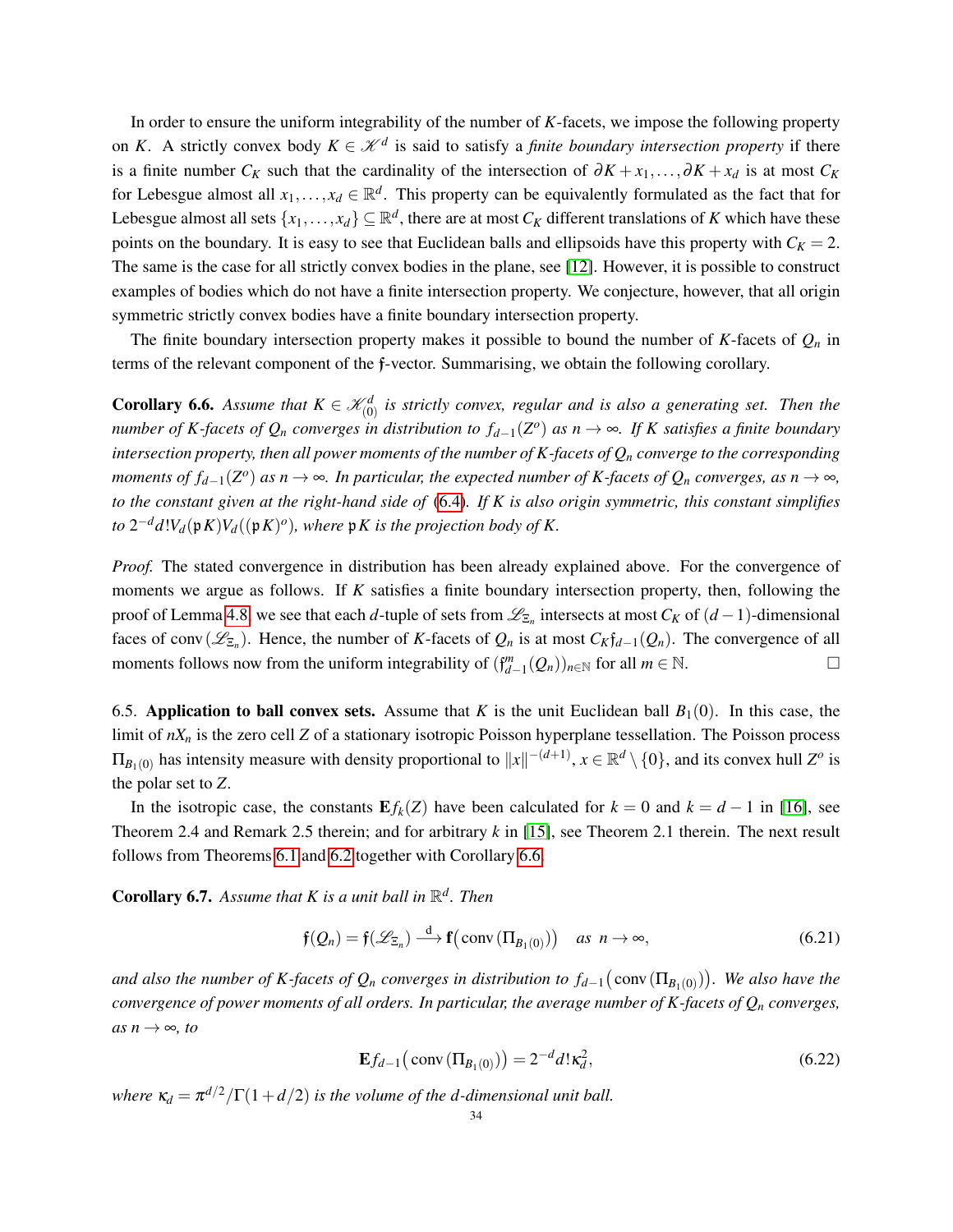The convergence of the expected number of *K*-facets to a constant given by [\(6.22\)](#page-33-2) has been proved for  $d = 2$  in [\[9\]](#page-38-4)<sup>[5](#page-34-3)</sup>. If  $d = 2$  the limiting constant is  $\pi^2/2$ .

In our work, the limiting constant  $2^{-d}d! \kappa_d^2$  in [\(6.22\)](#page-33-2) appears in a somehow implicit way as a consequence of [\(6.1\)](#page-22-4) and the uniform integrability. It would be nice to have [\(6.22\)](#page-33-2) confirmed using direct calculations as has been done in [\[9\]](#page-38-4) in two dimensions. An attempt towards this goal has been made in the preprint [\[8\]](#page-38-6), which, however, seems to remain incomplete up to date. However, the priority in discovering the correct constant in [\(6.22\)](#page-33-2) should be given to [\[8\]](#page-38-6), where this constant appears in its first version.

# 7. APPENDIX

<span id="page-34-1"></span><span id="page-34-0"></span>7.1. Some properties of random samples from a convex body. The aim of this part is to show that the family  $\mathcal{L}_{\Sigma_n}$  is in general position with probability one.

<span id="page-34-2"></span>**Lemma 7.1.** Assume that a convex body  $K \in \mathcal{K}^d$  is strictly convex and regular. Let  $\xi_1, \xi_2, \ldots, \xi_{d+1}$  be *independent copies of a random variable* ξ *with the uniform distribution on K. Then*

$$
\mathbf{P}\left\{\text{there exists } x \in \mathbb{R}^d \text{ such that } \left\{\xi_1,\xi_2,\ldots,\xi_{d+1}\right\} \subseteq \left(\partial K - x\right)\right\} = 0.
$$

 $Furthermore, if 1 \le m \le d$  and  $\eta$  *is a random vector in*  $\mathbb{R}^d$  such that  $\{\xi_1,\ldots,\xi_m\} \subseteq \partial K - \eta$  a.s., then

 $\mathbf{P}$ {the one-dimensional normal cones  $N(K - \eta, \xi_i)$ ,  $i = 1, \ldots, m$ , are linearly independent} = 1.

*Proof.* We start with the second statement and use the results of [\[27\]](#page-38-18) about transversal intersection of Lipschitz manifolds. Note that  $\partial K$  is a Lipschitz manifold since the boundary of *K* is  $C^1$ . Furthermore, since *K* is convex we can work with usual normal cones instead of Clarke cones used in [\[27\]](#page-38-18), see [\[6,](#page-37-5) Proposition 2.4.4]. The normal cones  $N(K, \eta + \xi_1)$  and  $N(K, \eta + \xi_2)$  are one-dimensional and different with probability one. Furthermore,  $N(K, \eta + \xi_2) = -N(K, \eta + \xi_1)$  with probability zero. Indeed, this equality holds only if  $\eta + \xi_2$ is equal to the support point of *K* in direction  $-N(K, \eta + \xi_1)$ , which is a singleton. Therefore, with probability one the Lipschitz manifolds  $\partial K + \xi_i$ ,  $i = 1, ..., d$ , intersect transversally, see [\[27,](#page-38-18) Section 6]. By Lemma 6 of this cited work, there exists an *m*-dimensional linear subspace of the linear hull of  $N(K, \eta + \xi_i)$ ,  $i = 1, \ldots, m$ . In particular, this means that these normal cones are linearly independent.

Consider the random set

$$
Y:=\bigcap_{i=1}^d(\partial K-\xi_i).
$$

From the above proof with  $m = d$ , we see that, for almost all realisations of  $\xi_1, \ldots, \xi_d$  and each  $y \in Y$ , the convex hull of the normal cones  $N(K - y, \xi_1), \ldots, N(K - y, \xi_d)$  has nonempty interior in  $\mathbb{R}^d$ . It is obvious that *Y*  $\subseteq \partial \overline{Y}$ , where

$$
\bar{Y} := \bigcap_{i=1}^d (K - \xi_i) = K \ominus \{\xi_1, \ldots, \xi_d\}.
$$

At any  $y \in Y$ , the normal cone  $N(\overline{Y}, y)$  is the convex hull of the normal cones  $N(K - \xi_i, y)$ ,  $i = 1, \ldots, d$ , and so is of full dimension in  $\mathbb{R}^d$ . Thus, strict convexity and regularity of *K* yield that  $S_{d-1}(K, N(\bar{Y}, y)) > 0$ . Since the cones  $N(\bar{Y}, y)$  are different for different *y*, we deduce that the set *Y* is at most countable.

<span id="page-34-3"></span> $5$ Actually, the result has been proved for the average number of vertices but it is easy to see that for  $d = 2$  the number of vertices and edges (*K*-facets) are the same, see p. 903 in [\[9\]](#page-38-4).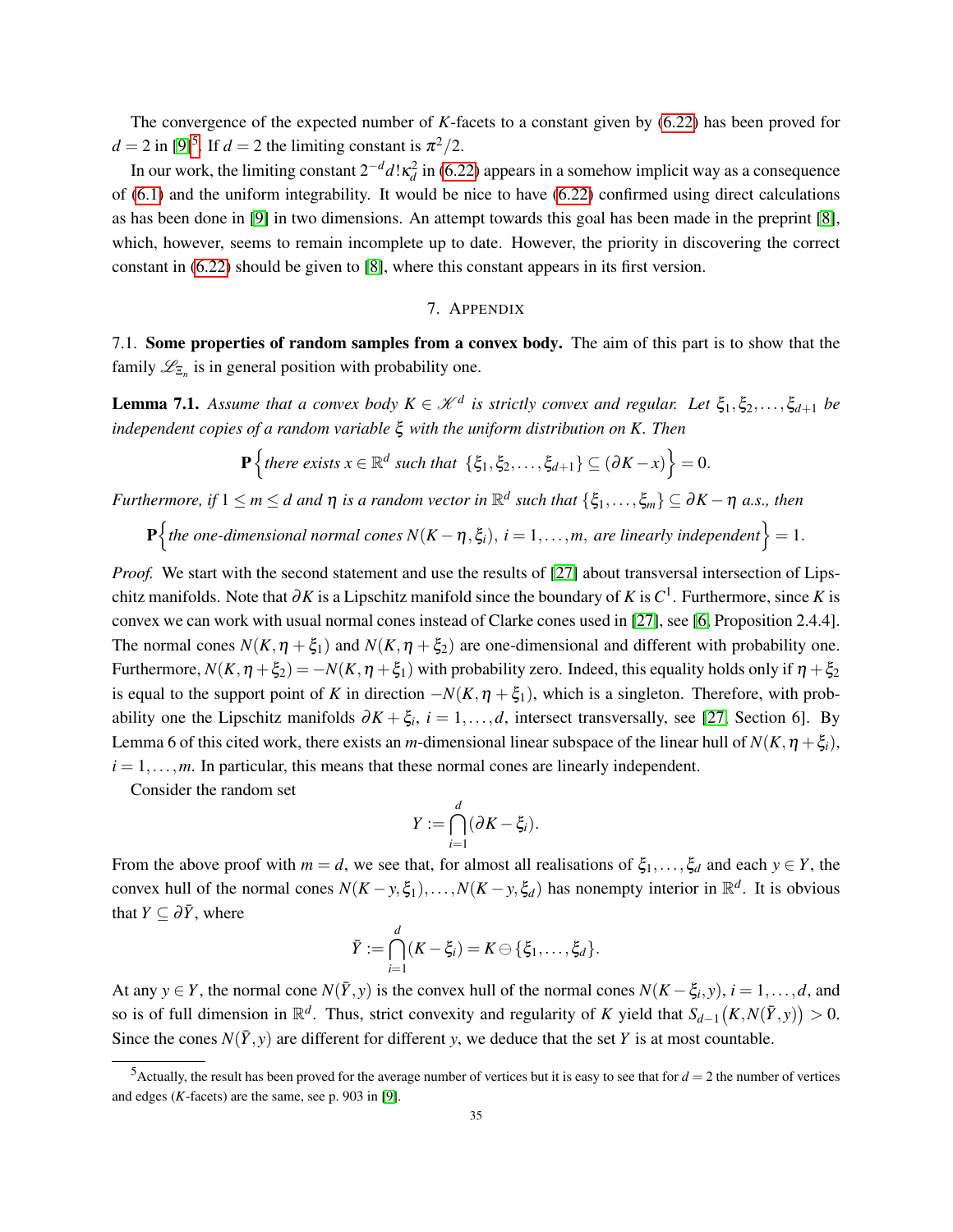Then  $\{\xi_1, \xi_2, \ldots, \xi_{d+1}\} \subseteq (\partial K - x)$  if and only if  $x \in Y$  and  $\xi_{d+1} + x \in \partial K$ . The probability that such an *x* exists is at most  $P\{\xi_{d+1} + Y \cap \partial K \neq \emptyset\}$ . This probability vanishes, since the distribution of  $\xi_{d+1}$  is absolutely continuous,  $\xi_{d+1}$  is independent of *Y* and *Y* is at most countable. Alternatively, the first statement can be derived by checking that

$$
\mathbf{P}\bigg\{\dim_{\mathrm{H}}\Big(\bigcap_{i=1}^d(\partial K-\xi_i)\Big)=0\bigg\}=1,
$$

using Theorem 13.12 and Corollary 8.11 from [\[23\]](#page-38-19), where  $\dim_H$  denotes the Hausdorff dimension. Note that this proof does not require regularity nor strict convexity of *K*, which results in a weaker statement that *Y* has the Hausdorff dimension zero instead of being at most countable.

<span id="page-35-0"></span>7.2. Vague convergence of measures on the family of convex compact sets. Let *X* be a random convex set in  $\mathcal{K}_0^d \setminus \{0\}$ , that is, *X* a.s. contains the origin. Its *n* independent copies constitute a binomial point process denoted by Ψ*n*.

<span id="page-35-1"></span>**Theorem 7.2.** Let  $(\Psi_n)_{n\in\mathbb{N}}$  be a sequence of binomial processes on  $\mathscr{K}_0^d\setminus\{0\}$ , and let  $\Psi$  be a locally finite  $Poisson$   $process$  on  $\mathscr{K}_{0}^{d}\setminus\{0\}.$  Then  $n^{-1}\Psi_{n}$  converges in distribution to  $\Psi$  if and only if  $n^{-1}Z_{n}$  converges in *distribution to a random compact convex set Z as*  $n \to \infty$ *, where*  $Z_n$  *(respectively, Z) is the convex hull of the union of the sets from* Ψ*<sup>n</sup> (respectively,* Ψ*).*

*Proof.* Denote the intensity measure of the limit process Ψ by  $\mu$ , and let  $\Psi_n := \{X_1, \ldots, X_n\}$  consist of *n* independent copies of a random convex set *X* with distribution  $v$ . Note that both  $\mu$  and  $v$  are measures on  $\mathscr{K}^d_0 \setminus \{0\}.$ 

It is well known (as a simple version of the Grigelionis theorem for general binomial processes, see, e.g., [\[7,](#page-38-20) Proposition 11.1.IX] or [\[19,](#page-38-21) Corollary 4.25] or [\[25,](#page-38-12) Theorem 4.2.5]) that *n* <sup>−</sup>1Ψ*<sup>n</sup>* converges in distribution to Ψ if and only if  $\mu_n(\cdot) := nv(n \cdot)$  vaguely converges to  $\mu$  on  $\mathcal{K}_0^d \setminus \{0\}$  as  $n \to \infty$ . In other words,

<span id="page-35-2"></span>
$$
n\mathbf{P}\left\{n^{-1}X\in\mathscr{A}\right\}\to\mu(\mathscr{A})\quad\text{as }n\to\infty\tag{7.1}
$$

for all  $\mathscr{A} \in \mathscr{B}_0$  and such that  $\mathscr{A}$  is a continuity set for  $\mu$ .

Introduce subfamilies of  $\mathcal{K}_0^d \setminus \{0\}$  by letting

$$
\mathscr{A}_L := \{ A \in \mathscr{K}_0^d \setminus \{0\} : A \subseteq L \},\
$$

where  $L \in \mathcal{K}_0^d \setminus \{0\}$  is an arbitrary compact convex set containing the origin and which is distinct from  $\{0\}$ . We first prove that the vague convergence  $\mu_n \to \mu$  follows from [\(7.1\)](#page-35-2) with  $\mu$ -continuous sets of the form  $\mathcal{A}_{L}^{c}$  taken instead of general  $\mathcal{A}$ .

Fix an  $\varepsilon > 0$  and let  $L_0 := B_{\varepsilon}(0)$  be the closed centred ball of radius  $\varepsilon$ . It is always possible to ensure that  $\mathscr{A}_{L_0}^c$  is a continuity set for  $\mu$ . For each  $\mathscr{A} \in \mathscr{B}_0$ , let

<span id="page-35-3"></span>
$$
\tilde{\mu}_n(\mathscr{A}) := \frac{\mu_n(\mathscr{A} \cap \mathscr{A}_{L_0}^c)}{\mu_n(\mathscr{A}_{L_0}^c)}, \quad n \ge 1,
$$
\n(7.2)

and define  $\tilde{\mu}$  by the same transformation applied to  $\mu$ . Then  $\tilde{\mu}_n$  is a probability measure on  $\mathcal{K}_0^d \setminus \{0\}$  and so on  $\mathscr{K}^d$ .

It is known that  $\tilde{\mu}_n$  converges in distribution to  $\tilde{\mu}$  if and only if  $\tilde{\mu}_n(\mathscr{A}_L) \to \tilde{\mu}(\mathscr{A}_L)$  for all  $L \in \mathscr{K}^d$  such that  $\mathscr{A}_L$  is a continuity set for  $\tilde{\mu}$  and  $\tilde{\mu}(\mathscr{A}_L) \uparrow 1$  if *L* increases to the whole space, see [\[25,](#page-38-12) Theorem 1.8.14].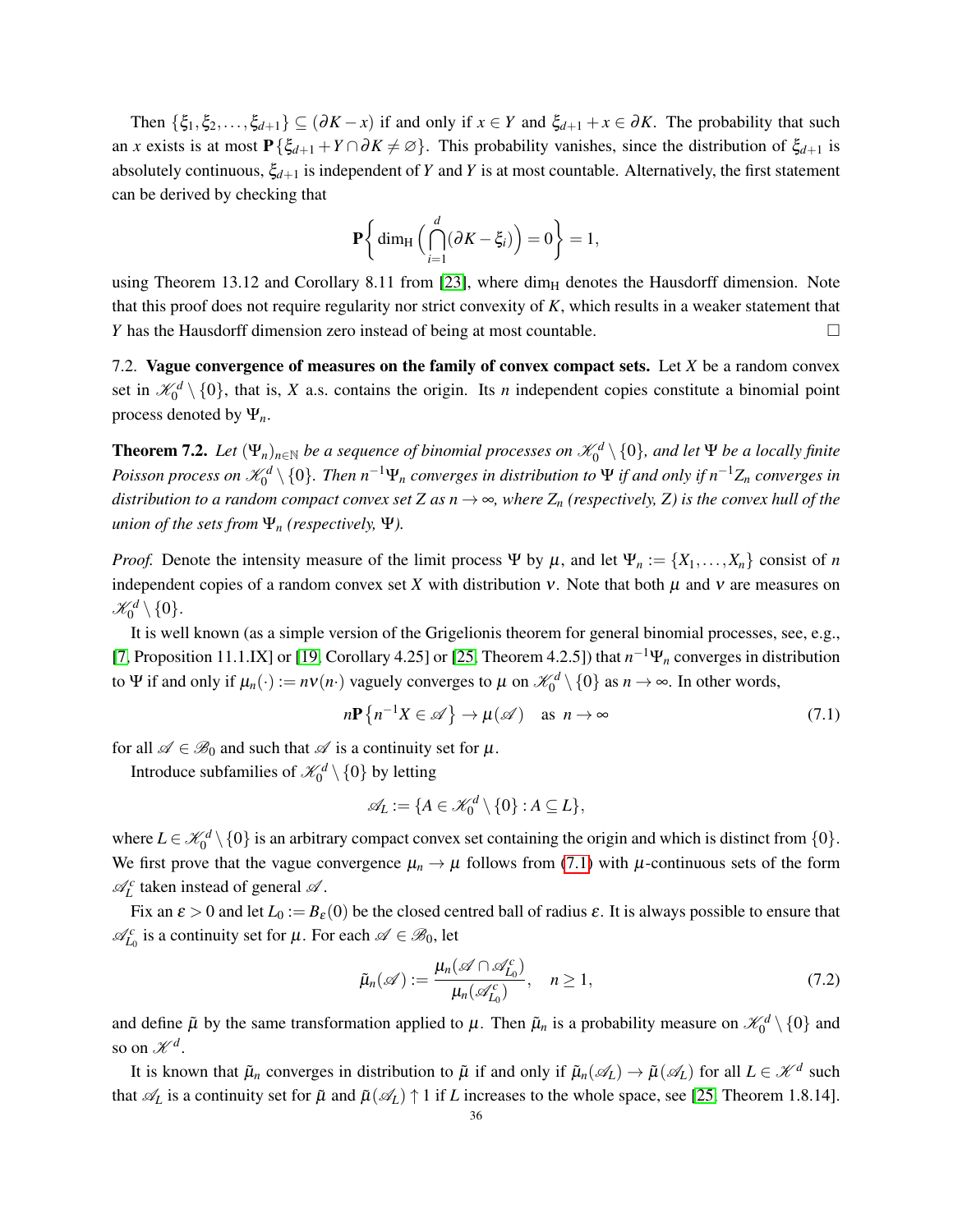The latter is clearly the case, since  $\Psi$  has a locally finite intensity measure, hence, at most a finite number of its points intersects the complement of  $B_r(0)$  for any  $r > 0$ .

It obviously suffices to assume in [\(7.1\)](#page-35-2) that  $\mathscr A$  is closed in the Hausdorff metric. Then there exists an  $\varepsilon > 0$ such that each  $A \in \mathcal{A}$  is not a subset of  $B_{\varepsilon}(0) =: L_0$ . Then  $\mathcal{A} \cap \mathcal{A}_{L_0}^c = \mathcal{A}$ , so that  $\tilde{\mu}_n(\mathcal{A}) = \mu_n(\mathcal{A}) / \mu_n(\mathcal{A}_{L_0}^c)$ and  $\tilde{\mu}(\mathscr{A}) = \mu(\mathscr{A})/\mu(\mathscr{A}_{L_0}^c)$ . Finally, note that the convergence of the denominator in [\(7.2\)](#page-35-3) follows from [\(7.1\)](#page-35-2) for  $\mathscr{A} = \mathscr{A}_{L_0}^c$  and recall that  $L_0$  is chosen so that  $\mathscr{A}_{L_0}$  is  $\mu$ -continuity set.

Therefore, it is possible to check [\(7.1\)](#page-35-2) only for  $\mathscr{A} = \mathscr{A}_L^c$ , meaning that  $n^{-1}\Psi_n$  converges in distribution to Ψ if and only if

<span id="page-36-3"></span>
$$
n\mathbf{P}\left\{n^{-1}X \not\subseteq L\right\} \to \mu(\mathscr{A}_L^c) \quad \text{as } n \to \infty \tag{7.3}
$$

for all  $L \in \mathcal{K}_0^d \setminus \{0\}$  such that  $\mathcal{A}_L$  is a continuity set for  $\mu$ .

By [\[25,](#page-38-12) Theorem 1.8.14],  $n^{-1}Z_n$  converges in distribution to *Z* if and only if

<span id="page-36-4"></span>
$$
\mathbf{P}\left\{n^{-1}Z_n \subseteq L\right\} \to \mathbf{P}\left\{Z \subseteq L\right\} \quad \text{as } n \to \infty \tag{7.4}
$$

for all  $L \in \mathcal{K}_0^d$  such that *L* is a continuity set for *Z*, that is,  $P\{Z \subseteq L\} = P\{Z \subseteq Int L\}$ , and  $P\{Z \subseteq L\} \uparrow 1$  as *L* increases to the whole space. The latter condition is the case by the assumed compactness of *Z*. Since

$$
\mathbf{P}\{Z\subseteq L\}=\exp\{-\mu(\mathscr{A}_L^c)\},\
$$

*L* is a continuity set for *Z* if and only if  $\mathcal{A}_L$  is a continuity set for  $\mu$ .

Finally, note that

$$
\mathbf{P}\left\{n^{-1}Z_n\subseteq L\right\}=\left(1-\mathbf{P}\left\{n^{-1}X\in\mathscr{A}_L^c\right\}\right)^n,
$$

so that [\(7.3\)](#page-36-3) is equivalent to [\(7.4\)](#page-36-4).

<span id="page-36-0"></span>7.3. The expected number of vertices in the zero cell of the anisotropic Possion tessellation. Recall that the zero cell *Z* is the intersection of all half-spaces  $H_{u_i}^-(t_i)$ , where  $\mathcal{P}_K = \{(t_i, u_i) : i \ge 1\}$  is the Poisson process on  $(0, ∞) \times \mathbb{S}^{d-1}$  introduced in Subsection [5.1.](#page-16-1) The next theorem provides a formula for the expected number  $E f_0(Z)$  of vertices of the random polytope *Z*.

Let  $H_i := H_{u_i}(t_i)$  be the boundary of  $H_{u_i}(t_i)$ . Denote by  $\hat{\mu}$  the intensity measure of the Poisson hyperplane process  $\{H_i : i \geq 1\}$  on the affine Grassmannian  $A(d, d - 1)$  of all  $(d - 1)$ -dimensional affine subspaces of  $\mathbb{R}^d$ .

<span id="page-36-1"></span>Theorem 7.3. *Let Z be the zero cell of the anisotropic Poisson tessellation induced by the hyperplane process*  $\{H_{u_i}(t_i): i \geq 1\}$ . *Then formula* [\(6.4\)](#page-23-1) *holds true.* 

*Proof.* Without loss of generality we may and do assume that  $V_d(K) = 1$ . We start by noticing that

<span id="page-36-2"></span>
$$
h(\mathfrak{p} K, x) := \frac{1}{2} \int_{\mathbb{S}^{d-1}} |\langle x, u \rangle| S_{d-1}(K, \mathrm{d} u) = \int_{\mathbb{S}^{d-1}} \langle x, u \rangle \mathbb{1}_{\{\langle x, u \rangle \ge 0\}} S_{d-1}(K, \mathrm{d} u), \tag{7.5}
$$

which follows from the relation  $a\mathbb{1}_{\{a\geq 0\}} = (a+|a|)/2$ ,  $a \in \mathbb{R}$ , and the fact that  $\int_{\mathbb{S}^{d-1}} uS_{d-1}(K,du) = 0$ . Hence,  $h(pK, x)$  is indeed the support function of the projection body p*K* of *K*, see [\[32,](#page-39-3) Eq. (5.80)]. Note also that  $h(\mathfrak{p} K, x)$  is equal to the  $\widehat{\mu}$ -content of the set of  $H \in A(d, d-1)$  such that  $x \notin H^-$ .

Let  $f$  be an arbitrary nonnegative measurable function. By repeating verbatim the proof given in the Appendix of [\[31\]](#page-39-2), it can be checked that

$$
\int_{(A(d,d-1))^{d}} f(x) 1\!\!1_{\{H_1 \cap \dots \cap H_d = \{x\}\}} d\widehat{\mu}(H_1) \cdots d\widehat{\mu}(H_d) = \int_{\mathbb{R}^d} f(x) J(x) dx,
$$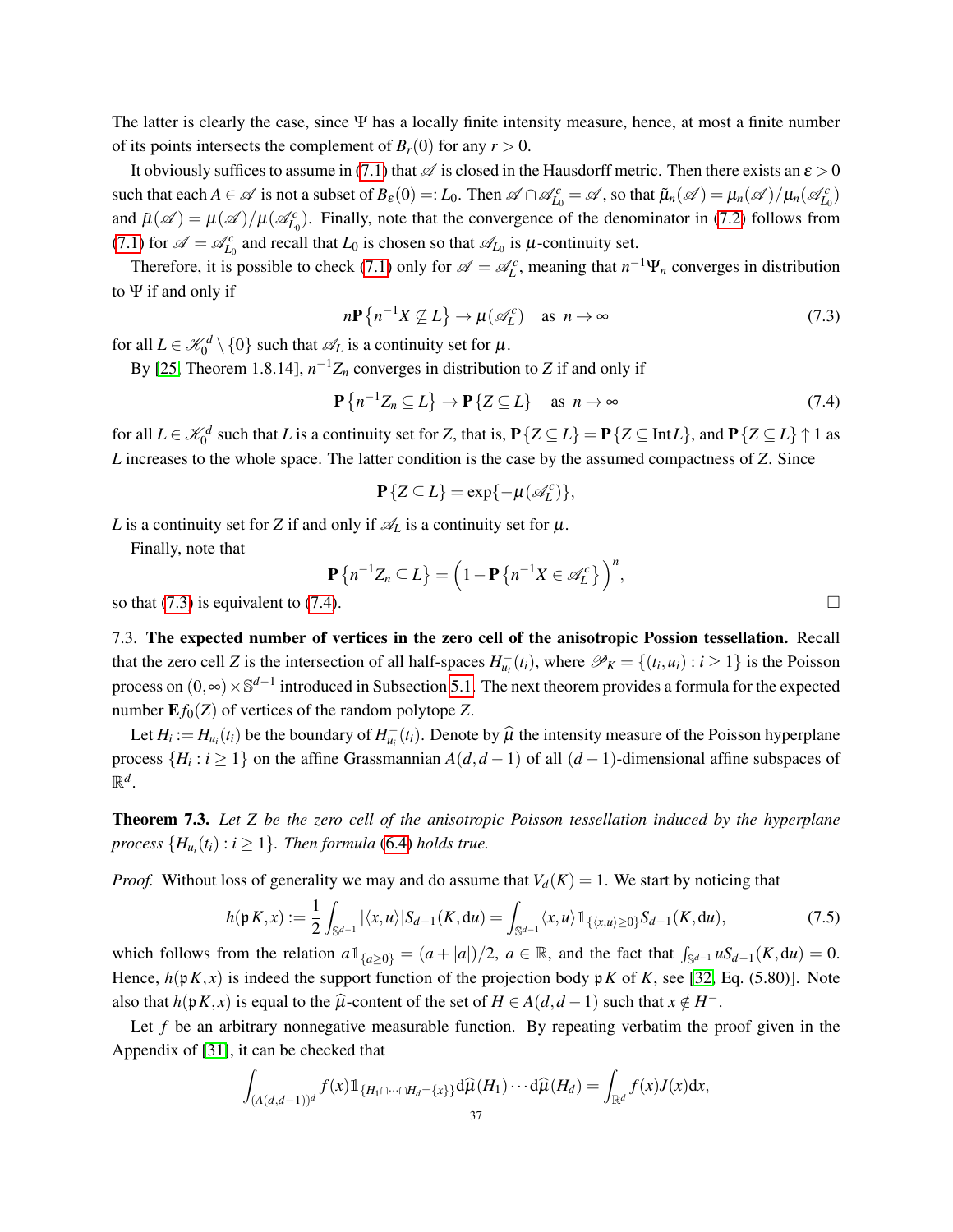where  $J(x)$  is given at [\(6.5\)](#page-23-4). Using this equality with  $f(x) := e^{-h(pK,x)}$  and the multivariate Mecke equation, see [\[33,](#page-39-0) Cor. 3.2.3], we obtain

$$
\mathbf{E}f_0(Z) = \frac{1}{d!} \sum_{i_1 \ge 1, \dots, i_d \ge 1} \mathbb{1}_{\{H_{i_1}, H_{i_2}, \dots, H_{i_d}\text{ intersect at a vertex of } Z\}}
$$
\n
$$
= \frac{1}{d!} \int_{(A(d,d-1))^d} \mathbf{P}\{H_1, \dots, H_d \text{ intersect at a vertex of } Z \cap H_1 \cap \dots \cap H_d\} d\hat{\mu}(H_1) \cdots d\hat{\mu}(H_d)
$$
\n
$$
= \frac{1}{d!} \int_{(A(d,d-1))^d} e^{-h(\mathfrak{p}K,x)} \mathbb{1}_{\{H_1 \cap \dots \cap H_d = \{x\}\}} d\hat{\mu}(H_1) \cdots d\hat{\mu}(H_d)
$$
\n
$$
= \frac{1}{d!} \int_{\mathbb{R}^d} e^{-h(\mathfrak{p}K,x)} J(x) dx.
$$

Passing to the polar coordinates and using that  $h(pK, tu) = th(pK, u)$  and  $J(tu) = J(u)$  for all  $t > 0$  and  $u \in \mathbb{S}^{d-1}$ , we obtain

$$
\mathbf{E}f_0(Z) = \frac{1}{d!} \int_0^{\infty} \int_{\mathbb{S}^{d-1}} e^{-th(\mathfrak{p}K,u)} J(u) t^{d-1} dt du
$$
  
= 
$$
\frac{1}{d!} \int_{\mathbb{S}^{d-1}} J(u) \int_0^{\infty} e^{-s} s^{d-1} (h(\mathfrak{p}K, u))^{-d} ds du = \frac{1}{d} \int_{\mathbb{S}^{d-1}} (h(\mathfrak{p}K, u))^{-d} J(u) du.
$$

The proof is complete.  $\Box$ 

#### ACKNOWLEDGEMENTS

The work of both authors was supported by a grant IZHRZ0 180549 from the Swiss National Science Foundation and Croatian Science Foundation, project "Probabilistic and analytical aspects of generalised regular variation". The work of AM has also received funding from the Ulam Program of the Polish National Agency for Academic Exchange (NAWA), project No. PPN/ULM/2019/1/00004/DEC/1. Both authors are grateful to the University of Wroclaw for hospitality.

The authors are grateful to Peter Kevei who triggered this work by drawing their attention to the research on ball hulls, and to Ferenc Fodor and Daniel Hug for further discussions in the course of this work. The authors are indebted to Vlad Bohun for his assistance in making the simulations. We also thank the referee for a number of useful remarks and comments.

### **REFERENCES**

- <span id="page-37-1"></span>[1] A. Baci, G. Bonnet, and C. Thäle. Weak convergence of the intersection point process of Poisson hyperplanes. *Annales de l'Institut Henri Poincaré (B) Probabilités et Statistique, 2021. In press.*
- <span id="page-37-4"></span>[2] M. V. Balashov and E. S. Polovinkin. *M*-strongly convex subsets and their generating sets. *Mat. Sb.*, 191(1):27–64, 2000.
- <span id="page-37-0"></span>[3] I. Bárány, D. Hug, M. Reitzner, and R. Schneider. Random points in halfspheres. *Random Structures & Algorithms*, 50(1):3–22, 2017.
- <span id="page-37-2"></span>[4] K. Bezdek. *Lectures on Sphere Arrangements—the Discrete Geometric Side*. Springer, New York, 2013.
- <span id="page-37-3"></span>[5] K. Bezdek, Z. Lángi, M. Naszódi, and P. Papez. Ball-polyhedra. *Discrete Comput. Geom.*, 38(2):201– 230, 2007.
- <span id="page-37-5"></span>[6] F. Clarke. *Optimization and Nonsmooth Analysis*. Wiley, New York, 1983.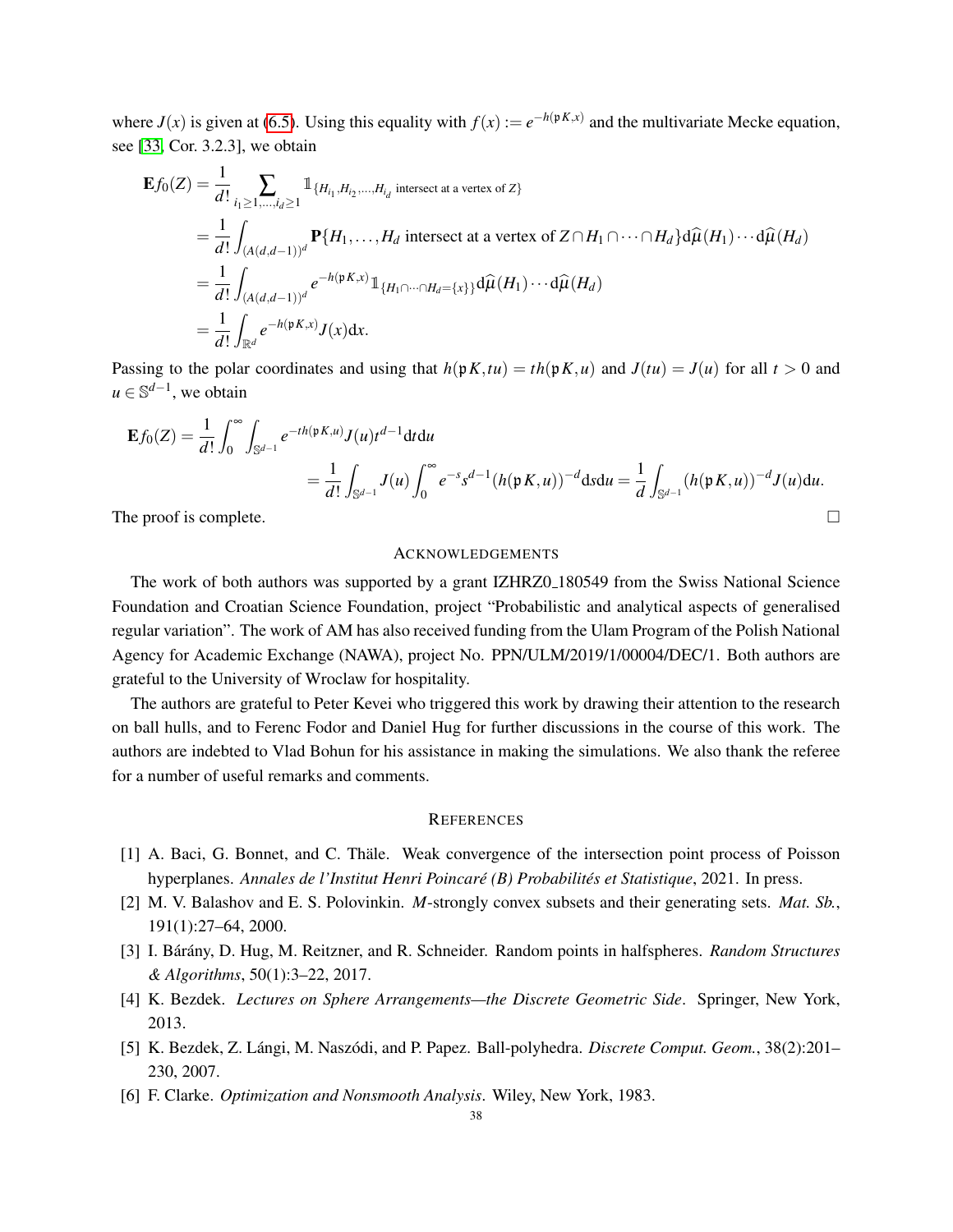- <span id="page-38-20"></span>[7] D. J. Daley and D. Vere-Jones. *An Introduction to the Theory of Point Processes. Vol. II: General Theory and Structure*. Springer, New York, 2 edition, 2008.
- <span id="page-38-6"></span>[8] F. Fodor. Random ball-polytopes in smooth convex bodies, 2019. Preprint available at [https://](https://arxiv.org/abs/1906.11480v1) [arxiv.org/abs/1906.11480v1](https://arxiv.org/abs/1906.11480v1).
- <span id="page-38-4"></span>[9] F. Fodor, P. Kevei, and V. Vígh. On random disc polygons in smooth convex discs. *Adv. in Appl. Probab.*, 46(4):899–918, 2014.
- <span id="page-38-10"></span>[10] F. Fodor, D. I. Papvári, and V. Vígh. On random approximations by generalized disc-polygons. *Mathematika*, 66(2):498–513, 2020.
- <span id="page-38-5"></span>[11] F. Fodor and V. V´ıgh. Variance estimates for random disc-polygons in smooth convex discs. *J. Appl. Probab.*, 55(4):1143–1157, 2018.
- <span id="page-38-17"></span>[12] P. R. Goodey and M. M. Woodcock. Intersections of convex bodies with their translates. In C. Davis, B. Grünbaum, and F. A. Sherk, editors, *The Geometric Vein*, pages 289–296. Springer, New York-Berlin, 1981.
- <span id="page-38-0"></span>[13] D. Hug. Random polytopes. In *Stochastic Geometry, Spatial Statistics and Random Fields*, volume 2068 of *Lecture Notes in Math.*, pages 205–238. Springer, Heidelberg, 2013.
- <span id="page-38-8"></span>[14] T. Jahn, H. Martini, and C. Richter. Ball convex bodies in Minkowski spaces. *Pacific J. Math.*, 289(2):287–316, 2017.
- <span id="page-38-15"></span>[15] Z. Kabluchko. Expected *f*-vector of the Poisson zero polytope and random convex hulls in the halfsphere. *Mathematika*, 66(4):1028–1053, 2020.
- <span id="page-38-2"></span>[16] Z. Kabluchko, A. Marynych, D. Temesvari, and C. Thale. Cones generated by random points on half- ¨ spheres and convex hulls of Poisson point processes. *Probab. Theory Related Fields*, 175(3-4):1021– 1061, 2019.
- <span id="page-38-3"></span>[17] Z. Kabluchko, D. Temesvari, and C. Thäle. A new approach to weak convergence of random cones and polytopes. *Canadian Journal of Mathematics*, 2020.
- <span id="page-38-16"></span>[18] O. Kallenberg. *Foundations of Modern Probability*. Springer-Verlag, New York, second edition, 2002.
- <span id="page-38-21"></span>[19] O. Kallenberg. *Random Measures, Theory and Applications*. Springer, 2017.
- <span id="page-38-11"></span>[20] R. N. Karasev. On strengething of the convexity concept. *Model. and Analysis of Information Systems*, 11(2):32–36, 2004. In Russian.
- <span id="page-38-13"></span>[21] M. Kiderlen and J. Rataj. On infinitesimal increase of volumes of morphological transforms. *Mathematika*, 53(1):103–127, 2006.
- <span id="page-38-9"></span>[22] Z. Lángi, M. Naszódi, and I. Talata. Ball and spindle convexity with respect to a convex body. *Aequationes Math.*, 85(1-2):41–67, 2013.
- <span id="page-38-19"></span>[23] P. Mattila. *Geometry of Sets and Measures in Euclidean Spaces: Fractals and Rectifiability*. Cambridge University Press, Cambridge, 1999.
- <span id="page-38-14"></span>[24] I. Molchanov. Continued fractions built from convex sets and convex functions. *Commun. Contemp. Math.*, 17(5):1550003, 18, 2015.
- <span id="page-38-12"></span><span id="page-38-7"></span>[25] I. Molchanov. *Theory of Random Sets*. Springer, London, 2 edition, 2017.
- [26] E. S. Polovinkin. Strongly convex analysis. *Mat. Sb.*, 187(2):103–130, 1996.
- <span id="page-38-18"></span>[27] J. Rataj and M. Zähle. General normal cycles and Lipschitz manifolds of bounded curvature. Ann. *Global Anal. Geom.*, 27(2):135–156, 2005.
- <span id="page-38-1"></span>[28] M. Reitzner. The combinatorial structure of random polytopes. *Adv. Math.*, 191(1):178–208, 2005.